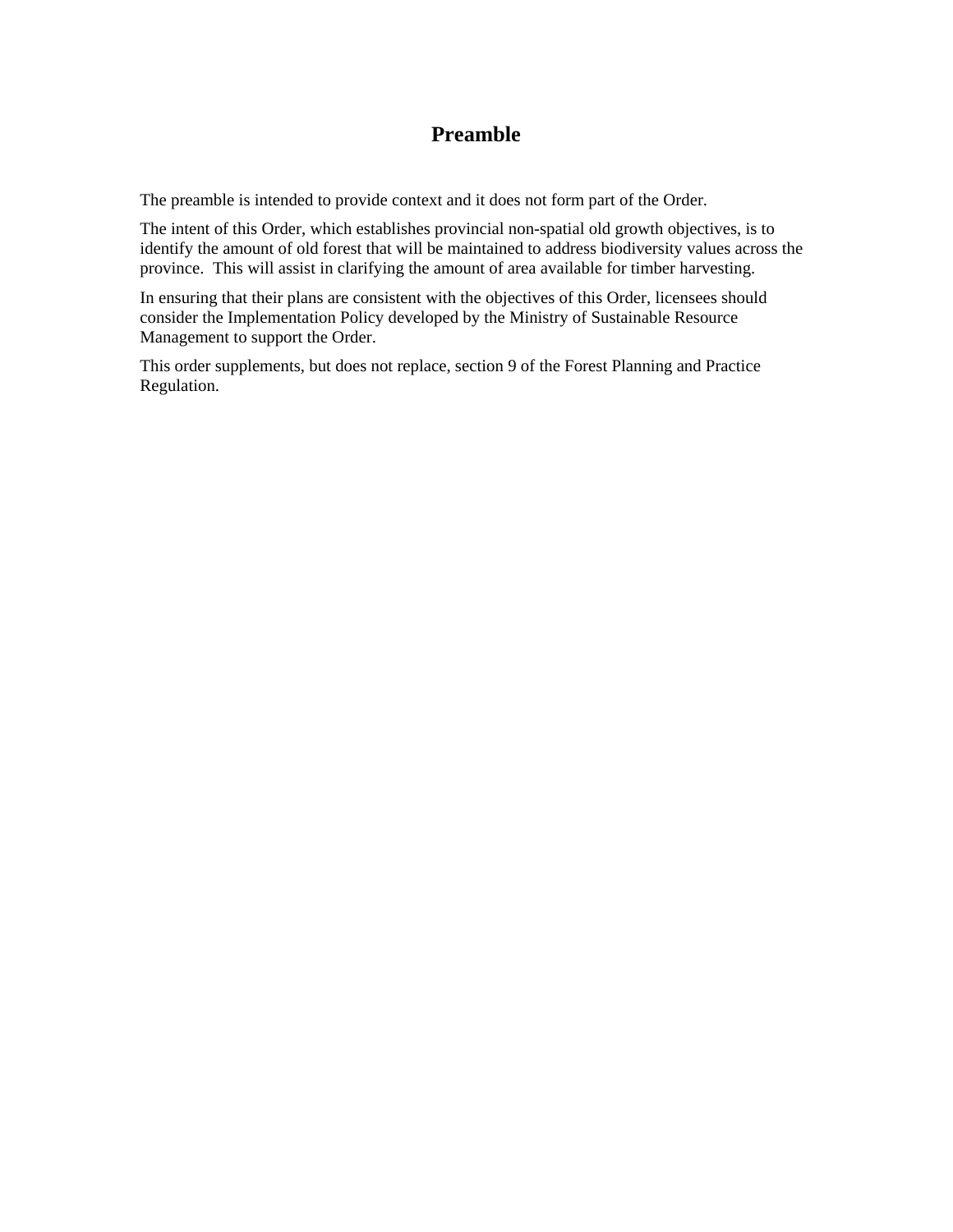## **Order Establishing Provincial Non-Spatial Old Growth Objectives**

### **Order**

- **I.** Pursuant to section 4(1) of the *Forest Practices Code of British Columbia Act* (Act), the landscape units listed in Appendix 1, Table 1 are established as landscape units.
- **II.** Pursuant to section 4(2) of the Act, part A of this Order establishes landscape unit objectives for the landscape units listed in Appendix 1, Table 1.
- **III.** This Order does not apply to land contained within a woodlot licence, an area contained in a community forest agreement that is less than 600 hectares, or to areas defined as the 'trust area' as per the *Islands Trust Act* with the exception of Gambier and Anvil Island.

#### **A. Biodiversity emphasis and old growth objectives**

#### **1. Biodiversity emphasis for landscape units**

For the purpose of implementing objective 2 below, biodiversity emphasis is assigned as listed in Appendix 1, Table 1.

#### **2. Old growth objectives**

 $\overline{a}$ 

To contribute to the conservation of biodiversity, licensees<sup>1</sup> must maintain old forest by biogeoclimatic variant<sup>2</sup> within each landscape unit according to the age of old forest and the percentage of old forest retention that is specified in Tables 1 through 4 and the assignment of Natural Disturbance Types outlined in Appendix 3, and subject to provisions 5 through 9 below.

<sup>&</sup>lt;sup>1</sup> In this Order, "licensee" refers to a party required to prepare a forest development plan under the *Forest Practices Code of British Columbia Act* or a forest stewardship plan under the *Forest and Range Practices Act* with the exception of any agreement holder mentioned in III above.

 $2^2$  As approved by the Regional Director of MSRM, see the attached Implementation Policy.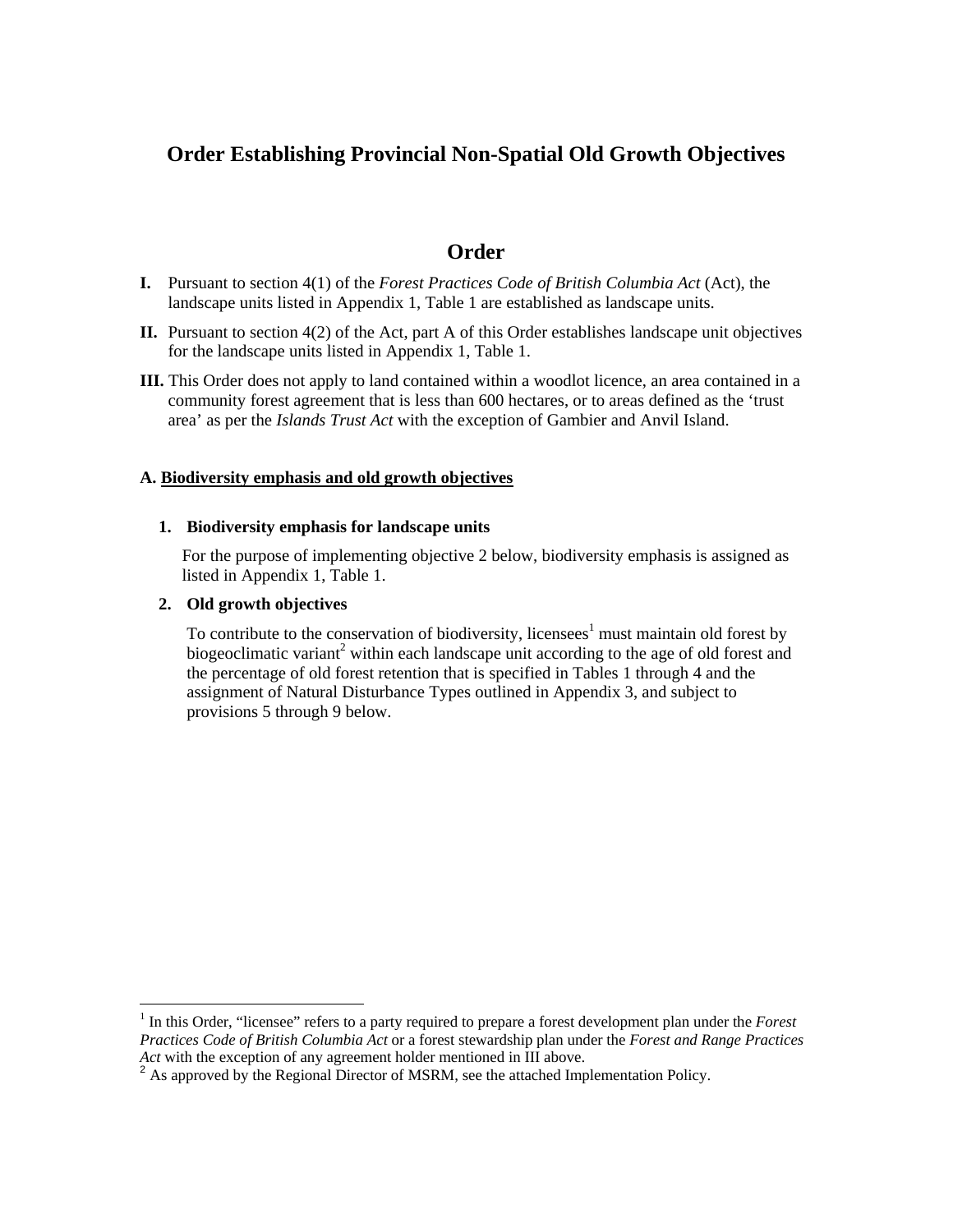| Biogeoclimatic<br>Zone | Age of Old<br>Forest | Percent Old<br>Forest<br>Retention<br>in Low<br>Biodiversity<br>Emphasis | Percent Old<br>Forest<br>Retention in<br>Intermediate<br><b>Biodiversity</b><br>Emphasis | Percent Old<br>Forest<br>Retention in<br>High<br>Biodiversity<br>Emphasis |
|------------------------|----------------------|--------------------------------------------------------------------------|------------------------------------------------------------------------------------------|---------------------------------------------------------------------------|
| $CWH^a$                | $>250$ yrs           | >13                                                                      | >13                                                                                      | >19                                                                       |
| <b>ICH</b>             | $>250$ yrs           | >13                                                                      | >13                                                                                      | >19                                                                       |
| <b>ESSF</b>            | $>250$ yrs           | >19                                                                      | >19                                                                                      | >28                                                                       |
| MН                     | $>250$ yrs           | >19                                                                      | >19                                                                                      | >28                                                                       |

|  |  | Table 1. Natural Disturbance Type One |  |
|--|--|---------------------------------------|--|
|--|--|---------------------------------------|--|

a Some portions of the CWH have a much more frequent disturbance history due to extensive windthrow. Those portions of the CWHvm1, CHWvm2, CWHvh1, and CWHvh2 where wind event occur, should be considered to fall under NDT3.

| Biogeoclimatic<br>Zone | Age of Old<br>Forest | Percent Old<br>Forest<br>Retention in<br>Low<br>Biodiversity<br>Emphasis | Percent Old<br>Forest<br>Retention in<br>Intermediate<br>Biodiversity<br>Emphasis | Percent Old<br>Forest<br>Retention in<br>High<br>Biodiversity<br>Emphasis |
|------------------------|----------------------|--------------------------------------------------------------------------|-----------------------------------------------------------------------------------|---------------------------------------------------------------------------|
| <b>CWH</b>             | $>250$ yrs           | >9                                                                       | >9                                                                                | >13                                                                       |
| <b>CDF</b>             | $>250$ yrs           | >9                                                                       | >9                                                                                | >13                                                                       |
| <b>ICH</b>             | $>250$ yrs           | >9                                                                       | >9                                                                                | >13                                                                       |
| <b>SBS</b>             | $>250$ yrs           | >9                                                                       | >9                                                                                | $>13$                                                                     |
| <b>ESSF</b>            | $>250$ yrs           | >9                                                                       | >9                                                                                | >13                                                                       |
| <b>SWB</b>             | $>250$ yrs           | >9                                                                       | >9                                                                                | >13                                                                       |

### **Table 2. Natural Disturbance Type Two**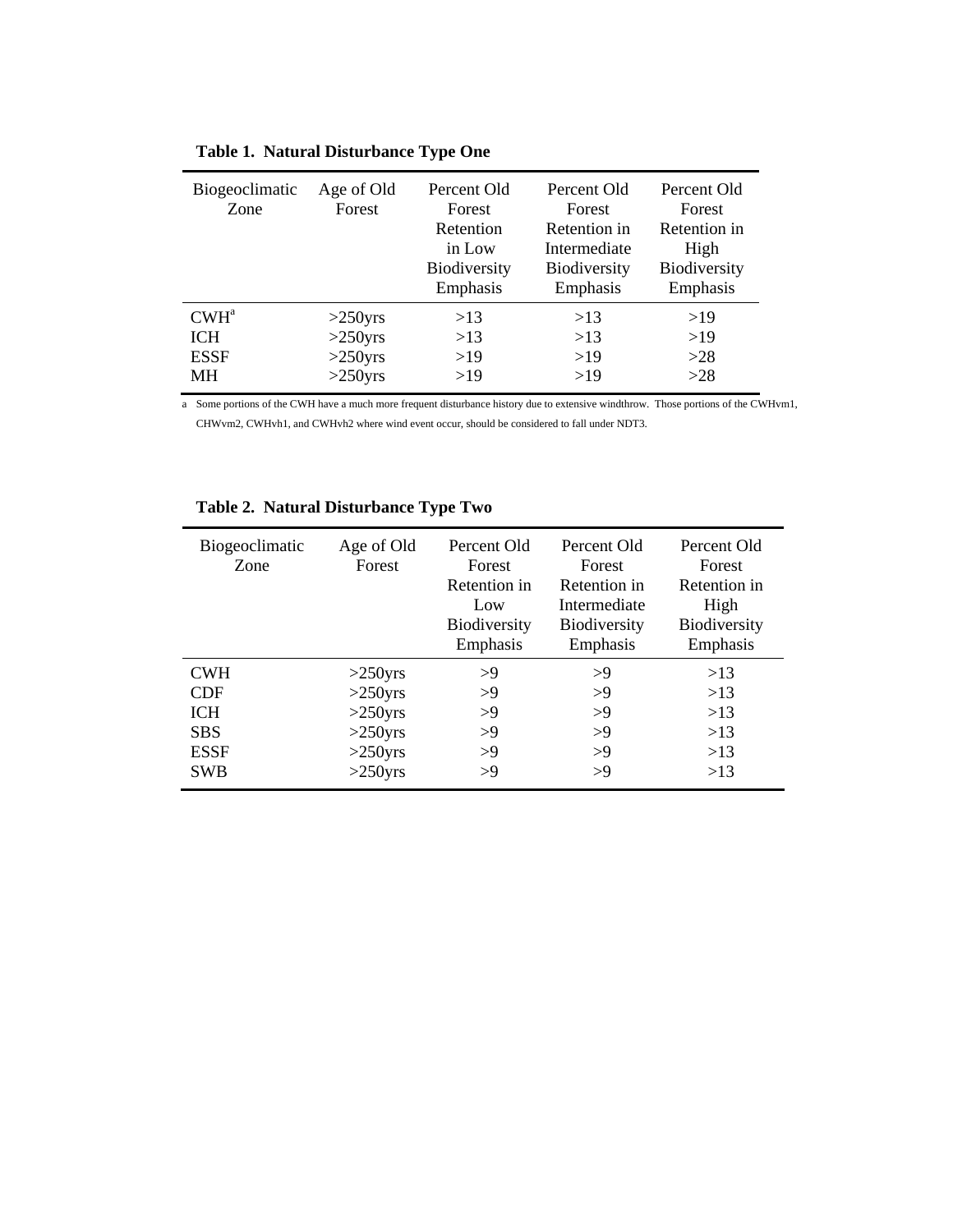| Biogeoclimatic<br>Zone | Age of Old<br>Forest | Percent Old<br>Forest<br>Retention in<br>Low<br>Biodiversity<br>Emphasis | Percent Old<br>Forest<br>Retention in<br>Intermediate<br>Biodiversity<br>Emphasis | Percent Old<br>Forest<br>Retention in<br>High<br>Biodiversity<br>Emphasis |
|------------------------|----------------------|--------------------------------------------------------------------------|-----------------------------------------------------------------------------------|---------------------------------------------------------------------------|
| $BWBS^b$               | $>100$ yrs           | >13                                                                      | >13                                                                               | >19                                                                       |
| <b>SBPS</b>            | $>140$ yrs           | >7                                                                       | >7                                                                                | >10                                                                       |
| BWBS <sup>c</sup>      | $>140$ yrs           | >11                                                                      | >11                                                                               | >16                                                                       |
| <b>SBS</b>             | $>140$ yrs           | >11                                                                      | >11                                                                               | >16                                                                       |
| <b>MS</b>              | $>140$ yrs           | >14                                                                      | >14                                                                               | >21                                                                       |
| <b>ESSF</b>            | $>140$ yrs           | >14                                                                      | >14                                                                               | >21                                                                       |
| <b>ICH</b>             | $>140$ yrs           | >14                                                                      | >14                                                                               | >21                                                                       |
| $CWH^d$                | $>140$ yrs           | >11                                                                      | >11                                                                               | >16                                                                       |

### **Table 3. Natural Disturbance Type Three**

b BWBS with deciduous prominent

c BWBS with coniferous prominent

d CWH subject to regular extensive wind throw disturbance. See notes under NDT 1 table for a listing of variants.

| Biogeoclimatic<br>Zone | Age of Old<br>Forest | Percent Old<br>Forest<br>Retention in<br>Low<br>Biodiversity<br>Emphasis | Percent Old<br>Forest<br>Retention in<br>Intermediate<br>Biodiversity<br>Emphasis | Percent Old<br>Forest<br>Retention in<br>High<br>Biodiversity<br>Emphasis |
|------------------------|----------------------|--------------------------------------------------------------------------|-----------------------------------------------------------------------------------|---------------------------------------------------------------------------|
| <b>ICH</b>             | $>250$ yrs           | >13                                                                      | >13                                                                               | >19                                                                       |
| <b>IDF</b>             | $>250$ yrs           | >13                                                                      | >13                                                                               | >19                                                                       |
| <b>PP</b>              | $>250$ yrs           | >13                                                                      | >13                                                                               | >19                                                                       |

#### **Table 4. Natural Disturbance Type Four**

#### **3. Old growth objectives for the Okanagan area**

To contribute to the conservation of biodiversity in the Okanagan area<sup>3</sup> licensees must maintain old forest by biogeoclimatic variant within each landscape unit to the amount specified in Appendix 2, Table 1 (Okanagan Old Forest Retention Table), subject to provisions 6-8 below.

#### **4. Old growth objectives for the Merritt area**

To contribute to the conservation of biodiversity in the Merritt area<sup>4</sup> licensees must maintain old forest by biogeoclimatic variant within each landscape unit to the amount specified in Appendix 2, Table 2 (Merritt Old Forest Retention Table), subject to provisions 6-8 below.

<sup>&</sup>lt;sup>3</sup> See Appendix 1 Map 7 Okanagan Timber Supply Area

<sup>4</sup> See Appendix 1 Map 8 Merritt Timber Supply Area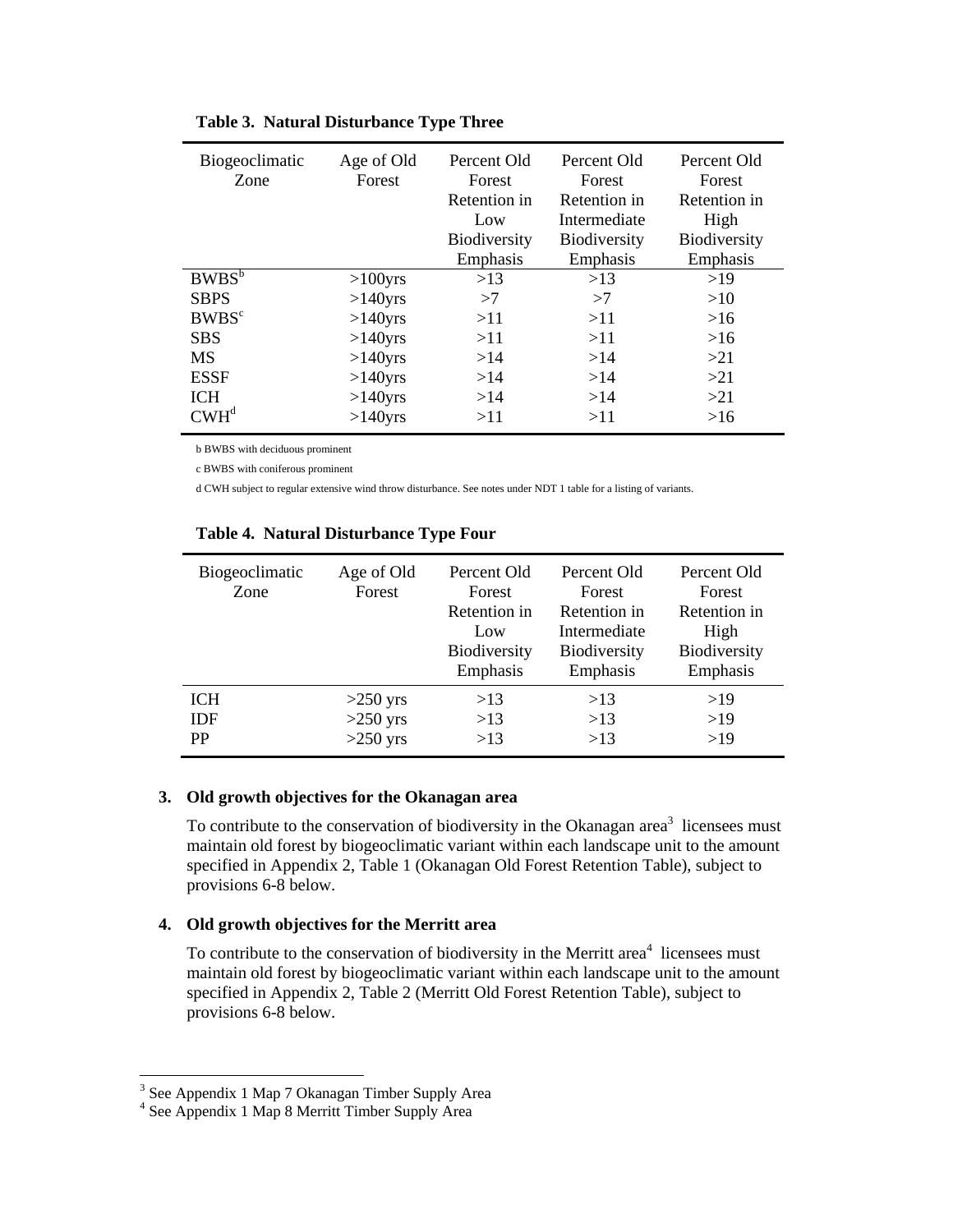#### **5. Potential reduction in old forest retention in low biodiversity emphasis areas**

For landscape units with a low biodiversity emphasis, the old forest retention percent listed in Tables 1-4 may be reduced by up to 2/3, to the extent necessary to address impacts on timber supply. $5$ 

#### **6. Use of younger forests to meet old forest objectives**

In intermediate and high emphasis landscape units where it can be demonstrated that equal or better conservation benefits would result, stands less than the age of old, and preferably mature forest, may contribute to the percentage of old forest retention defined in Tables  $1-4.6$ 

In the Okanagan and Merritt areas where it can be demonstrated that equal or better conservation benefits would result, younger stands and preferably mature forest, can be used to meet the area requirements listed in Tables 1 and 2, Appendix 2.

#### **7. Recruitment and catastrophic natural disturbances**

In landscape units where there is:

- a. An immediate recruitment situation due to insufficient old forest in a variant; or
- b. An epidemic or catastrophic natural event such as wildfire or insects

A recruitment strategy approved by the Minister of Sustainable Resource Management or his delegate<sup>7</sup> can be used to meet the requirements of Objective 2, 3 and  $4.8$ 

### **8. Draft old growth management areas**

Where the Minister of Sustainable Resource Management, his delegate, or a licensee or group of licensees has identified draft old growth management areas, the Minister or delegate may specify in writing that these draft old growth management areas meet the intent of this  $\overrightarrow{Order}^9$ .

#### **9. Pilot project regulation areas**

 $\overline{a}$ 

For the area encompassed by the Fort St John, Riverside and Stillwater pilot project regulations, the Minister of Sustainable Resource Management or his delegate may specify in writing the sections of the approved Sustainable Forest Management Plan<sup>10</sup>, or other approved operational plan as required under the pilot regulation which meets the intent of this Order.

<sup>&</sup>lt;sup>5</sup> See Implementation Policy for further guidance on reductions in percent retention in low biodiversity emphasis areas.

<sup>&</sup>lt;sup>6</sup> See Implementation Policy for further technical information regarding the use of younger stands.

 $<sup>7</sup>$  Delegate is defined in the delegation memo from the Minister of SRM to regional directors July 2002</sup> Reference: 29048, and as will be amended from time to time.

<sup>&</sup>lt;sup>8</sup> See Implementation Policy for guidance on recruitment.

 $9$  This requires that the draft old growth management areas are retained or managed for old forest values.

<sup>&</sup>lt;sup>10</sup> Approved is defined in section 39 of the Fort St John Pilot Project regulation.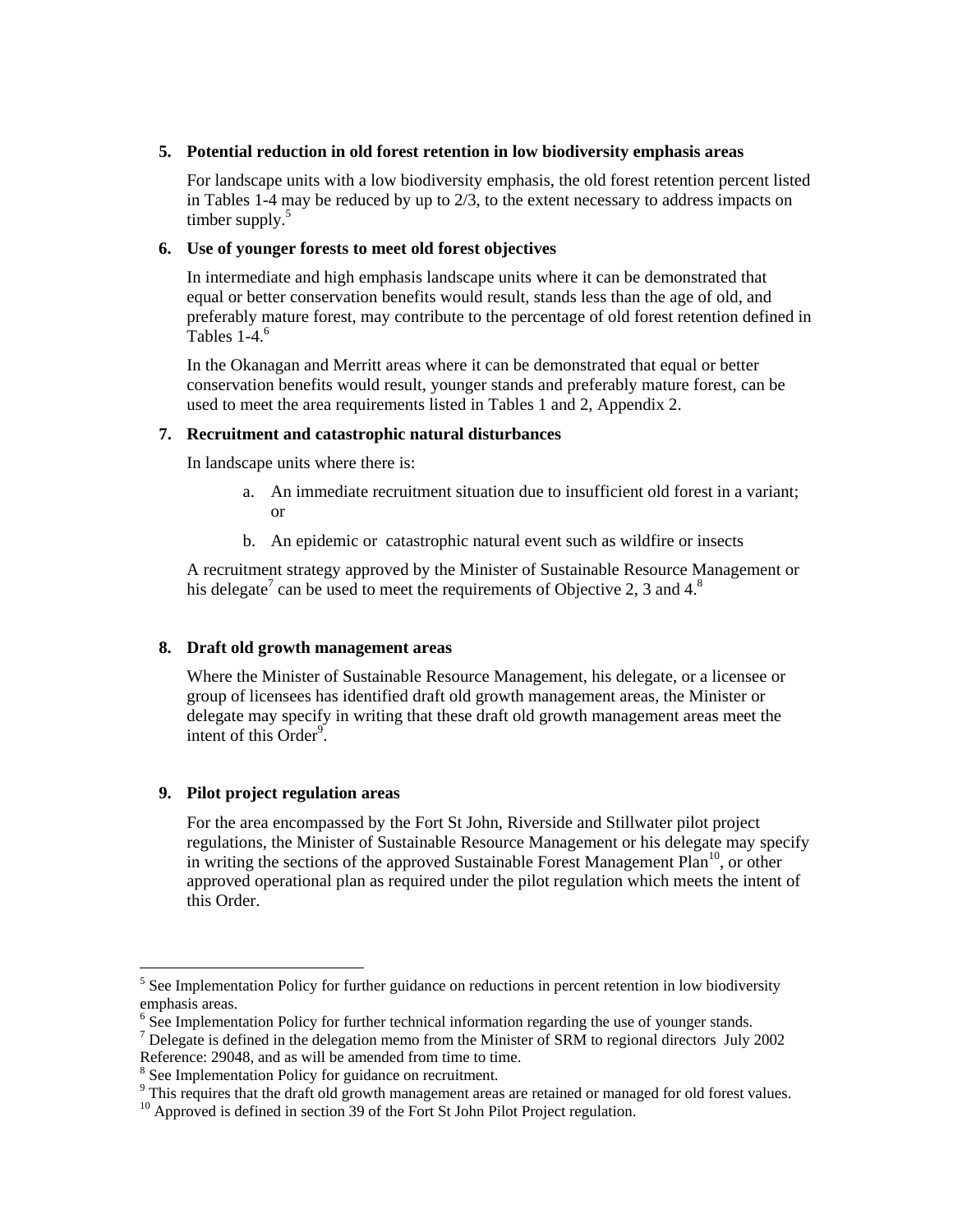#### **B. Effective date and future orders**

This Order comes into effect June 30, 2004.

For the purposes of the *Forest Practices Code of British Columbia Act*, all new forest development plans and all major amendments to forest development plans submitted 4 months after the effective date of this Order must be consistent with the Order.

This Order does not affect Category A cutblocks approved pursuant to the *Forest Practices Code of British Columbia Act* on or before the effective date.

For the purposes of the *Forest and Range Practices Act,* and despite subsection 16(2) of that Act, all forest stewardship plans submitted after the effective date must be consistent with this Order.

When a new order of the Minister of Sustainable Resource Management or delegate establishes old forest objectives, this Order will, on the effective date of the new order, cease to have effect for the area or areas affected by old forest established in the new order.

Where a new order of the Minister of Sustainable Resource Management or delegate establishes old forest objectives for a portion of a landscape unit that is established under this Order, this Order remains in effect for the portion of the landscape unit for which the new order does not establish old forest objectives.

#### **C. Continuous effect of previously established old growth objectives**

This Order does not apply to spatially located old growth management areas or nonspatial old growth objectives established in a higher-level plan prior to the effective date of this Order under either section 3 or section 4 of the *Forest Practices Code of British Columbia Act.* 

#### **D. Review of the Order**

The Minister of Sustainable Resource Management recognizes that new information will emerge regarding the role of old forest in the maintenance of biodiversity, the efficacy of the objectives in this Order in that regard, and the economic and social implications of old forest and biodiversity conservation. The minister therefore will review this Order no later than March 31, 2007 to assess its effectiveness in achieving government's sustainable resource management goals.

Thory altop

The Honourable George Abbott Minister of Sustainable Resource Management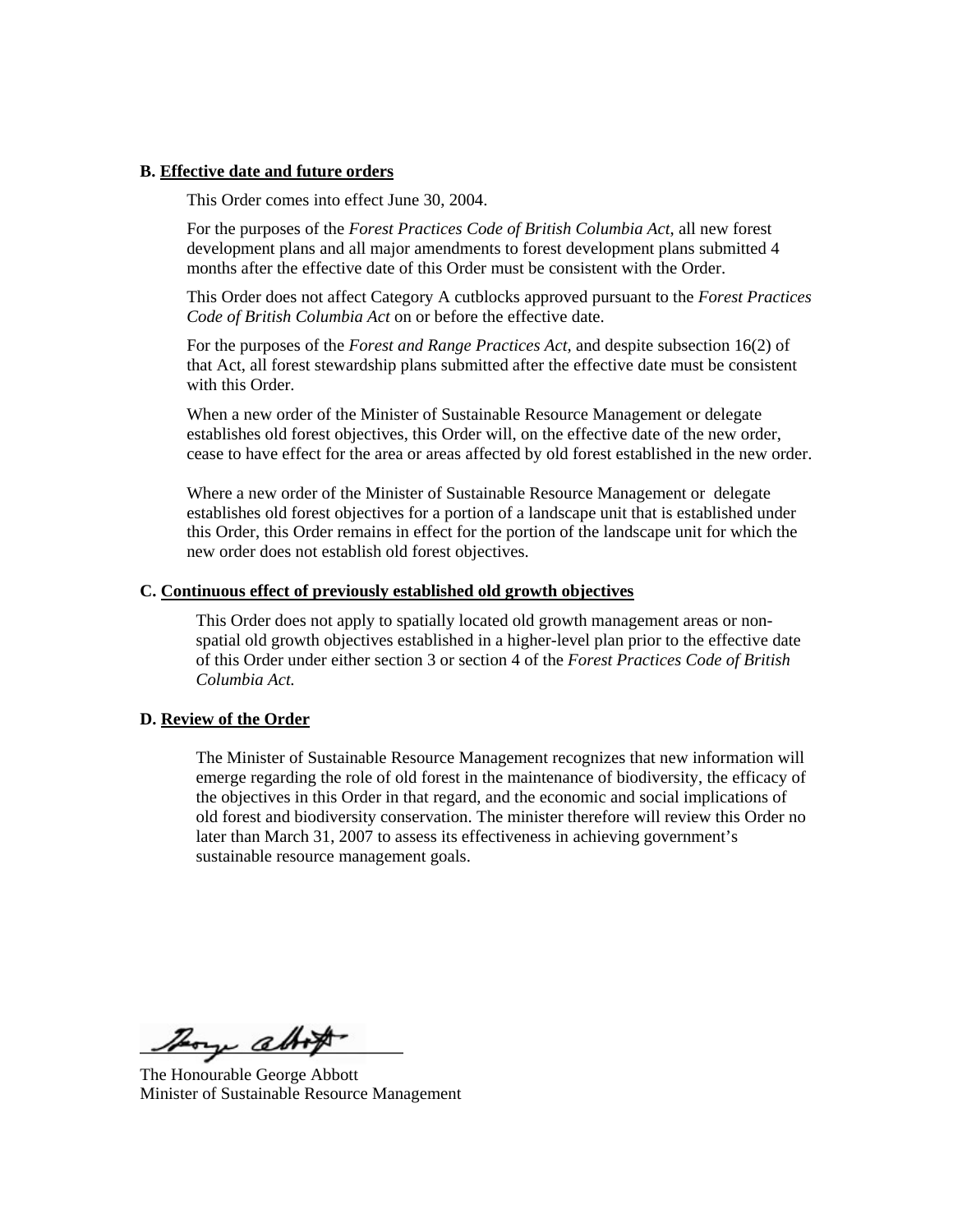## **APPENDIX 1 TABLE 1**

## **LANDSCAPE UNIT TABLE**

| Landscape<br>Unit (LU)<br><b>Identifier</b> | <b>Landscape Unit</b><br>(LU) Name | <b>Biodiversity</b><br><b>Emphasis</b><br>(BE) | Landscape<br>Unit (LU)<br><b>Identifier</b> | <b>Landscape Unit</b><br>(LU) Name | <b>Biodiversity</b><br><b>Emphasis</b><br>(BE) |
|---------------------------------------------|------------------------------------|------------------------------------------------|---------------------------------------------|------------------------------------|------------------------------------------------|
| 2                                           | Aaltanhash                         | Low                                            | 1479                                        | <b>Big Beaver</b>                  | Intermediate                                   |
| 3                                           | Adam-Eve                           | Low                                            | $\overline{92}$                             | <b>Big Eddy</b>                    | Multiple                                       |
| $\overline{6}$                              | Ahnuhati-kwalate                   | High                                           | 93                                          | <b>Big Falls</b>                   | Low                                            |
| $\overline{7}$                              | Ahta                               | High                                           | 95                                          | <b>Big Silver</b>                  | Intermediate                                   |
| $\overline{8}$                              | Aiken                              | Intermediate                                   | 100                                         | Bigmouth                           | Low                                            |
| $\overline{9}$                              | Ainslie                            | High                                           | 1481                                        | Bill's                             | Low                                            |
| 1469                                        | Akie                               | Low                                            | 103                                         | Billygoat                          | Intermediate                                   |
| 1471                                        | <b>Akie River</b>                  | Low                                            | 1482                                        | <b>Birdflat</b>                    | Low                                            |
| 11                                          | Akolkolex                          | Multiple                                       | 104                                         | <b>Birkenhead</b>                  | High                                           |
| 1472                                        | Akue                               | Intermediate                                   | 106                                         | <b>Bishop</b>                      | Intermediate                                   |
| 20                                          | Allison                            | Low                                            | 105                                         | <b>Bishop</b>                      | Low                                            |
| $\overline{24}$                             | Alouette                           | Intermediate                                   | 1485                                        | <b>Blackwater</b>                  | Intermediate                                   |
| $\overline{29}$                             | Anarchist                          | Multiple                                       | 1483                                        | <b>Blackwater</b>                  | Low                                            |
| $\overline{30}$                             | Anderson                           | Intermediate                                   | 117                                         | <b>Blue River</b>                  | High                                           |
| 33                                          | Anstey                             | Multiple                                       | 1486                                        | Blueberry                          | Low                                            |
| $\overline{35}$                             | Anyox                              | Low                                            | 1487                                        | <b>Bluff Creek</b>                 | High                                           |
| 1473                                        | Anzac                              | High                                           | 122                                         | <b>Blunt</b>                       | Low                                            |
| 37                                          | Ape                                | Low                                            | 125                                         | Bonanza                            | Intermediate                                   |
| 38                                          | Aristazabal                        | Intermediate                                   | 1488                                        | <b>Boreal</b>                      | Intermediate                                   |
| $\overline{39}$                             | Artlish                            | Intermediate                                   | 1489                                        | <b>Boucher</b>                     | Low                                            |
| 40                                          | Ash                                | Intermediate                                   | 1490                                        | Bowron                             | Intermediate                                   |
| $\overline{42}$                             | Ashnola                            | High                                           | 132                                         | <b>Bowser</b>                      | Low                                            |
| 1474                                        | Asitka                             | Intermediate                                   | 133                                         | <b>Braden</b>                      | Low                                            |
| 44                                          | <b>Athlow Bay</b>                  | Low                                            | 1491                                        | <b>Braid</b>                       | High                                           |
| 45                                          | <b>Atlin Lake</b>                  | High                                           | 136                                         | <b>Brem</b>                        | Intermediate                                   |
| 46                                          | Atna                               | Low                                            | 140                                         | <b>Bridge</b>                      | Low                                            |
| 1475                                        | Averil                             | Low                                            | 143                                         | <b>Brittain</b>                    | Intermediate                                   |
| 1450                                        | <b>Babine</b>                      | Intermediate                                   | 145                                         | <b>Brooks</b>                      | Low                                            |
| 51                                          | <b>Babine</b>                      | Intermediate                                   | 146                                         | <b>Broughton</b>                   | Low                                            |
| $\overline{52}$                             | <b>Babine East</b>                 | Intermediate                                   | 147                                         | <b>Brown</b>                       | Low                                            |
| $\overline{54}$                             | <b>Babine River</b>                | High                                           | 148                                         | <b>Brown Bear</b>                  | Low                                            |
| $\overline{55}$                             | <b>Babine West</b>                 | Low                                            | 149                                         | <b>Buck</b>                        | Low                                            |
| 60                                          | <b>Banks</b>                       | Intermediate                                   | 1492                                        | <b>Buffalohead</b>                 | Low                                            |
| 61                                          | <b>Barkley Sound</b>               | Low                                            | 154                                         | <b>Bulkley</b>                     | Intermediate                                   |
|                                             | Islands                            |                                                | 155                                         | <b>Bulkley</b>                     | Intermediate                                   |
| 230                                         | <b>Barrington River</b>            | Intermediate                                   | 1493                                        | <b>Bunch</b>                       | Low                                            |
| 1476                                        | <b>Bastille</b>                    | Intermediate                                   | 157                                         | <b>Bunster</b>                     | Intermediate                                   |
| 69                                          | Bear                               | Intermediate                                   | 158                                         | <b>Burman</b>                      | Low                                            |
| 1477                                        | Bearhole                           | Intermediate                                   | 156                                         | <b>Burnie</b>                      | High                                           |
| 71                                          | Beaver                             | Intermediate                                   | 159                                         | <b>Burnie</b>                      | High                                           |
| 1478                                        | Belcourt                           | Intermediate                                   | 160                                         | <b>Burns Lake East</b>             | Low                                            |
| 79                                          | Belize                             | Intermediate                                   | 161                                         | <b>Burns Lake West</b>             | Low                                            |
| 80                                          | Bella Coola                        | Intermediate                                   | 1494                                        | Burnt - Lemoray                    | Intermediate                                   |
| 81                                          | <b>Belle Bay</b>                   | Intermediate                                   | 167                                         | <b>Bute East</b>                   | Intermediate                                   |
| 82                                          | Beresford                          | Intermediate                                   | 168                                         | <b>Bute West</b>                   | Intermediate                                   |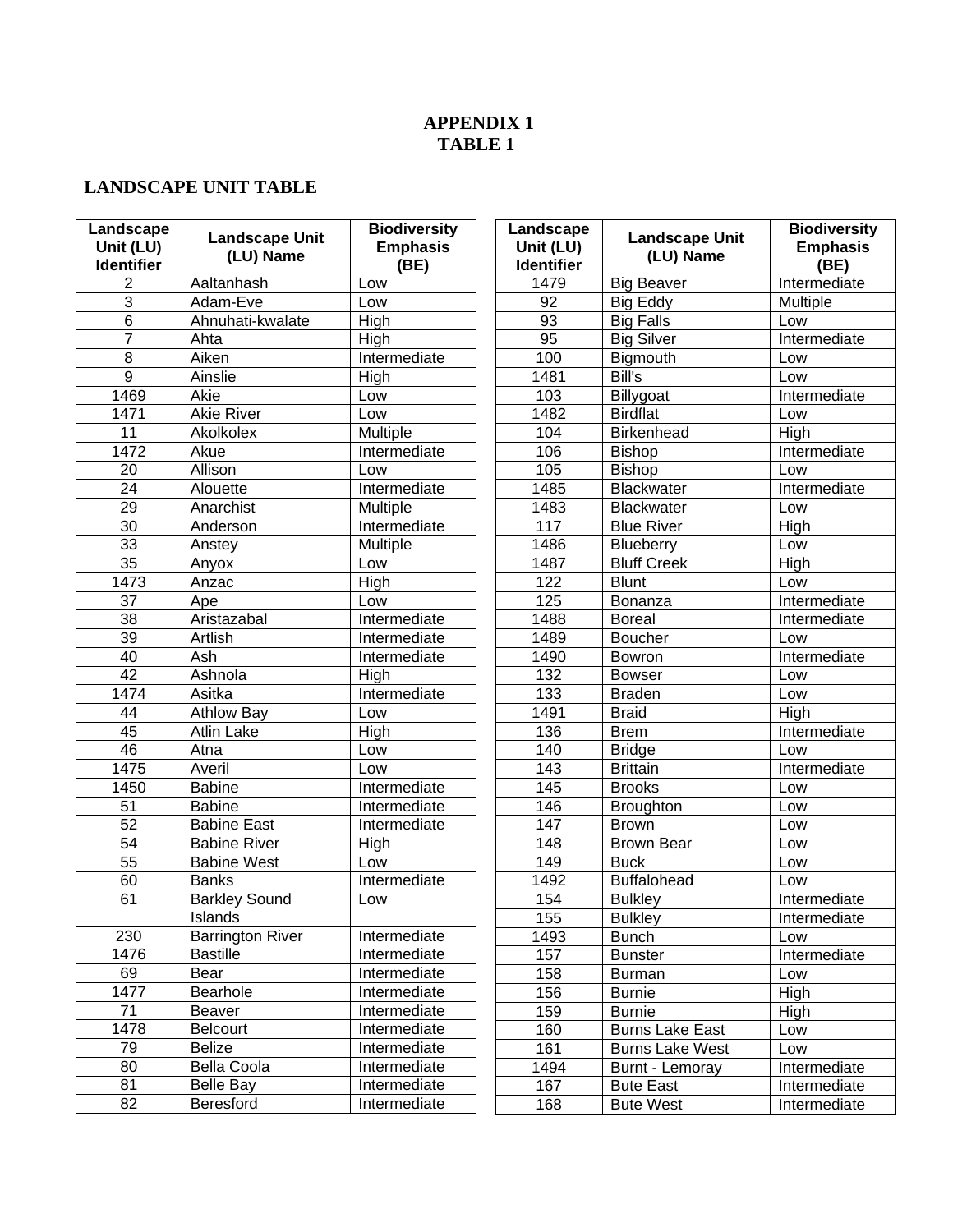| Landscape<br>Unit (LU)<br><b>Identifier</b> | <b>Landscape Unit</b><br>(LU) Name | <b>Biodiversity</b><br><b>Emphasis</b><br>(BE) | Landscape<br>Unit (LU)<br><b>Identifier</b> | <b>Landscape Unit</b><br>(LU) Name | <b>Biodiversity</b><br><b>Emphasis</b><br>(BE) |
|---------------------------------------------|------------------------------------|------------------------------------------------|---------------------------------------------|------------------------------------|------------------------------------------------|
| 169                                         | <b>Butedale</b>                    | Intermediate                                   | 263                                         | Corrigan                           | Intermediate                                   |
| 170                                         | <b>Buttle</b>                      | Low                                            | 264                                         | Cortes                             | Intermediate                                   |
| 172                                         | Callaghan                          | Low                                            | 265                                         | Corya                              | High                                           |
| $\overline{173}$                            | Calvert                            | Low                                            | 266                                         | Cous                               | Low                                            |
| 174                                         | Cambria Icefield                   | Low                                            | 267                                         | Cowichan                           | Low                                            |
| 175                                         | Cameron                            | Intermediate                                   | 268                                         | Crab                               | Low                                            |
| 176                                         | Campania                           | Intermediate                                   | 269                                         | $\overline{C}$ rag                 | Low                                            |
| 1495                                        | Canoe                              | Low                                            | 273                                         | Cranberry                          | Multiple                                       |
| 1496                                        | Capot Blanc                        | Intermediate                                   | 270                                         | <b>Cranberry River</b>             | Intermediate                                   |
| 1497                                        | Captain                            | Intermediate                                   | 276                                         | Craven                             | Intermediate                                   |
| 183                                         | Captain                            | Low                                            | 1514                                        | Crehan                             | Intermediate                                   |
| 1498                                        | Carbon                             | Intermediate                                   | 1515                                        | <b>Crescent Spur</b>               | High                                           |
| 1499                                        | Cariboo                            | Low                                            | 1516                                        | Crooked                            | Intermediate                                   |
| 1500                                        | Carp                               | Intermediate                                   | 1517                                        | Crow                               | Intermediate                                   |
| 191                                         | Carpenter Lake North               | Low                                            | 283                                         | Crowfoot                           | Low                                            |
| 192                                         | <b>Carpenter Lake</b>              | Multiple                                       | 1518                                        | Crusty                             | Intermediate                                   |
|                                             | South                              |                                                | 285                                         | Cry Lake                           | Intermediate                                   |
| 1501                                        | Castle                             | Low                                            | 1519                                        | Crying Girl                        | Intermediate                                   |
| 1502                                        | Catkin                             | Intermediate                                   | 1520                                        | Cunningham                         | Low                                            |
| 196                                         | Caycuse                            | Intermediate                                   | 1521                                        | D Easum                            | Low                                            |
| 199                                         | Chambers                           | Intermediate                                   | 291                                         | Dala                               | Low                                            |
| 200                                         | Chapman                            | Low                                            | 295                                         | Dasque                             | Low                                            |
| $\overline{201}$                            | Chapman                            | Low                                            | 1524                                        | Dawson                             | Low                                            |
| $\overline{202}$                            | Chapple                            | Low                                            | 1525                                        | Dawson Creek                       | Low                                            |
| $\overline{203}$                            | Charles                            | Intermediate                                   | 302                                         | Dean                               | Intermediate                                   |
| 1504                                        | Chee                               | Intermediate                                   | 303                                         | Dease Lake                         | Intermediate                                   |
| $\overline{207}$                            | Chehalis                           | Intermediate                                   | 304                                         | Dease River                        | High                                           |
| 208                                         | Chelaslie                          | High                                           | 307                                         | Deep Canoe                         | Low                                            |
| 209                                         | Chemainus                          | Intermediate                                   | 308                                         | Deep Creek                         | Low                                            |
| 1817                                        | Cherryville                        | Low                                            | $\overline{310}$                            | Denny                              | Low                                            |
| 212                                         | Cheslatta                          | Intermediate                                   | 1816                                        | Deserted                           | High                                           |
| 1506                                        | Chilako                            | Intermediate                                   | 1526                                        | Dilly                              | Low                                            |
| 1505                                        | Chilako                            | Low                                            | 1527                                        | <b>Discovery</b>                   | Intermediate                                   |
| 218                                         | Chilliwack                         | Low                                            | 1529                                        | Dome                               | High                                           |
| 220                                         | China                              | Intermediate                                   | 321                                         | Don Peninsula                      | Intermediate                                   |
| 1507                                        | Chuchi                             | Intermediate                                   | 322                                         | Doos/Dallery                       | Low                                            |
| 227                                         | Chukachida River                   | Intermediate                                   | 1530                                        | Dore                               | Low                                            |
| 1508                                        | Chunamon                           | Low                                            | 327                                         | Downie                             | Multiple                                       |
| 232                                         | Clayton                            | Low                                            | 330                                         | Draney                             | Low                                            |
| 1509                                        | Clearwater                         | Intermediate                                   | 1531                                        | Driftwood                          | Intermediate                                   |
| 237                                         | Clore                              | Intermediate                                   | 1532                                        | <b>Duckling</b>                    | Intermediate                                   |
| 1510                                        | Cluculz                            | Low                                            | 333                                         | Duffey Lake                        | High                                           |
| 243                                         | Clyak                              | High                                           | 336                                         | Dundas                             | Low                                            |
| 1511                                        | Coal                               | Low                                            | 1533                                        | Dunedin                            | High                                           |
| 252                                         | Coldwater                          | Multiple                                       | 1534                                        | <b>Dunkley</b>                     | Low                                            |
| 1512                                        | Collins - Davis                    | Low                                            | 1535                                        | Dunlevey                           | High                                           |
| 1513                                        | Connaghan Creek                    | High                                           | 1536                                        | Dust                               | Low                                            |
| 256                                         | <b>Connel Creek</b>                | Multiple                                       | 1537                                        | Duti                               | High                                           |
| 258                                         | Copper                             | Intermediate                                   | 345                                         | Eagle River                        | Intermediate                                   |
| 259                                         | Coquihalla                         | Intermediate                                   | 355                                         | East Harrison                      | Low                                            |
| 260                                         | Coquitlam                          | Intermediate                                   | 356                                         | East Howe                          | Low                                            |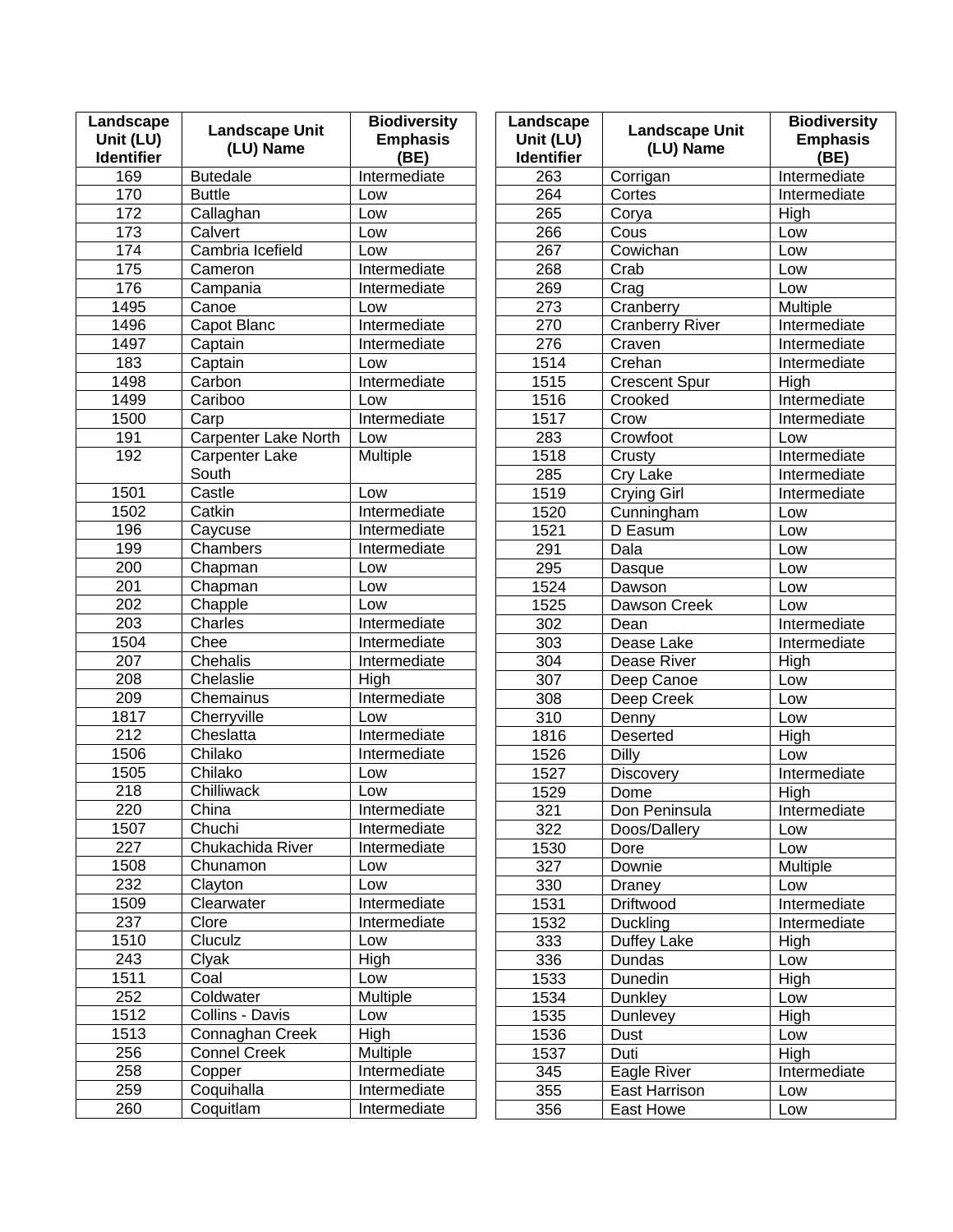| Landscape<br>Unit (LU)<br><b>Identifier</b> | <b>Landscape Unit</b><br>(LU) Name | <b>Biodiversity</b><br><b>Emphasis</b><br>(BE) | Landscape<br>Unit (LU)<br><b>Identifier</b> | <b>Landscape Unit</b><br>(LU) Name | <b>Biodiversity</b><br><b>Emphasis</b><br>(BE) |
|---------------------------------------------|------------------------------------|------------------------------------------------|---------------------------------------------|------------------------------------|------------------------------------------------|
| 1538                                        | East Kinbasket                     | Low                                            | 1569                                        | Gammer                             | Intermediate                                   |
| 1539                                        | <b>East Pine</b>                   | Low                                            | 450                                         | Gates                              | Intermediate                                   |
| 1542                                        | EastTwin-McKale                    | Low                                            | 1570                                        | Gathto                             | Low                                            |
| 361                                         | Eden Lake                          | Intermediate                                   | 1571                                        | Gemini                             | Intermediate                                   |
| 363                                         | Effingham                          | Intermediate                                   | 1572                                        | Germansen Mountain                 | Low                                            |
| 1544                                        | <b>Eight Mile</b>                  | Low                                            | 1573                                        | Gething                            | Low                                            |
| 1545                                        | Eklund                             | High                                           | 456                                         | Gil                                | Low                                            |
| 365                                         | Elaho                              | Intermediate                                   | 457                                         | Gilford                            | Low                                            |
| 367                                         | Eliza                              | Low                                            | 1574                                        | Gillis                             | Intermediate                                   |
| 1546                                        | Elleh                              | Low                                            | 1467                                        | Gilttoyees                         | Intermediate                                   |
| 369                                         | Ellerslie                          | Low                                            | 468                                         | <b>Gladys River</b>                | High                                           |
| 1548                                        | Endako                             | Low                                            | 1577                                        | Gleason                            | Intermediate                                   |
| 374                                         | Englishman                         | Intermediate                                   | 1578                                        | Goat                               | Intermediate                                   |
| 1549                                        | Entiako                            | High                                           | 473                                         | Gold                               | High                                           |
| 378                                         | Escalante                          | Low                                            | 477                                         | Goldstream                         | Multiple                                       |
| 1550                                        | Eskai                              | Low                                            | 479                                         | Gordon                             | Intermediate                                   |
| 381                                         | Estero                             | Low                                            | 480                                         | Gosnel                             | Intermediate                                   |
| 1551                                        | Etane                              | Intermediate                                   | 1579                                        | Graham                             | High                                           |
| 385                                         | Evans                              | Low                                            | 485                                         | Granisle                           | Low                                            |
| 386                                         | Exchamsiks                         | Low                                            | 489                                         | Gray                               | Low                                            |
| 387                                         | <b>Exstew</b>                      | Intermediate                                   | 1580                                        | Graybank                           | Low                                            |
| 1552                                        | Falk                               | Intermediate                                   | 1581                                        | Grayling                           | Low                                            |
| 1553                                        | Fall                               | High                                           | 495                                         | <b>Great Central</b>               | Intermediate                                   |
| 390                                         | Falls                              | Low                                            | 496                                         | Green                              | Intermediate                                   |
| 1555                                        | Firth                              | Intermediate                                   | 499                                         | Greenville                         | Low                                            |
| 401                                         | Fish Egg                           | Low                                            | 498                                         | Greenville - Kalum                 | Intermediate                                   |
| 403                                         | Fleming                            | Intermediate                                   | 1582                                        | Gregg                              | Low                                            |
| 405                                         | Foch                               | High                                           | 502                                         | Gribbell                           | Low                                            |
| 1556                                        | Fontinako                          | High                                           | 1583                                        | Grizzly                            | Intermediate                                   |
| 1557                                        | Forcier                            | Low                                            | 1584                                        | Grostete                           | Intermediate                                   |
| 1558                                        | Forgetmenot                        | Intermediate                                   | 505                                         | Gudal                              | Low                                            |
| 1559                                        | Fort Nelson River A                | Low                                            | 509                                         | Gun                                | Low                                            |
| 1560                                        | Fort Nelson River B                | Low                                            | 1585                                        | Gundahoo                           | Intermediate                                   |
| 1561                                        | Foster                             | Low                                            | 1586                                        | Gwillim                            | Intermediate                                   |
| 1562                                        | Fox                                | High                                           | 1587                                        | Haggen                             | Intermediate                                   |
| 1563                                        | Framstead                          | Intermediate                                   | 1588                                        | Halett                             | Intermediate                                   |
| 424                                         | <b>Francois East</b>               | Low                                            | 1589                                        | Halfway                            | High                                           |
| 425                                         | <b>Francois West</b>               | Intermediate                                   | 520                                         | Hanawald                           | Low                                            |
| 426                                         | Franklin                           | High                                           | 521                                         | <b>Harold Price</b>                | Intermediate                                   |
| 1564                                        | Fraser                             | Intermediate                                   | $\overline{522}$                            | Harris                             | Intermediate                                   |
| 429                                         | <b>Fraser Valley South</b>         | Low                                            | 523                                         | Hartley                            | Intermediate                                   |
| 1827                                        | French                             | <b>Multiple</b>                                | 524                                         | Haslam                             | Low                                            |
| 430                                         | French Bar                         | Intermediate                                   | 527                                         | Hatzic                             | Low                                            |
| 431                                         | French Creek                       | Low                                            | 528                                         | Hawkes                             | Intermediate                                   |
| 434                                         | Frisby Ridge                       | Multiple                                       | 529                                         | Hawkesbury Island                  | Low                                            |
| 1565                                        | Frog                               | High                                           |                                             | East                               |                                                |
| 1567                                        | Frypan                             | Low                                            | 530                                         | Hawkesbury Island                  | Intermediate                                   |
| 438                                         | Fulmore                            | Intermediate                                   |                                             | West                               |                                                |
| 439                                         | Fulton                             | Low                                            | 1590                                        | Hay River                          | Intermediate                                   |
| 1568                                        | Gaffney                            | Low                                            | 536                                         | Hayes                              | Multiple                                       |
| 442                                         | Gail                               | Low                                            | 537                                         | <b>Hazelton</b>                    | Intermediate                                   |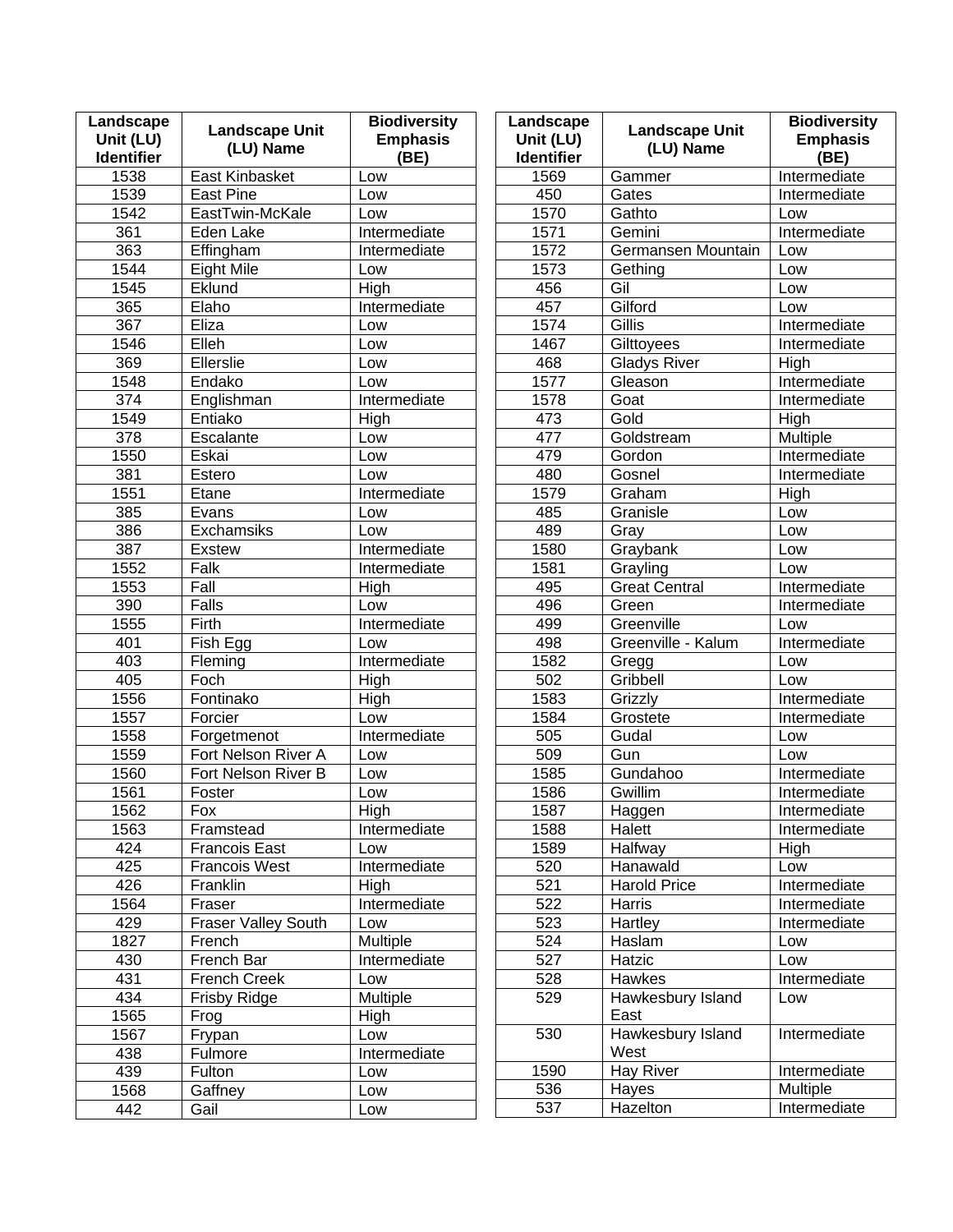| Landscape<br>Unit (LU)<br><b>Identifier</b> | <b>Landscape Unit</b><br>(LU) Name | <b>Biodiversity</b><br><b>Emphasis</b><br>(BE) | Landscape<br>Unit (LU)<br><b>Identifier</b> | <b>Landscape Unit</b><br>(LU) Name | <b>Biodiversity</b><br><b>Emphasis</b><br>(BE) |
|---------------------------------------------|------------------------------------|------------------------------------------------|---------------------------------------------|------------------------------------|------------------------------------------------|
| 543                                         | Helmcken                           | Intermediate                                   | 624                                         | Jordan                             | Multiple                                       |
| 544                                         | Henderson                          | Low                                            | 1617                                        | <b>July Lake</b>                   | Low                                            |
| 547                                         | Hevenor                            | High                                           | 627                                         | Jump Across                        | Low                                            |
| 1592                                        | Hewer                              | Intermediate                                   | 628                                         | Juniper                            | Low                                            |
| 549                                         | Hibben                             | High                                           | 1618                                        | Kahntah                            | Intermediate                                   |
| 1593                                        | Highhat                            | Low                                            | 629                                         | Kaien                              | Low                                            |
| 552                                         | Hirsch                             | Low                                            | 630                                         | Kakiddi Creek                      | Intermediate                                   |
| 1594                                        | Hixon                              | Intermediate                                   | 631                                         | Kakweiken                          | Intermediate                                   |
| 1595                                        | Hoffard                            | Intermediate                                   | 632                                         | Kalum                              | Intermediate                                   |
| 556                                         | Holberg                            | Low                                            | 633                                         | Kaouk                              | Intermediate                                   |
| 1596                                        | Holden                             | Low                                            | 634                                         | Kashutl                            | Low                                            |
| 1597                                        | <b>Holmes</b>                      | Intermediate                                   | 1466                                        | Kasiks                             | Intermediate                                   |
| 560                                         | Homathko                           | High                                           | 1619                                        | Kechika River                      | High                                           |
| 561                                         | Homfray                            | Intermediate                                   | 642                                         | Kemano                             | Intermediate                                   |
| 562                                         | Honna                              | Intermediate                                   | 1620                                        | Kennedy                            | <b>High</b>                                    |
| 564                                         | Horetzky                           | Low                                            | 1621                                        | Kenneth                            | Intermediate                                   |
| 568                                         | Horne                              | Multiple                                       | $\overline{242}$                            | Keogh                              | Low                                            |
| 1598                                        | Horsey-Small                       | Low                                            | 645                                         | Keremeos                           | Intermediate                                   |
| 1599                                        | Hossitl                            | Low                                            | 647                                         | Kettle                             | Low                                            |
| 576                                         | <b>Hot Springs</b>                 | Low                                            | 648                                         | Khtada                             | High                                           |
| 578                                         | Houston - Tommy                    | High                                           | 649                                         | Khutze                             | Intermediate                                   |
| 579                                         | Howe                               | Intermediate                                   | 1464                                        | Khutzeymateen Park                 | Intermediate                                   |
| 583                                         | Huaskin                            | Intermediate                                   | 650                                         | Khyex                              | Low                                            |
| 1600                                        | Hudson's Hope                      | Low                                            | 829                                         | Kidprice                           | Intermediate                                   |
| 1601                                        | Hugh Allan                         | Intermediate                                   | 655                                         | Kilbella/Chuckwalla                | Intermediate                                   |
| 1602                                        | Humbug                             | High                                           | 656                                         | Kilippi                            | Low                                            |
| 586                                         | Hunter                             | Low                                            | 657                                         | Kiltuish                           | Low                                            |
| 587                                         | Hurley                             | Intermediate                                   | 663                                         | King Island                        | Low                                            |
| 588                                         | lan                                | Intermediate                                   | 664                                         | Kingfisher                         | Intermediate                                   |
| 590                                         | <b>Iknouk</b>                      | Intermediate                                   | 665                                         | Kinskuch                           | Intermediate                                   |
| 593                                         | <b>Illecillewaet</b>               | Multiple                                       | 1623                                        | Kinuseo                            | Intermediate                                   |
| 1603                                        | Imperial - Monkman                 | High                                           | 1624                                        | Kiskatinaw                         | Low                                            |
| 595                                         | Indian                             | Low                                            | 668                                         | Kispiox                            | Low                                            |
| 1604                                        | Ingenika                           | Intermediate                                   | 1625                                        | Kitchi                             | High                                           |
| 597                                         | <b>Inklin River</b>                | <b>High</b>                                    | 670                                         | Kiteen                             | Low                                            |
| 598                                         | Intata                             | Intermediate                                   | 671                                         | Kitimat                            | Low                                            |
| 1605                                        | Inzana                             | Low                                            | 672                                         | Kitkiata                           | <b>High</b>                                    |
| 1606                                        | Irene E                            | Intermediate                                   | 673                                         | Kitsault                           | Intermediate                                   |
| 1607                                        | Irene W                            | High                                           | 675                                         | Kitseguecla                        | High                                           |
| 604                                         | Ishkheenickh                       | Intermediate                                   | 674                                         | Kitseguecla                        | Low                                            |
| 1608                                        | Jackfish                           | <b>High</b>                                    | 676                                         | Kitwancool                         | Low                                            |
| 1613                                        | Jackknife                          | Low                                            | 677                                         | Kitwanga                           | Low                                            |
| 608                                         | Jalun                              | Low                                            | 1626                                        | Kitza                              | Intermediate                                   |
| 1614                                        | Jarvis                             | High                                           | 1627                                        | Kiwa-Tete                          | Low                                            |
| 611                                         | Jennings River                     | Intermediate                                   | 1628                                        | Kiwigana                           | Intermediate                                   |
| 1615                                        | Jerryboy                           | Low                                            | 681                                         | Klanawa                            | Intermediate                                   |
| 615                                         | Jervis                             | Intermediate                                   | 682                                         | Klappan River                      | <b>Intermediate</b>                            |
| 616                                         | Jesse - Bish                       | Low                                            | 683                                         | Klaskish                           | High                                           |
| 1616                                        | Johanson                           | Intermediate                                   | 1629                                        | Klawli                             | Intermediate                                   |
| 620                                         | Johnston                           | Intermediate                                   | 1630                                        | Klawli                             | Intermediate                                   |
| 619                                         | Johnston                           | Intermediate                                   | 686                                         | Kleanza - Treasure                 | Low                                            |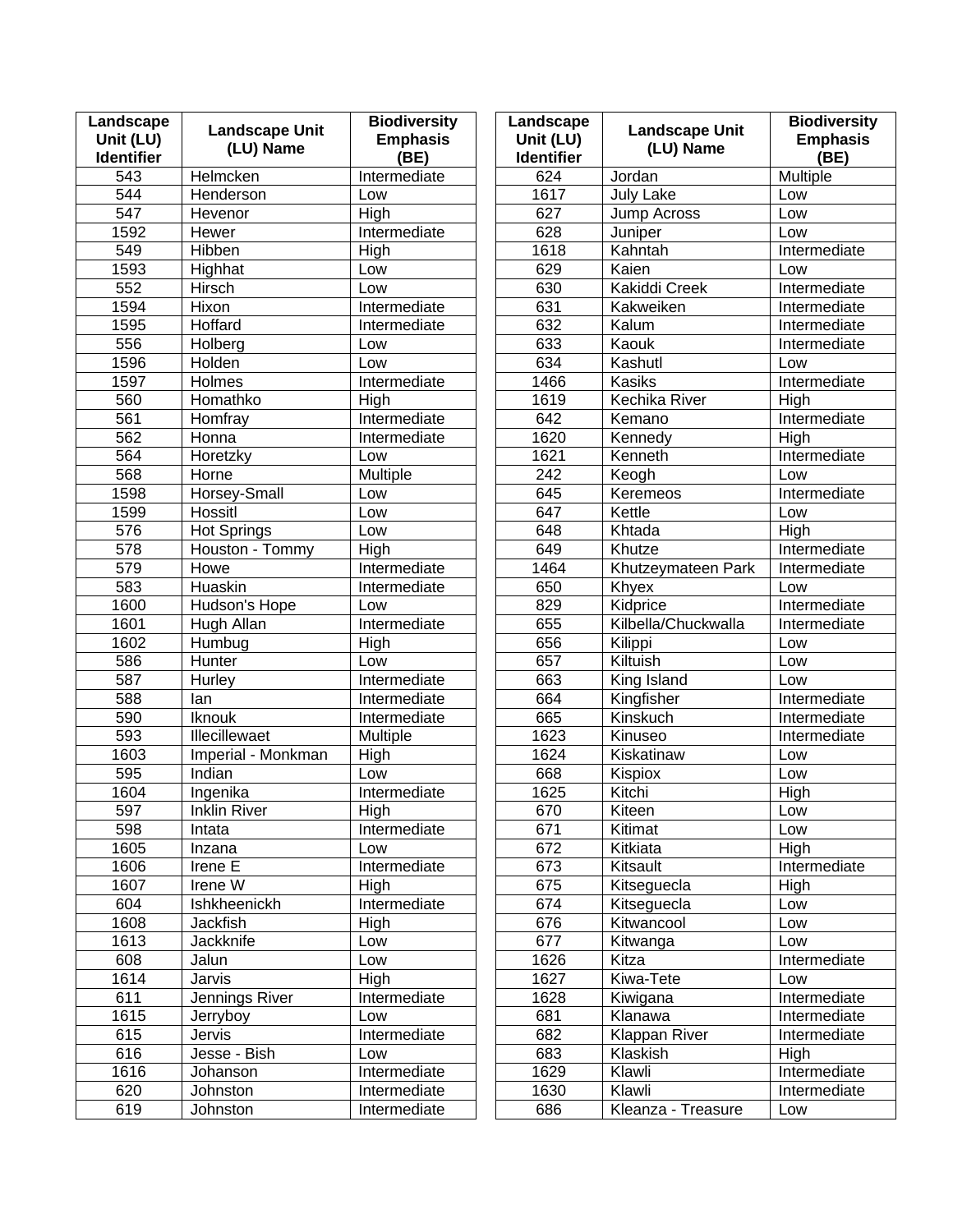| Landscape<br>Unit (LU)<br><b>Identifier</b> | <b>Landscape Unit</b><br>(LU) Name | <b>Biodiversity</b><br><b>Emphasis</b><br>(BE) | Landscape<br>Unit (LU)<br>Identifier | <b>Landscape Unit</b><br>(LU) Name | <b>Biodiversity</b><br><b>Emphasis</b><br>(BE) |
|---------------------------------------------|------------------------------------|------------------------------------------------|--------------------------------------|------------------------------------|------------------------------------------------|
| 1631                                        | Kledo                              | Intermediate                                   | 1657                                 | Lower                              | Intermediate                                   |
| 688                                         | Kleeptee                           | Low                                            |                                      | Morkill/Cushing                    |                                                |
| 689                                         | Klekane                            | Low                                            | 788                                  | Lower Nicola                       | Multiple                                       |
| 691                                         | Klinaklini Glacier                 | Intermediate                                   | 789                                  | Lower Nimpkish                     | Low                                            |
| 1632                                        | Klowee                             | Intermediate                                   | 1658                                 | Lower Ospika                       | Intermediate                                   |
| 1633                                        | Klua                               | Intermediate                                   | 1659                                 | Lower Pesika                       | High                                           |
| 1634                                        | Kluatantan                         | Intermediate                                   | 796                                  | Lower Squamish                     | Intermediate                                   |
| 1635                                        | <b>Kluskus</b>                     | Low                                            | 797                                  | Lower Stikine River                | Intermediate                                   |
| 697                                         | Knight East                        | Low                                            | 800                                  | Lower Yakoun                       | Intermediate                                   |
| 1636                                        | Kobes                              | Intermediate                                   | 1660                                 | Lucas                              | Intermediate                                   |
| 700                                         | Koksilah                           | Low                                            | 802                                  | Lull-Sallie                        | Intermediate                                   |
| 706                                         | Kowesas                            | Low                                            | 809                                  | Mabel                              | Low                                            |
| 707                                         | Ksedin                             | Low                                            | 1661                                 | MacDonald                          | Intermediate                                   |
| 708                                         | Kshwan                             | High                                           | 811                                  | Machmell                           | Intermediate                                   |
| 709                                         | Kuldo                              | Low                                            | 814                                  | Madely                             | Intermediate                                   |
| 710                                         | Kumealon                           | High                                           | 815                                  | Maggie                             | Low                                            |
| 712                                         | <b>Kusawa River</b>                | Intermediate                                   | 816                                  | Mahatta                            | Low                                            |
| $\overline{717}$                            | Kwatna/Quatlena                    | Intermediate                                   | 1662                                 | Major Hart                         | Intermediate                                   |
| 719                                         | Kwinamass                          | Intermediate                                   | 818                                  | Malcolm                            | Low                                            |
| 720                                         | Kwinamuck                          | Low                                            | 819                                  | Mamquam                            | Low                                            |
| 718                                         | Kwoiek                             | Multiple                                       | 820                                  | Manning                            | Intermediate                                   |
| 1639                                        | Kwokullie                          | Intermediate                                   | 1663                                 | <b>Manson River</b>                | Low                                            |
| 1640                                        | Kyklo                              | Low                                            | 822                                  | Marble                             | Intermediate                                   |
| 1641                                        | La Biche                           | Intermediate                                   | 823                                  | Marmot                             | Low                                            |
| 725                                         | Labouchere                         | Low                                            | 1664                                 | <b>Martin Creek</b>                | Low                                            |
| 730                                         | LaForme                            | Multiple                                       | 825                                  | Masset Inlet                       | Low                                            |
| 732                                         | Lakelse                            | Intermediate                                   | 1665                                 | Matulka                            | Intermediate                                   |
| 735                                         | Laredo                             | Intermediate                                   | 1666                                 | McBride-Dunster                    | Low                                            |
| 736                                         | Larkworthy                         | Low                                            | 831                                  | <b>McCauley</b>                    | Low                                            |
| 1648                                        | <b>Liard Hot Springs</b>           | Intermediate                                   | 833                                  | <b>McCully</b>                     | Intermediate                                   |
| 1649                                        | Liard River A                      | Intermediate                                   | 1667                                 | McCusker                           | High                                           |
| 1650                                        | Liard River B                      | Intermediate                                   | 1668                                 | Mcleod                             | Low                                            |
| 1651                                        | Liard River C                      | High                                           | 842                                  | <b>McNulty</b>                     | Multiple                                       |
| 746                                         | Liberty                            | Multiple                                       | 844                                  | Meager                             | Intermediate                                   |
| 1652                                        | Lion                               | Low                                            | 847                                  | Mehatl                             | Intermediate                                   |
| 752                                         | Little Qualicum                    | Intermediate                                   | 1669                                 | Mesilinka                          | Low                                            |
| 753                                         | Little Rancheria River             | Intermediate                                   | 850                                  | Mess Creek                         | Intermediate                                   |
| 755                                         | Lizzie                             | Intermediate                                   | 855                                  | Mica                               | <b>Multiple</b>                                |
| 759                                         | Lois                               | Low                                            | 1670                                 | Middle                             | Intermediate                                   |
| 762                                         | Loss                               | Low                                            | 857                                  | Middle Dease River                 | High                                           |
| 763                                         | Lost Creek                         | High                                           | 858                                  | Middle Iskut River                 | Intermediate                                   |
| 768                                         | Louise Island                      | Low                                            | 859                                  | Middle Klinaklini                  | Intermediate                                   |
| 1653                                        | Lovell                             | Low                                            | 862                                  | Middle Stikine River               | Intermediate                                   |
| 1654                                        | Lower Akie                         | High                                           | 1671                                 | Milk                               | Low                                            |
| 1655                                        | Lower Beatton                      | Low                                            | 1672                                 | Milligan                           | Intermediate                                   |
| 780                                         | Lower Iskut River                  | Intermediate                                   | 869                                  | Millstone                          | Low                                            |
| 781                                         | Lower Kechika River                | Intermediate                                   | 1673                                 | Minaker                            | Intermediate                                   |
| 782                                         | Lower Kimsquit                     | High                                           | 872                                  | Miriam                             | Intermediate                                   |
| 783                                         | Lower Kingcome                     | Intermediate                                   | 1674                                 | Misinchinka                        | Low                                            |
| 784                                         | Lower Klinaklini                   | Intermediate                                   | 1675                                 | Missinka                           | Intermediate                                   |
| 1656                                        | Lower Moberly                      | Low                                            | 875                                  | Mission                            | Intermediate                                   |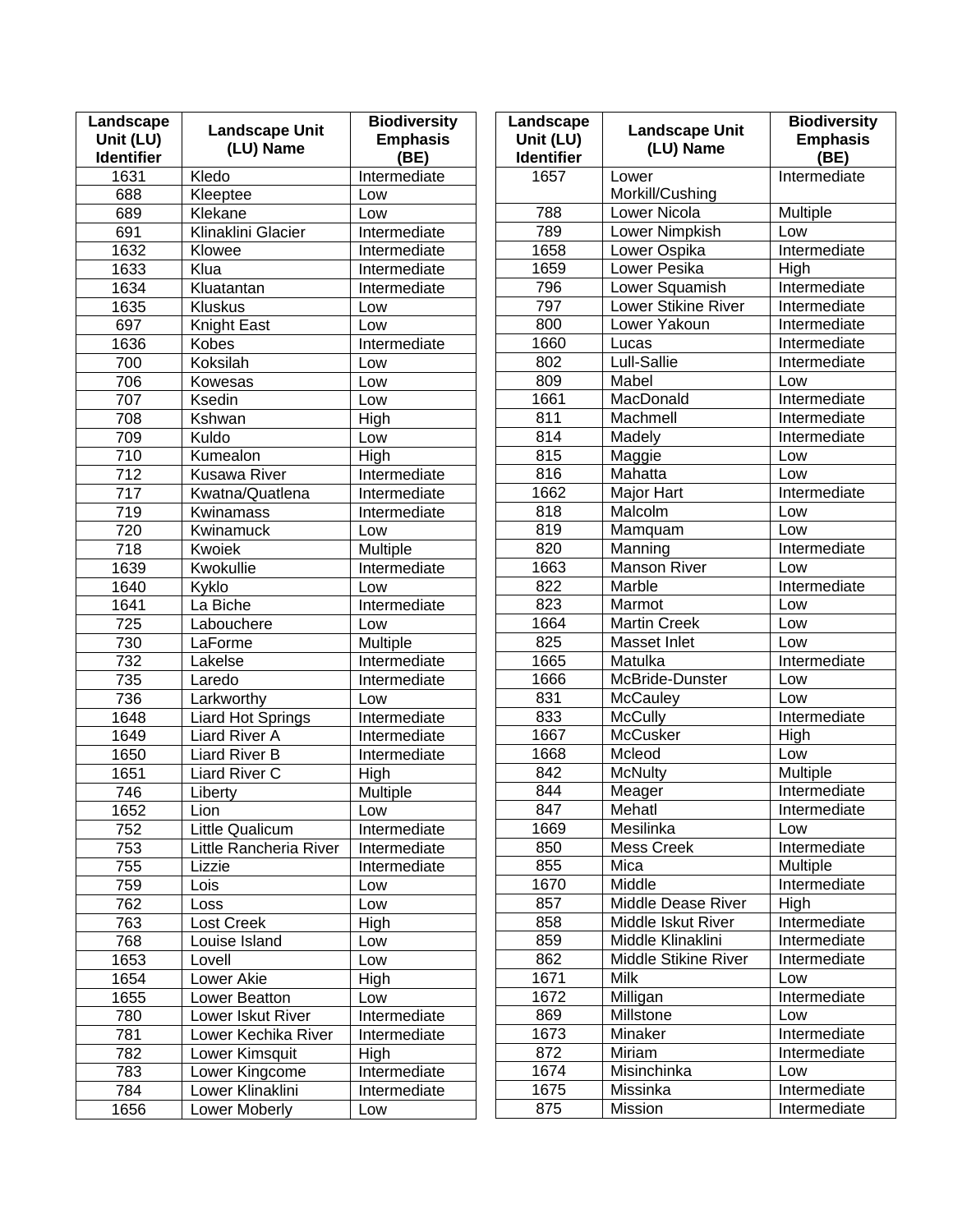| Landscape<br>Unit (LU)<br><b>Identifier</b> | <b>Landscape Unit</b><br>(LU) Name | <b>Biodiversity</b><br><b>Emphasis</b><br>(BE) | Landscape<br>Unit (LU)<br><b>Identifier</b> | <b>Landscape Unit</b><br>(LU) Name | <b>Biodiversity</b><br><b>Emphasis</b><br>(BE) |
|---------------------------------------------|------------------------------------|------------------------------------------------|---------------------------------------------|------------------------------------|------------------------------------------------|
| 1676                                        | Mollie                             | Low                                            | 955                                         | Nootum/Koeye                       | Intermediate                                   |
| 880                                         | Monckton                           | Low                                            | 956                                         | North Babine                       | Low                                            |
| 882                                         | Moonlit                            | Low                                            | 1700                                        | North Firesteel                    | High                                           |
| 1677                                        | Moose                              | Intermediate                                   | 1701                                        | North Ingenika                     | High                                           |
| 1678                                        | Morfee                             | Intermediate                                   | 1702                                        | Northern Trench                    | Intermediate                                   |
| 886                                         | Morice Lake                        | High                                           | 964                                         | Nusatsum                           | Intermediate                                   |
| 887                                         | Morrison                           | Intermediate                                   | 1703                                        | Obo River                          | High                                           |
| 1681                                        | Mosque                             | Low                                            | 966                                         | <b>Observatory East</b>            | Low                                            |
| 1682                                        | Moule                              | Low                                            | 967                                         | <b>Observatory West</b>            | Low                                            |
| 1684                                        | Mud                                | Intermediate                                   | 970                                         | Okanagan West Side                 | Multiple                                       |
| 897                                         | Mulvehill                          | Multiple                                       | 971                                         | Olh                                | Low                                            |
| 1685                                        | Muncho                             | Low                                            | 1704                                        | Omineca                            | High                                           |
| 900                                         | Murray                             | Low                                            | 1706                                        | Ominicetla                         | High                                           |
| 901                                         | Muskaboo                           | Low                                            | 1707                                        | One Island                         | Low                                            |
| 1687                                        | Muskeg                             | Low                                            | 975                                         | Ootsa                              | Intermediate                                   |
| 1688                                        | Muskwa River A                     | Low                                            | 1708                                        | Ootta                              | Intermediate                                   |
| 1689                                        | Muskwa River B                     | Low                                            | 1710                                        | Osilinka                           | Low                                            |
| 1690                                        | Nabesche                           | Intermediate                                   | 1712                                        | Otelsas                            | Intermediate                                   |
| 907                                         | Nadina                             | Intermediate                                   | 982                                         | Otter                              | Multiple                                       |
| 908                                         | Nahatlatch                         | High                                           | 983                                         | Otun                               | Low                                            |
| 909                                         | <b>Nahline River</b>               | Intermediate                                   | 984                                         | <b>Outer Coast Islands</b>         | Low                                            |
| 910                                         | Nahmint                            | High                                           | 1713                                        | Ovington                           | Intermediate                                   |
| 911                                         | Nahwitti                           | Intermediate                                   | 986                                         | Oweegee                            | Low                                            |
| 912                                         | Naikoon                            | Low                                            | 987                                         | Owen                               | Intermediate                                   |
| 913                                         | Naka                               | Low                                            | 988                                         | Owikeno                            | Low                                            |
| 914                                         | Nakina River                       | High                                           | 1044                                        | Oyster                             | Low                                            |
| 915                                         | Nanaimo                            | Intermediate                                   | 989                                         | Pa - aat                           | Intermediate                                   |
| 916                                         | Nanika                             | High                                           | 996                                         | Parrott                            | Low                                            |
| $\overline{917}$                            | Nanoose                            | Low                                            | 1716                                        | Parsnip                            | High                                           |
| 1691                                        | Narraway                           | High                                           | 1714                                        | Parsnip                            | Intermediate                                   |
| 920                                         | <b>Narrows</b>                     | Intermediate                                   | 1717                                        | Patry                              | Intermediate                                   |
| 921                                         | <b>Nascall</b>                     | Low                                            | 1000                                        | Pavilion                           | Intermediate                                   |
| 922                                         | Nasparti                           | Low                                            | 1002                                        | Pearse                             | Low                                            |
| 923                                         | <b>Nass</b>                        | Intermediate                                   | 1718                                        | Pelly                              | High                                           |
| 924                                         | Nass River Kalum                   | High                                           | 1013                                        | Pennask                            | Intermediate                                   |
| 1693                                        | Nation                             | High                                           | 1016                                        | Penticton                          | Intermediate                                   |
| 1692                                        | Nation                             | Low                                            | 1719                                        | Pesika                             | Intermediate                                   |
| 925                                         | Natlan                             | Low                                            | 1720                                        | <b>Petitot River</b>               | Intermediate                                   |
| 1694                                        | Nechako                            | Low                                            | 1724                                        | Philip                             | Low                                            |
| 1695                                        | Nechako                            | Low                                            | 1725                                        | Philip Lake                        | Intermediate                                   |
| 932                                         | Neechanz                           | High                                           | 1024                                        | <b>Phillips</b>                    | High                                           |
| 934                                         | Nekite                             | High                                           | 1726                                        | Pinchi                             | Intermediate                                   |
| 935                                         | Nelson - Fiddler                   | Low                                            | 1727                                        | Pine Pass                          | Intermediate                                   |
| 937                                         | <b>Neroutsos</b>                   | Low                                            | 1729                                        | Pine River                         | Low                                            |
| 1696                                        | Netson                             | Intermediate                                   | 1028                                        | Pingston                           | <b>Multiple</b>                                |
| 943                                         | Nigei                              | Low                                            | 1029                                        | Pitman River                       | Intermediate                                   |
| 944                                         | Nilkitkwa                          | High                                           | 1030                                        | Pitt                               | Intermediate                                   |
| 1697                                        | Nina Creek                         | High                                           | 1032                                        | Porcher                            | Low                                            |
| 1699                                        | Nithi                              | Low                                            | 1730                                        | Pouce                              | Low                                            |
| 953                                         | Nitinat                            | Intermediate                                   | 1034                                        | <b>Powell Daniels</b>              | Intermediate                                   |
| 954                                         | Nootka                             | Intermediate                                   | 1035                                        | Powell Lake                        | Low                                            |
|                                             |                                    |                                                |                                             |                                    |                                                |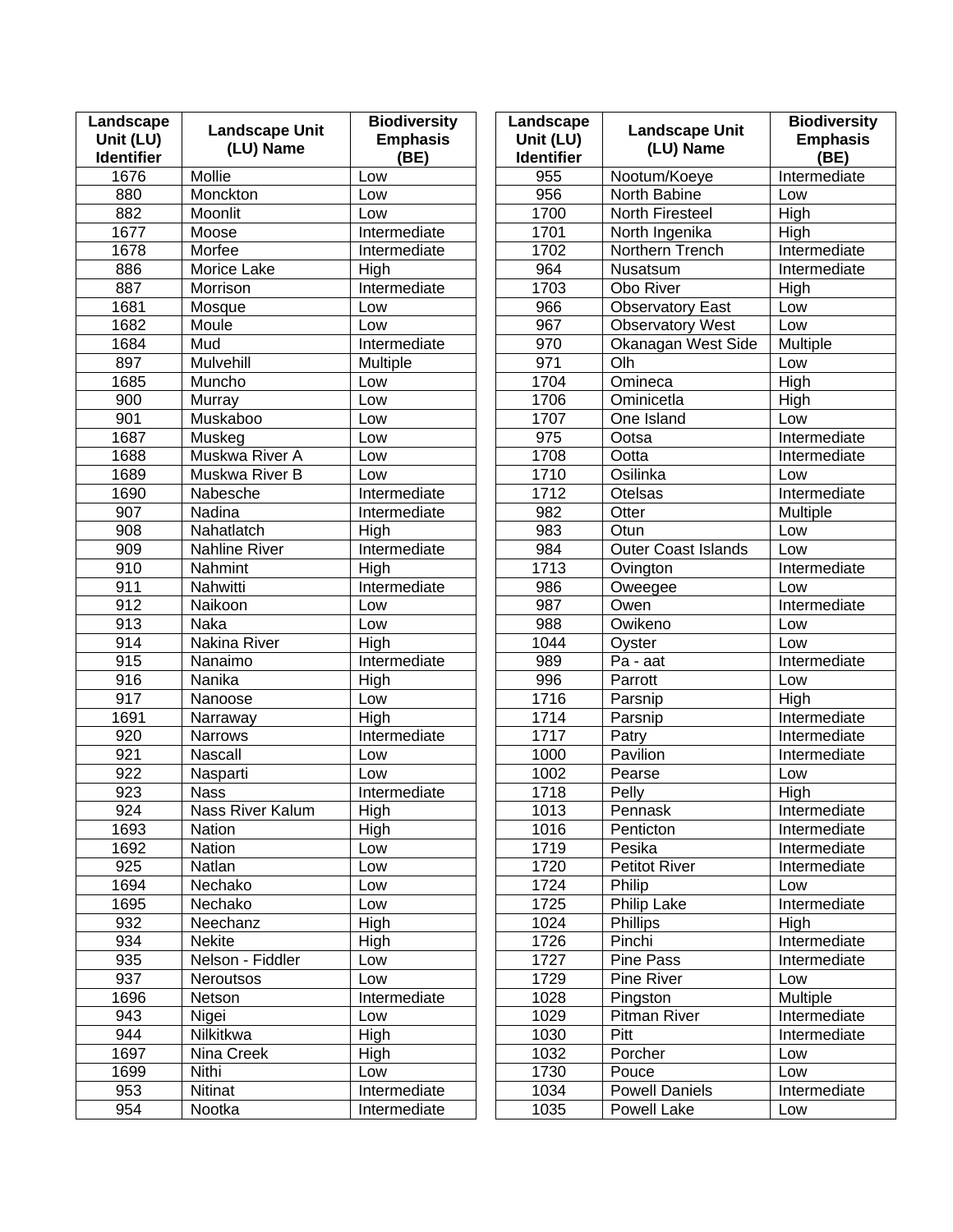| Landscape<br>Unit (LU)<br><b>Identifier</b> | <b>Landscape Unit</b><br>(LU) Name | <b>Biodiversity</b><br><b>Emphasis</b><br>(BE) | Landscape<br>Unit (LU)<br><b>Identifier</b> | <b>Landscape Unit</b><br>(LU) Name | <b>Biodiversity</b><br><b>Emphasis</b><br>(BE) |
|---------------------------------------------|------------------------------------|------------------------------------------------|---------------------------------------------|------------------------------------|------------------------------------------------|
| 1039                                        | Price                              | Low                                            | 1825                                        | Seymour                            | High                                           |
| 1731                                        | Prince                             | Intermediate                                   | 1118                                        | Seymour                            | Intermediate                                   |
| 1732                                        | <b>Prophet River</b>               | Low                                            | 1120                                        | Seymour-Capilano                   | Intermediate                                   |
| 1733                                        | Puggins                            | Low                                            | 1755                                        | Sharktooth                         | Low                                            |
| 1043                                        | Pukeashun                          | Intermediate                                   | 1122                                        | Shawnigan                          | Low                                            |
| 1734                                        | Punchaw                            | Intermediate                                   | 1123                                        | Shedin                             | Low                                            |
| 1046                                        | Puntledge                          | Low                                            | 1124                                        | Sheemahant                         | Intermediate                                   |
| 1735                                        | Purden                             | Low                                            | 1125                                        | Sheep Passage                      | Low                                            |
| 1050                                        | Quadra                             | Intermediate                                   | 1129                                        | Shegunia                           | Intermediate                                   |
| 1054                                        | Quatam                             | Intermediate                                   | 1756                                        | Shekilie                           | Low                                            |
| 1058                                        | Quinsam                            | Low                                            | 1131                                        | Sheladamus                         | Intermediate                                   |
| 1059                                        | Quottoon                           | Intermediate                                   | 1132                                        | Shelagyote                         | High                                           |
| 1736                                        | Rabbit                             | Low                                            | 1133                                        | <b>Sheslay River</b>               | Intermediate                                   |
| 1737                                        | Racing                             | Low                                            | 1134                                        | Shushartie                         | High                                           |
| 1063                                        | Railroad                           | High                                           | 1136                                        | Sibola                             | High                                           |
| 1738                                        | Ram                                | Low                                            | 1137                                        | Sicintine                          | Intermediate                                   |
| 1739                                        | Raush                              | Intermediate                                   | 1757                                        | Sikanni                            | High                                           |
| 1068                                        | <b>Red Bluff</b>                   | Low                                            | 1140                                        | Silverhope                         | Intermediate                                   |
| 1740                                        | Redpott                            | Intermediate                                   | 1141                                        | Sim                                | Intermediate                                   |
| 1829                                        | Redrock                            | Multiple                                       | 1144                                        | Similkameen                        | Low                                            |
| 1741                                        | Redwillow                          | High                                           | 1830                                        | Similkameen                        | Multiple                                       |
| 1073                                        | Reiseter                           | Intermediate                                   | 1145                                        | Simms                              | Low                                            |
| 1077                                        | Rennell                            | Intermediate                                   | 1146                                        | Siska                              | Intermediate                                   |
| 1742                                        | Reynolds                           | High                                           | 1758                                        | Skeena                             | Intermediate                                   |
| 1743                                        | Richards                           | Low                                            | 1151                                        | <b>Skeena Crossing</b>             | Intermediate                                   |
| 1086                                        | Roderick                           | Low                                            | 1150                                        | Skeena Islands                     | High                                           |
| 1087                                        | Rogers                             | Intermediate                                   | 1153                                        | Skeena River Kalum                 | High                                           |
| 1088                                        | Roscoe                             | Low                                            | 1154                                        | Skeena West                        | Low                                            |
| 1089                                        | Rosewall                           | Intermediate                                   | 1156                                        | Skidegate Lake                     | Low                                            |
| 1092                                        | Ryan                               | Low                                            | 1162                                        | Skwawka                            | High                                           |
| 1744                                        | Sahtaneh                           | Low                                            | 1759                                        | Slamgeesh                          | Intermediate                                   |
| 1094                                        | Sallysout                          | Low                                            | 1760                                        | Slender                            | Low                                            |
| 1745                                        | Salmon                             | Low                                            | 1761                                        | Slim                               | High                                           |
| 1095                                        | Salmon                             | Low                                            | 1168                                        | Sloquet                            | Intermediate                                   |
| 1098                                        | Salmon Arm                         | Intermediate                                   | 1170                                        | Sloquet                            | Intermediate                                   |
| 1099                                        | Salmon Inlet                       | Intermediate                                   | 1167                                        | Sloquet-High                       | High                                           |
| 1100                                        | Saloompt                           | Intermediate                                   | 1762                                        | Smith                              | Intermediate                                   |
| 1101                                        | San Josef                          | Intermediate                                   | 1172                                        | Smith - Willis                     | <b>Multiple</b>                                |
| 1102                                        | San Juan                           | Intermediate                                   | 1169                                        | Smith Sound                        | Low                                            |
| 1746                                        | Sandy                              | Intermediate                                   | 1173                                        | Smitley/Noeick                     | Intermediate                                   |
| 1106                                        | Sarita                             | Low                                            | 1174                                        | Smokehouse                         | Low                                            |
| 1107                                        | Sayward                            | Intermediate                                   | 1763                                        | Snake                              | Intermediate                                   |
| 1747                                        | Scatter                            | Intermediate                                   | 1177                                        | Snowdrift                          | Intermediate                                   |
| 1748                                        | Schooler                           | Intermediate                                   | 1181                                        | Soards                             | Multiple                                       |
| 1110                                        | Scotia                             | Low                                            | 1182                                        | Somass                             | Low                                            |
| 1112                                        | Sechelt                            | Low                                            | 1183                                        | Somerville                         | Intermediate                                   |
| 1749                                        | Seebach                            | Low                                            | 1184                                        | Soo                                | Low                                            |
| 1750                                        | Selwyn                             | High                                           | 1185                                        | Sooke                              | Low                                            |
| 1754                                        | Septimus                           | Intermediate                                   | 1186                                        | South Bentinck                     | Low                                            |
| 1116                                        | Seven Sisters                      | Low                                            | 1764                                        | South Firesteel                    | High                                           |
| 1117                                        | Sewell                             | Intermediate                                   | 1765                                        | South Germansen -                  | High                                           |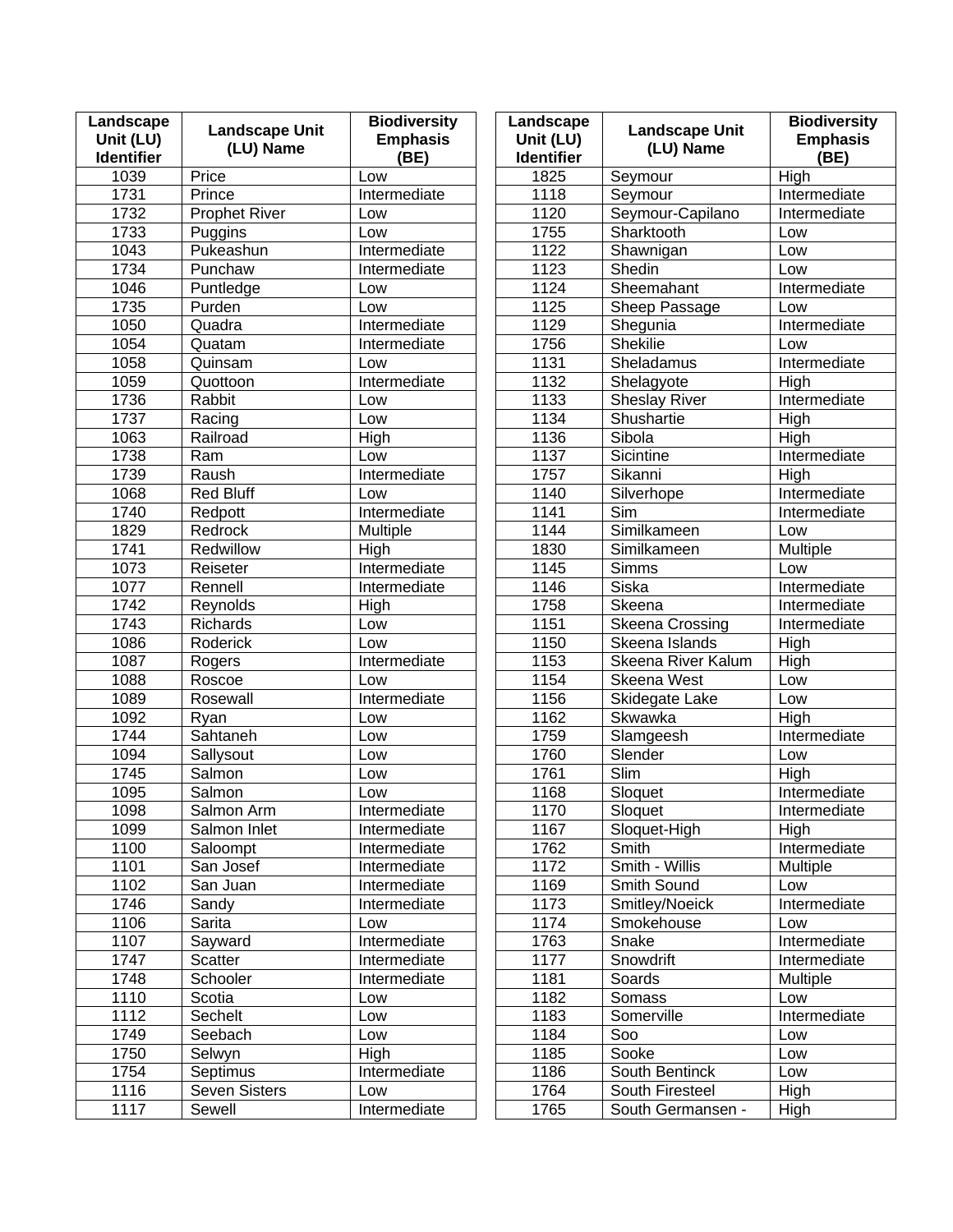| Landscape<br>Unit (LU)<br><b>Identifier</b> | <b>Landscape Unit</b><br>(LU) Name | <b>Biodiversity</b><br><b>Emphasis</b><br>(BE) | Landscape<br>Unit (LU)<br><b>Identifier</b> | <b>Landscape Unit</b><br>(LU) Name | <b>Biodiversity</b><br><b>Emphasis</b><br>(BE) |
|---------------------------------------------|------------------------------------|------------------------------------------------|---------------------------------------------|------------------------------------|------------------------------------------------|
|                                             | <b>Upper Manson</b>                |                                                | 1264                                        | Telkwa                             | Intermediate                                   |
| 1190                                        | Southgate                          | High                                           | 1266                                        | Tenas                              | Intermediate                                   |
| 1767                                        | <b>SouthTrench</b>                 | Intermediate                                   | 1786                                        | Tentsi                             | Intermediate                                   |
| 1768                                        | Spakwaniko                         | High                                           | 1268                                        | <b>Teslin River</b>                | Intermediate                                   |
| 1194                                        | Sparkling                          | Intermediate                                   | 1787                                        | Tetsa                              | Low                                            |
| 1769                                        | Spatsizi                           | Intermediate                                   | 1271                                        | Texada                             | Low                                            |
| 1195                                        | Spatsizi River                     | Intermediate                                   | 1272                                        | <b>Texas Creek</b>                 | Intermediate                                   |
| 1198                                        | <b>Spius</b>                       | Multiple                                       | 1788                                        | Tezzeron                           | Low                                            |
| 1199                                        | Sproat Lake                        | Intermediate                                   | 1789                                        | <b>TFL42</b>                       | Low                                            |
| 1821                                        | Spruce Lake                        | Intermediate                                   | 1275                                        | Thautil                            | High                                           |
| 1201                                        | Spuzzum                            | Low                                            | 1277                                        | Thurlow                            | Low                                            |
| 1770                                        | Squingula                          | Low                                            | 1790                                        | Thutade                            | High                                           |
| 1204                                        | Stafford                           | High                                           | 1791                                        | Timberwolf                         | Intermediate                                   |
| 1206                                        | Stagoo                             | Intermediate                                   | 1282                                        | Tintina                            | Low                                            |
| 1771                                        | Stanolind                          | Low                                            | 1283                                        | Tlell                              | Intermediate                                   |
| 1208                                        | <b>Stave</b>                       | Low                                            | 1284                                        | Tlupana                            | Intermediate                                   |
| 1213                                        | <b>Stephens</b>                    | Low                                            | 1285                                        | Toba                               | High                                           |
| 1214                                        | <b>Stikine River</b>               | Intermediate                                   | 1288                                        | Tochcha - Natowite                 | Intermediate                                   |
| 1772                                        | Stony                              | Intermediate                                   | 1291                                        | Tolmie                             | High                                           |
| 1775                                        | <b>Stuart</b>                      | Intermediate                                   | 1792                                        | <b>Tommy Lakes</b>                 | Low                                            |
| 1773                                        | <b>Stuart</b>                      | Low                                            | 1292                                        | <b>Topley</b>                      | Low                                            |
| 1774                                        | <b>Stuart</b>                      | Low                                            | 1293                                        | Toquart                            | Intermediate                                   |
| 1776                                        | Sulpher                            | Low                                            | 1294                                        | Torkelson                          | Low                                            |
| 23                                          | <b>Summers</b>                     | Multiple                                       | 1793                                        | <b>Torpy</b>                       | Intermediate                                   |
| 1226                                        | Sumquolt                           | Intermediate                                   | 1298                                        | Trent                              | Low                                            |
| 1227                                        | Surf                               | Intermediate                                   | 1299                                        | Trepanier                          | Multiple                                       |
| 1228                                        | Suskwa                             | Intermediate                                   | 1302                                        | Tretheway                          | Intermediate                                   |
| 1777                                        | <b>Sustut</b>                      | Intermediate                                   | 1304                                        | Trinity                            | Low                                            |
| 1778                                        | Sutherland                         | Intermediate                                   | 1305                                        | Triotsa                            | High                                           |
| 1233                                        | Sutslem/Skowquiltz                 | Low                                            | 1306                                        | Triumph                            | Low                                            |
| 1822                                        | Swakum                             | Multiple                                       | 1309                                        | Trout                              | Intermediate                                   |
| 1779                                        | Swannell                           | High                                           | 1307                                        | <b>Trout Creek</b>                 | Intermediate                                   |
| 1237                                        | Sweetin                            | Intermediate                                   | 1794                                        | Trutch                             | Intermediate                                   |
| 1239                                        | <b>Swift River</b>                 | Intermediate                                   | 1310                                        | Trutch                             | Low                                            |
| 1240                                        | Swindle                            | Low                                            | 1313                                        | Tseaux                             | Intermediate                                   |
| 1780                                        | Table                              | Intermediate                                   | 1314                                        | Tsitika                            | High                                           |
| 1781                                        | <b>Tachick</b>                     | Intermediate                                   | 1048                                        | Tsolum                             | Low                                            |
| 1244                                        | <b>Tahltan River</b>               | Intermediate                                   | 1315                                        | Tsulquate                          | Intermediate                                   |
| 1245                                        | Tahsis                             | Low                                            | 1795                                        | Tuchodi                            | Low                                            |
| 1246                                        | Tahsish                            | Intermediate                                   | 1317                                        | <b>Tuck</b>                        | Low                                            |
| 1247                                        | Tahtsa                             | Low                                            | 1796                                        | Tudyah                             | Intermediate                                   |
| 1782                                        | Takla                              | Intermediate                                   | 1319                                        | Tugwell                            | Low                                            |
| 1248                                        | Talchako/Gyllenspetz               | Intermediate                                   | 1320                                        | Tulameen                           | <b>Multiple</b>                                |
| 1249                                        | Taleomey/Asseek                    | Intermediate                                   | 1322                                        | <b>Turnagain River</b>             | Intermediate                                   |
| 1250                                        | Taltapin                           | Low                                            | 1798                                        | Tutizza                            | High                                           |
| 1252                                        | Tasu                               | Low                                            | 1324                                        | <b>Tutshi River</b>                | Intermediate                                   |
| 1783                                        | <b>Tatelkuz</b>                    | Intermediate                                   | 1325                                        | Tuwasus                            | Intermediate                                   |
| 1256                                        | Tatshenshini River                 | Intermediate                                   | 1326                                        | <b>Tuya River</b>                  | Intermediate                                   |
| 1258                                        | Taylor - Damdochax                 | Intermediate                                   | 1799                                        | <b>Twenty Mile</b>                 | Intermediate                                   |
| 1785                                        | Tchentlo                           | Intermediate                                   | 1330                                        | Twin                               | Low                                            |
| 1261                                        | Tchitin                            | High                                           | 1333                                        | Union                              | Low                                            |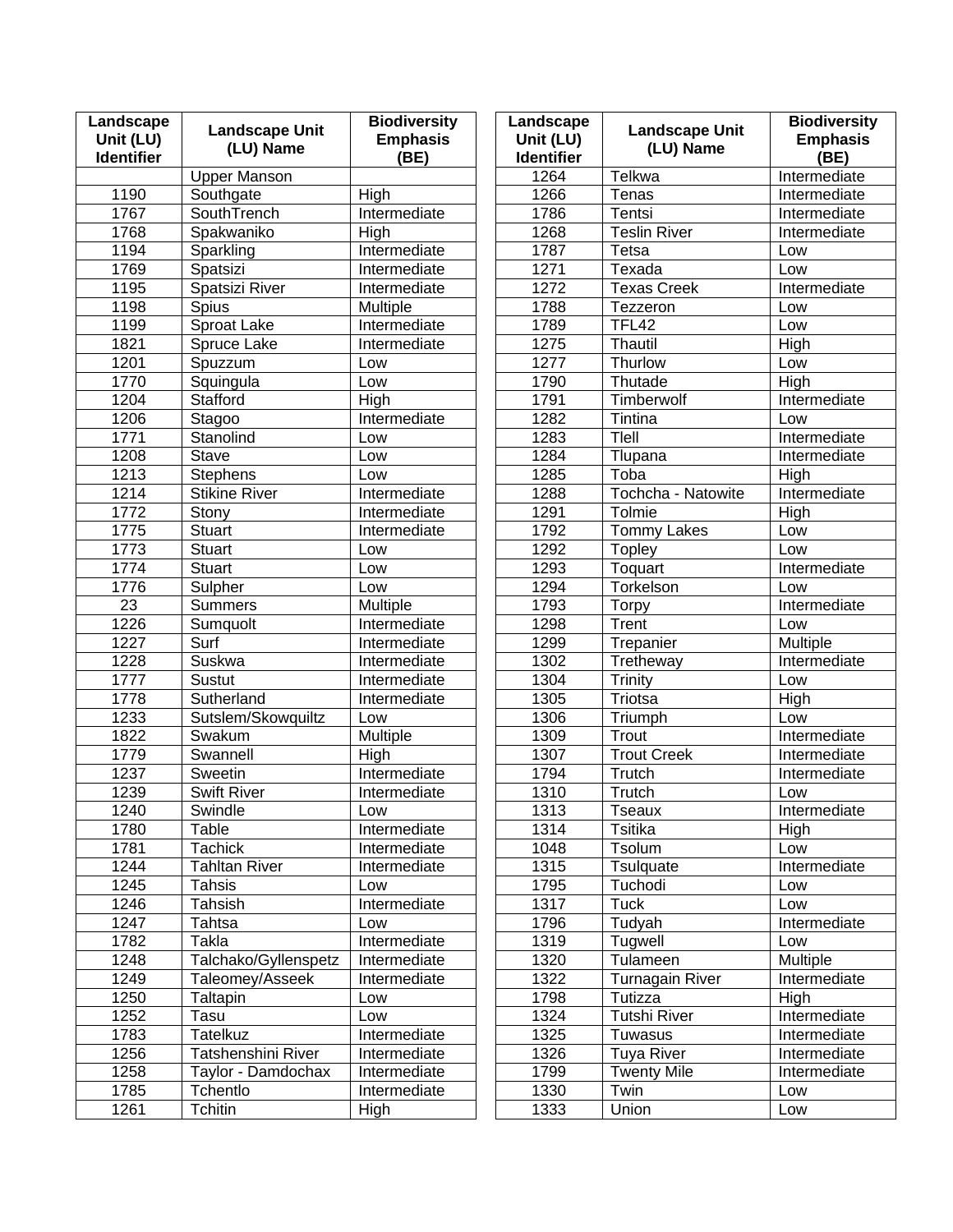| Landscape<br>Unit (LU)<br><b>Identifier</b> | <b>Landscape Unit</b><br>(LU) Name | <b>Biodiversity</b><br><b>Emphasis</b><br>(BE) | Landscape<br>Unit (LU)<br><b>Identifier</b> | <b>Landscape Unit</b><br>(LU) Name | <b>Biodiversity</b><br><b>Emphasis</b><br>(BE) |
|---------------------------------------------|------------------------------------|------------------------------------------------|---------------------------------------------|------------------------------------|------------------------------------------------|
| 1334                                        | <b>Unuk River</b>                  | Intermediate                                   | 1393                                        | Wakeman                            | Intermediate                                   |
| 1800                                        | <b>Upper Akie River</b>            | High                                           | 1394                                        | Walbran                            | Intermediate                                   |
| 1339                                        | <b>Upper Campbell</b>              | Low                                            | 1808                                        | Wapiti                             | Intermediate                                   |
| 1343                                        | <b>Upper Cranberry</b>             | Low                                            | 1400                                        | Washwash                           | Low                                            |
| 1801                                        | Upper Gataga                       | High                                           | 1402                                        | <b>Watson Bar</b>                  | Low                                            |
| 1352                                        | <b>Upper Iskut River</b>           | Intermediate                                   | 1403                                        | Wedeene                            | Intermediate                                   |
| 1353                                        | <b>Upper Jennings River</b>        | Intermediate                                   | 1412                                        | <b>West Harrison</b>               | Low                                            |
| 1355                                        | <b>Upper Kettle</b>                | Low                                            | 1809                                        | <b>West Kinbasket</b>              | Low                                            |
| 1356                                        | <b>Upper Kimsquit</b>              | Intermediate                                   | 1418                                        | Whalen                             | Intermediate                                   |
| 1357                                        | <b>Upper Kingcome</b>              | Intermediate                                   | 1419                                        | Whistler                           | Low                                            |
| 1358                                        | <b>Upper Kispiox</b>               | Low                                            | 1421                                        | White                              | High                                           |
| 1359                                        | Upper Klinaklini                   | Intermediate                                   | 1422                                        | White                              | Intermediate                                   |
| 1360                                        | <b>Upper Liard River</b>           | Intermediate                                   | 1423                                        | White                              | Low                                            |
| 1361                                        | <b>Upper Lillooet</b>              | Intermediate                                   | 1810                                        | Whitefish                          | Intermediate                                   |
| 1802                                        | <b>Upper Moberly</b>               | Intermediate                                   | 1425                                        | Whitesail                          | Intermediate                                   |
| 1803                                        | <b>Upper Morkill</b>               | Intermediate                                   | 1811                                        | <b>Wicked River</b>                | High                                           |
| 1823                                        | <b>Upper Nicola</b>                | Multiple                                       | 1428                                        | Widgeon                            | Intermediate                                   |
| 1367                                        | <b>Upper Nimpkish</b>              | Intermediate                                   | 1430                                        | Wildfire                           | Intermediate                                   |
| 1804                                        | Upper Ospika                       | High                                           | 1813                                        | Willow                             | Low                                            |
| 1805                                        | <b>Upper Pelly</b>                 | High                                           | 1814                                        | Wolverine                          | Intermediate                                   |
| 1372                                        | <b>Upper Salmon</b>                | Low                                            | 1815                                        | Woodall                            | Low                                            |
| 1826                                        | <b>Upper Shuswap</b>               | High                                           | 1444                                        | Yakoun Lake                        | High                                           |
| 1378                                        | <b>Upper Squamish</b>              | Low                                            | 1445                                        | Yalakom                            | Intermediate                                   |
| 1380                                        | <b>Upper Stikine River</b>         | Intermediate                                   | 1446                                        | Yale                               | Low                                            |
| 1806                                        | <b>Upper Sukunka</b>               | Low                                            | 1447                                        | Yeo                                | Low                                            |
| 1385                                        | Valley                             | Intermediate                                   | 1449                                        | Zeballos                           | Low                                            |
| 1807                                        | Vents                              | Low                                            |                                             |                                    |                                                |
| 1389                                        | Vernon                             | Low                                            |                                             |                                    |                                                |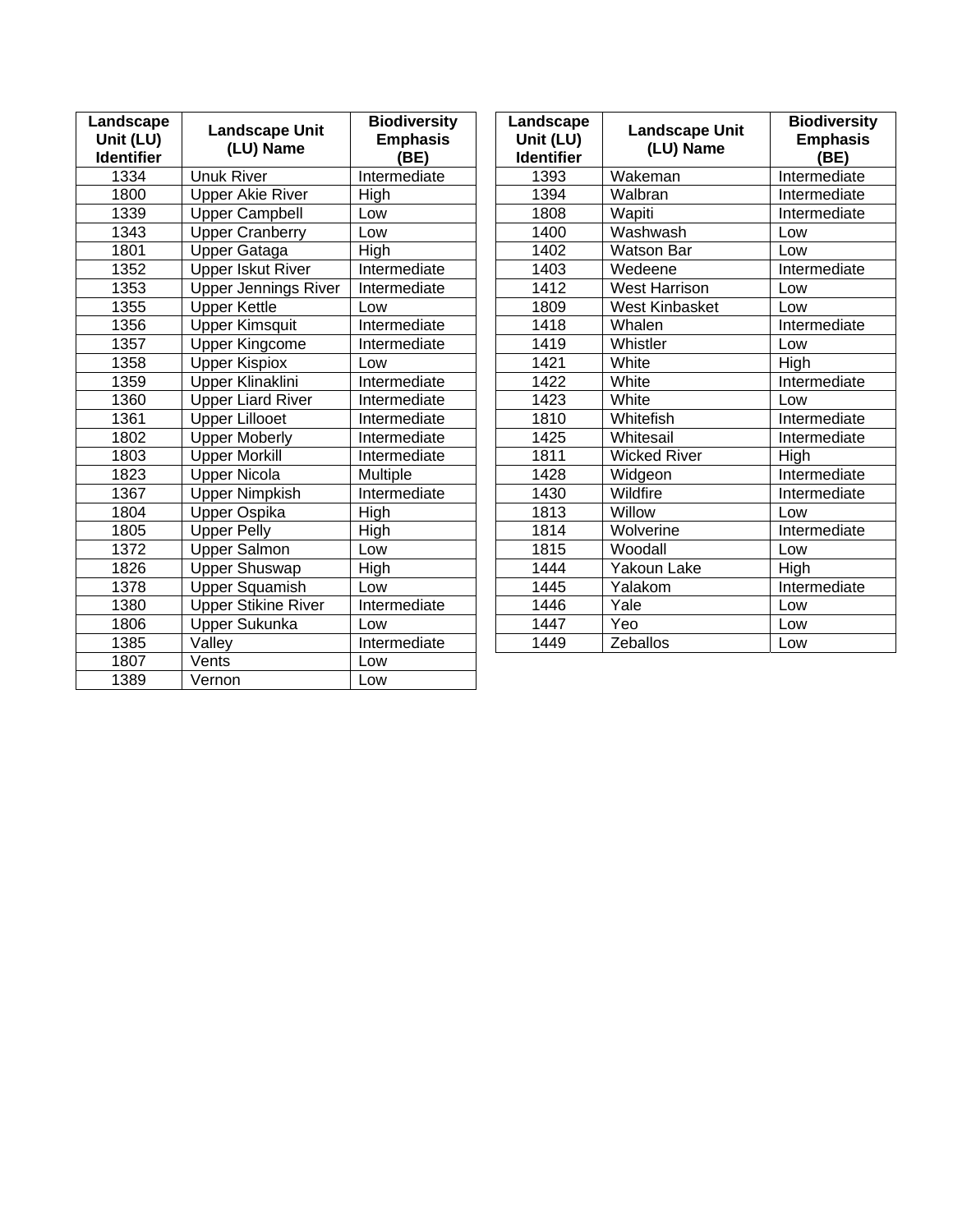**Important Note: The following maps are displayed for information only, and should not be used to locate landscape unit boundaries. Landscape unit boundaries are available on maps at regional offices of the Ministry of Sustainable Resource Management.<sup>11</sup>**

- **Map 1 Overview**
- **Map 2 Omineca-Peace Area**
- **Map 3 Skeena Area**
- **Map 4 Revelstoke Timber Supply Area**
- **Map 5 Lillooet Timber Supply Area**
- **Map 6 Coast Area**

- **Map 7 Okanagan Timber Supply Area**
- **Map 8 Merritt Timber Supply Area**

 $11$  Landscape unit boundaries are available on maps at regional offices of Sustainable Resource Management, as may be amended from time to time by the regional director of Sustainable Resource Management.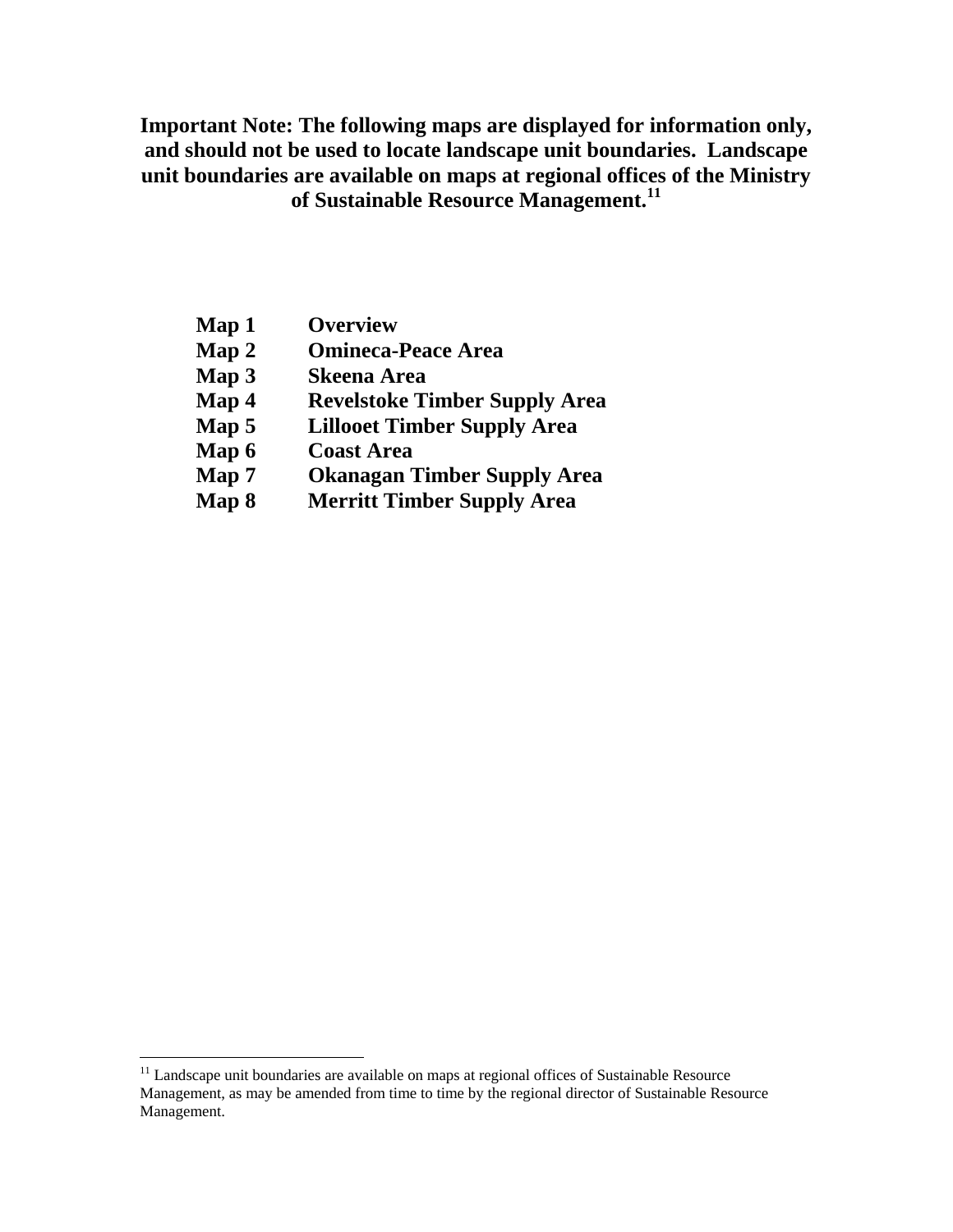# **Appendix 2**

|  | Table 1. Okanagan Old Forest Retention Table <sup>12</sup> |  |
|--|------------------------------------------------------------|--|
|  |                                                            |  |

| District <sup>13</sup> | LU Name       | BEC as One | Old                          | Recruit                      | Old                          | Recruit                  | <b>THLB</b>      |
|------------------------|---------------|------------|------------------------------|------------------------------|------------------------------|--------------------------|------------------|
|                        |               |            | <b>THLB</b>                  | <b>THLB</b>                  | <b>NTHLB</b>                 | <b>NTHLB</b>             | <b>Increment</b> |
|                        |               |            | Hectare                      | Hectare                      | Hectare                      | Hectares                 | from LRMP        |
|                        |               |            | S                            | s                            | s                            |                          | Table            |
|                        |               |            |                              |                              |                              |                          | Hectares         |
| Penticton              | Anarchist     | BG xh1     | $\blacksquare$               | $\blacksquare$               | $\blacksquare$               |                          |                  |
| Penticton              | Anarchist     | ESSF dc1   |                              |                              |                              | 0                        |                  |
| Penticton              | Anarchist     | ESSF xc    | 40                           | $\overline{7}$               | 10                           | 0                        |                  |
| Penticton              | Anarchist     | IDF dk1    |                              | 240                          |                              | 132                      |                  |
| Penticton              | Anarchist     | IDF dm1    | 9                            | 117                          |                              | 277                      |                  |
| Penticton              | Anarchist     | IDF xh1    | 25                           | 643                          | 48                           | 593                      |                  |
| Penticton              | Anarchist     | MS dm1     |                              |                              | $\overline{c}$               | 20                       |                  |
| Penticton              | Anarchist     | MS xk      | 120                          | 15                           | 10                           | 10                       |                  |
| Penticton              | Anarchist     | PP xh1     | $\overline{\phantom{a}}$     | $\overline{\phantom{a}}$     | 8                            | 821                      | 100              |
| Penticton              | Anarchist-TFL | BG xh1     |                              |                              |                              |                          |                  |
| Penticton              | Anarchist-TFL | ESSF dc1   | 114                          |                              | 220                          | 32                       |                  |
| Penticton              | Anarchist-TFL | IDF dm1    | $\overline{\phantom{a}}$     | $\overline{\phantom{a}}$     | 18                           | 447                      |                  |
| Penticton              | Anarchist-TFL | IDF xh1    | 72                           | 56                           | 16                           | 142                      |                  |
| Penticton              | Anarchist-TFL | MS dm1     | 71                           |                              | 264                          | 461                      |                  |
| Penticton              | Anarchist-TFL | PP xh1     | $\overline{\phantom{a}}$     | $\overline{\phantom{a}}$     | $\qquad \qquad \blacksquare$ | 92                       |                  |
| Penticton              | Ashnola       | BG xh1     |                              | $\overline{\phantom{a}}$     |                              |                          |                  |
| Penticton              | Ashnola       | ESSF dc2   |                              | $\overline{\phantom{a}}$     | 60                           |                          |                  |
| Penticton              | Ashnola       | ESSF xc    | -                            | $\overline{\phantom{a}}$     | 6,162                        |                          |                  |
| Penticton              | Ashnola       | IDF dk1    |                              | $\blacksquare$               | 371                          | 1,837                    |                  |
| Penticton              | Ashnola       | IDF dk2    | 7                            | 11                           | 3                            | 95                       |                  |
| Penticton              | Ashnola       | IDF xh1    | 0                            | $\qquad \qquad \blacksquare$ | 15                           | 607                      |                  |
| Penticton              | Ashnola       | MS dm2     | $\overline{\phantom{a}}$     | $\overline{\phantom{a}}$     | 766                          | $\overline{\phantom{a}}$ |                  |
| Penticton              | Ashnola       | MS xk      |                              | $\qquad \qquad -$            | 3,405                        |                          |                  |
| Penticton              | Ashnola       | PP xh1     | $\blacksquare$               | $\qquad \qquad -$            |                              | 3                        |                  |
| Penticton              | Keremeos      | BG xh1     | $\overline{\phantom{a}}$     | $\overline{\phantom{a}}$     |                              |                          |                  |
| Penticton              | Keremeos      | ESSF xc    | $\overline{c}$               | $\overline{\phantom{a}}$     | 1,018                        | 229                      | 166.7            |
| Penticton              | Keremeos      | IDF dk1    |                              |                              | 4                            | 1,020                    |                  |
| Penticton              | Keremeos      | IDF dk2    | $\overline{\phantom{a}}$     | $\blacksquare$               | $\overline{\phantom{a}}$     | 283                      |                  |
| Penticton              | Keremeos      | IDF xh1    | 21                           | 630                          | 4                            | 390                      |                  |
| Penticton              | Keremeos      | MS dm2     |                              | $\overline{\phantom{a}}$     | 278                          |                          | 166.7            |
| Penticton              | Keremeos      | MS xk      | 9                            | $\overline{\phantom{a}}$     | 736                          | 450                      | 166.7            |
| Penticton              | Keremeos      | PP xh1     | $\qquad \qquad \blacksquare$ | -                            |                              | 83                       | 90               |
| Penticton              | Kettle        | ESSF dc1   | $\qquad \qquad -$            | $\overline{\phantom{a}}$     | 989                          | $\overline{\phantom{0}}$ |                  |

 $12$  The age of old forest, and the column headings are further explained in the Okanagan Shuswap Land and Resource Management Plan 2000.

<sup>&</sup>lt;sup>13</sup> Crown lands formerly encompassing the old Salmon Arm, Vernon and Penticton Forest Districts now managed as the new *Okanagan Shuswap Forest District.*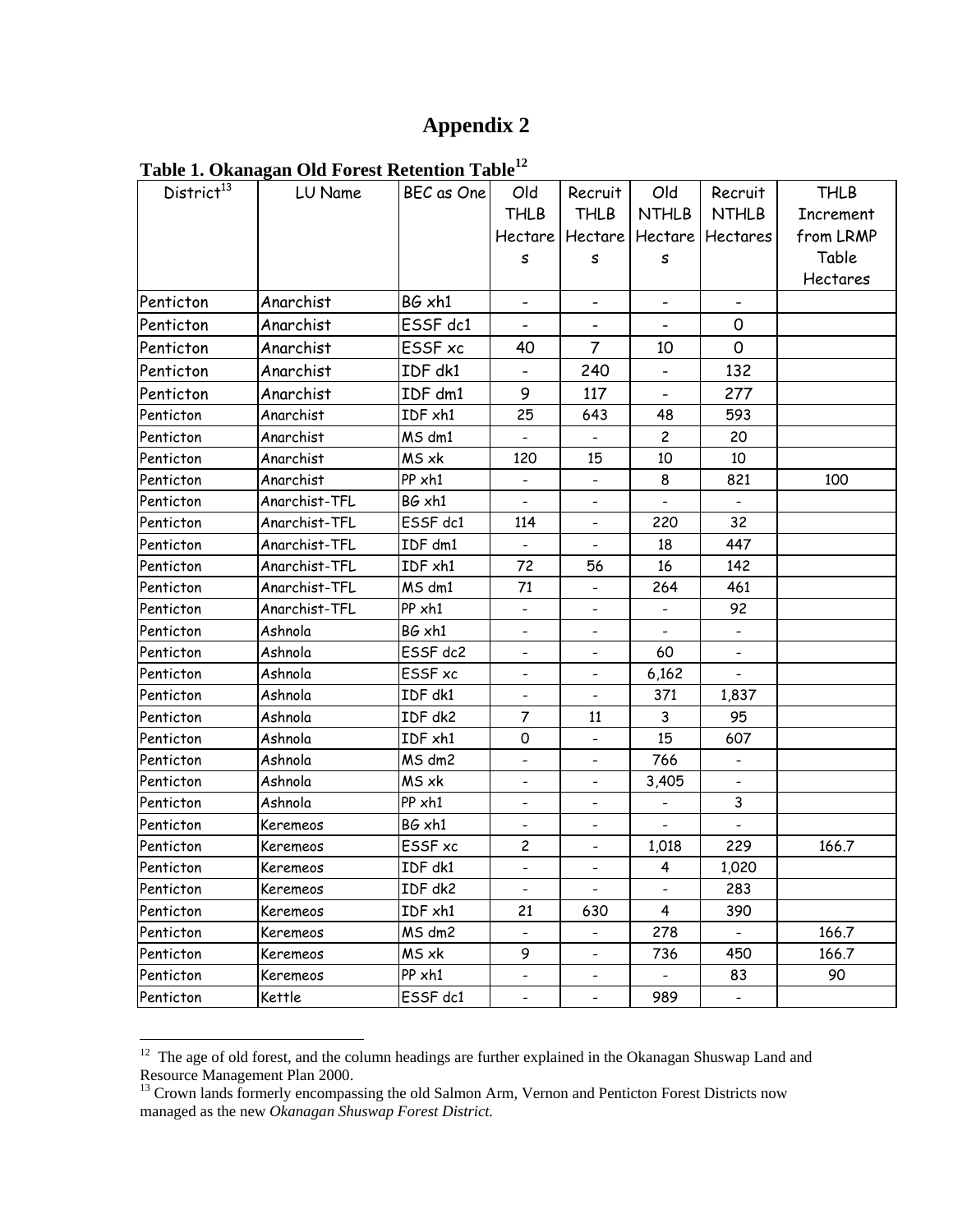| Penticton | Kettle        | <b>ESSF</b> xc | $\overline{\phantom{a}}$ | $\blacksquare$           | 508                      | $\overline{\phantom{a}}$ |                 |
|-----------|---------------|----------------|--------------------------|--------------------------|--------------------------|--------------------------|-----------------|
| Penticton | Kettle        | ICH mk1        | 35                       | $\overline{\phantom{0}}$ | 155                      |                          |                 |
| District  | LU Name       | BEC as One     | Old THLB                 | Recruit                  | Old                      | Recruit                  | THLB Increment  |
|           |               |                | Hectares                 | <b>THLB</b>              | <b>NTHLB</b>             | <b>NTHLB</b>             | from LRMP Table |
|           |               |                |                          | Hectares                 | Hectares                 | Hectares                 | Hectares        |
| Penticton | Kettle        | IDF dm1        | $\overline{\phantom{a}}$ | $\overline{\phantom{a}}$ | 56                       | 438                      |                 |
| Penticton | Kettle        | MS dm1         | 319                      |                          | 604                      | 646                      | 200             |
| Penticton | Kettle-TFL    | ESSF dc1       | -                        | $\overline{\phantom{a}}$ |                          | 0                        |                 |
| Penticton | Mission       | BG xh1         | $\overline{\phantom{a}}$ | $\overline{\phantom{a}}$ |                          |                          |                 |
| Penticton | Mission       | ESSF dc1       | 966                      | $\overline{\phantom{a}}$ | 1,556                    | 375                      |                 |
| Penticton | Mission       | ESSF xc        |                          | $\overline{\phantom{0}}$ | 1,342                    |                          |                 |
| Penticton | Mission       | ICH mk1        | 439                      | $\overline{\phantom{a}}$ | 492                      | 1,510                    | 250             |
| Penticton | Mission       | IDF dm1        | $\overline{\phantom{a}}$ | $\overline{\phantom{a}}$ |                          | 347                      |                 |
| Penticton | Mission       | IDF mw1        |                          |                          |                          | 1,488                    |                 |
| Penticton | Mission       | IDF xh1        | $\overline{\phantom{a}}$ | $\overline{\phantom{a}}$ |                          | 426                      | 150             |
| Penticton | Mission       | MS dm1         | 2,322                    | $\overline{\phantom{a}}$ | 175                      | 490                      |                 |
| Penticton | Mission       | PP xh1         |                          |                          |                          | 67                       |                 |
| Penticton | Pennask       | ESSF dc2       | 336                      | $\qquad \qquad -$        | 24                       | $\overline{\phantom{a}}$ |                 |
| Penticton | Pennask       | ESSF xc        | 1,013                    | $\blacksquare$           | 254                      | 411                      |                 |
| Penticton | Pennask       | IDF dk1        | $\overline{\phantom{a}}$ | 12                       |                          | $\mathsf{o}$             |                 |
| Penticton | Pennask       | MS dm2         | 810                      | $\overline{\phantom{a}}$ | 42                       | 276                      |                 |
| Penticton | Pennask       | MS xk          | 6                        | $\overline{\phantom{a}}$ | 331                      | 2,821                    | 500             |
| Penticton | Pennask-TFL   | ESSF dc2       | 15                       | $\overline{\phantom{a}}$ | 88                       |                          |                 |
| Penticton | Pennask-TFL   | ESSF xc        | $\overline{\phantom{a}}$ | $\blacksquare$           | 0                        | 3                        |                 |
| Penticton | Pennask-TFL   | MS dm2         | $\overline{\phantom{a}}$ | $\overline{\phantom{0}}$ | 43                       | $\overline{\phantom{a}}$ |                 |
| Penticton | Penticton     | BG xh1         | $\overline{\phantom{a}}$ | $\overline{\phantom{a}}$ | $\overline{\phantom{a}}$ | $\overline{\phantom{a}}$ |                 |
| Penticton | Penticton     | ESSF dc1       | 720                      | $\overline{\phantom{a}}$ | 133                      | 1,057                    |                 |
| Penticton | Penticton     | IDF dm1        | $\overline{\phantom{a}}$ | $\overline{\phantom{a}}$ | $\overline{c}$           | 1,722                    |                 |
| Penticton | Penticton     | IDF xh1        | $\blacksquare$           | $\overline{\phantom{a}}$ |                          | 792                      | 800             |
| Penticton | Penticton     | MS dm1         | 1,109                    | $\overline{\phantom{a}}$ | 291                      | 1,555                    |                 |
| Penticton | Penticton     | PP xh1         | $\overline{\phantom{a}}$ | $\overline{\phantom{a}}$ |                          | 443                      | 200             |
| Penticton | Penticton-TFL | ESSF dc1       | $\overline{\phantom{a}}$ | $\overline{\phantom{a}}$ | $\overline{\phantom{a}}$ | 3                        |                 |
| Penticton | Penticton-TFL | IDF dm1        |                          |                          |                          | 0                        |                 |
| Penticton | Penticton-TFL | IDF xh1        | $\overline{\phantom{a}}$ | -                        |                          | 0                        |                 |
| Penticton | Penticton-TFL | MS dm1         | $\overline{\phantom{a}}$ | -                        | $\overline{\phantom{a}}$ | 6                        |                 |
| Penticton | Penticton-TFL | PP xh1         |                          |                          |                          | 0                        |                 |
| Penticton | Trepanier     | ESSF dc2       | 49                       | $\overline{\phantom{a}}$ | 5                        |                          |                 |
| Penticton | Trepanier     | ESSF xc        | 33                       | $\overline{\phantom{a}}$ | 10                       | 59                       |                 |
| Penticton | Trepanier     | IDF dk1        |                          | 66                       |                          | 0                        |                 |
| Penticton | Trepanier     | IDF dk2        | $\overline{\phantom{0}}$ | 702                      |                          | 1,870                    |                 |
| Penticton | Trepanier     | IDF mw1        | $\overline{\phantom{a}}$ | 21                       | $\overline{\phantom{a}}$ | 7                        |                 |
| Penticton | Trepanier     | IDF xh1        | 19                       | 534                      | $\overline{\phantom{a}}$ | 324                      |                 |
| Penticton | Trepanier     | MS dm2         | 1,606                    | $\overline{\phantom{a}}$ | 884                      | 242                      |                 |
| Penticton | Trepanier     | MS xk          | 38                       |                          | 3                        | $\mathbf{1}$             |                 |
| Penticton | Trepanier     | PP xh1         | $\overline{7}$           | 131                      | 0                        | 141                      | 575             |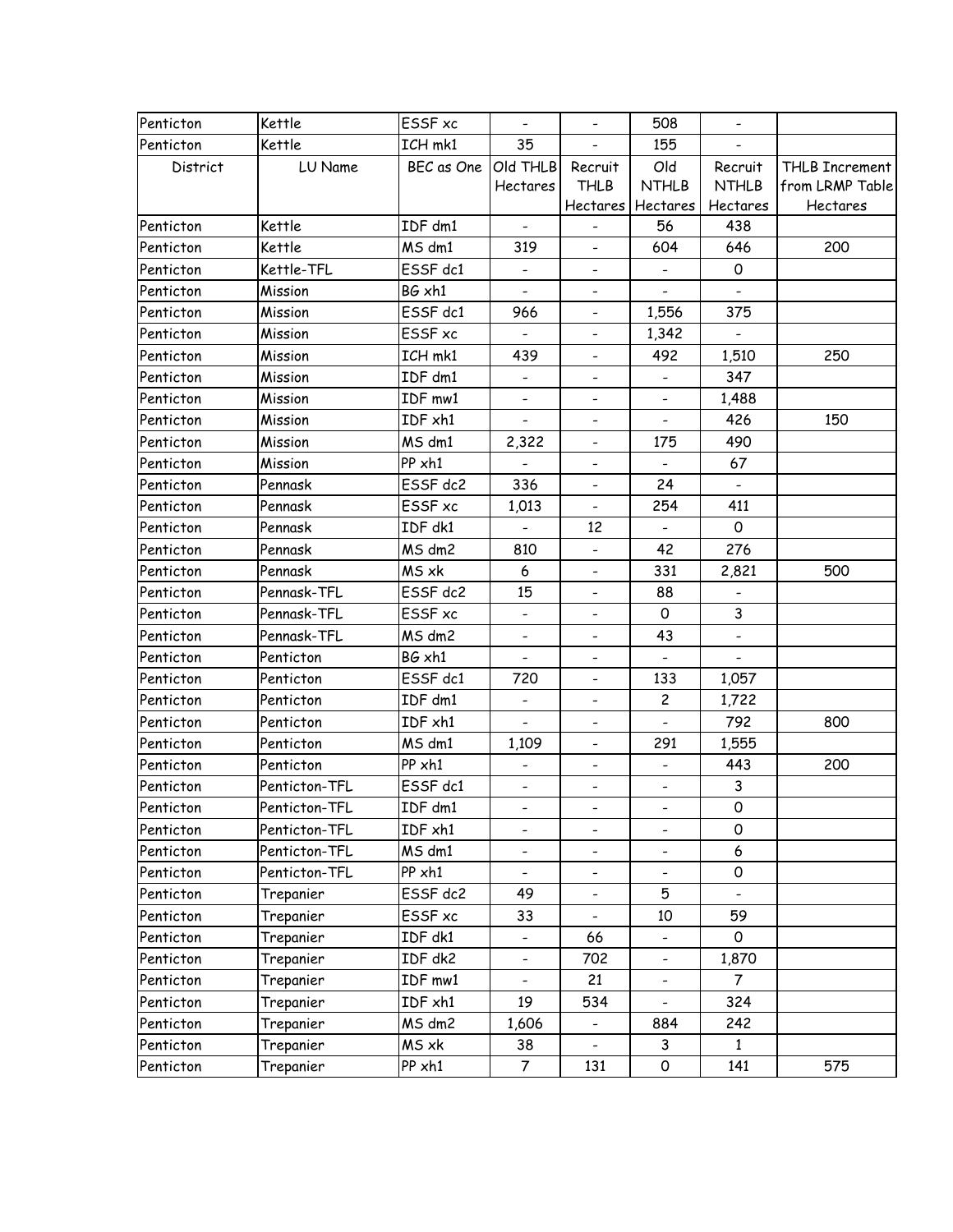| District   | LU Name         | BEC as One Old THLB |                              | Recruit                      | Old                      | Recruit                  | THLB Increment  |
|------------|-----------------|---------------------|------------------------------|------------------------------|--------------------------|--------------------------|-----------------|
|            |                 |                     | Hectares                     | <b>THLB</b>                  | <b>NTHLB</b>             | <b>NTHLB</b>             | from LRMP Table |
|            |                 |                     |                              | Hectares                     | Hectares                 | Hectares                 | Hectares        |
| Penticton  | Trepanier-TFL   | ESSF dc2            |                              |                              | 364                      |                          |                 |
| Penticton  | Trepanier-TFL   | ESSF xc             | $\overline{\phantom{a}}$     | $\overline{\phantom{0}}$     | 110                      |                          |                 |
| Penticton  | Trepanier-TFL   | IDF dk2             | $\overline{\phantom{a}}$     | 183                          | $\overline{\phantom{a}}$ | 67                       |                 |
| Penticton  | Trepanier-TFL   | IDF mw1             |                              |                              |                          | 128                      |                 |
| Penticton  | Trepanier-TFL   | IDF xh1             |                              | 78                           |                          | 15                       |                 |
| Penticton  | Trepanier-TFL   | MS dm2              | 254                          | $\overline{\phantom{m}}$     | 92                       | 548                      |                 |
| Penticton  | Trepanier-TFL   | PP xh1              |                              | 42                           |                          | 0                        |                 |
| Penticton  | Trout           | BG xh1              |                              | $\overline{\phantom{a}}$     |                          |                          |                 |
| Penticton  | Trout           | ESSF xc             | 113                          | $\overline{\phantom{a}}$     | 1,325                    | 223                      |                 |
| Penticton  | Trout           | IDF dk1             | 1                            | 15                           | 0                        | 491                      |                 |
| Penticton  | Trout           | IDF dk2             | 122                          | 975                          | 62                       | 1,810                    |                 |
| Penticton  | Trout           | IDF xh1             | 97                           | 871                          | 59                       | 571                      |                 |
| Penticton  | Trout           | MS dm2              | 401                          |                              | 810                      | 2,959                    | 400             |
| Penticton  | Trout           | MS xk               | 248                          | $\blacksquare$               | $\overline{c}$           | 9                        |                 |
| Penticton  | Trout           | PP xh1              | $\qquad \qquad \blacksquare$ | $\overline{\phantom{0}}$     | 91                       | 394                      | 588             |
| Salmon Arm | Anstey          | ESSF wc2            | $\overline{\phantom{a}}$     | $\overline{\phantom{m}}$     | 485                      | 1,466                    |                 |
| Salmon Arm | Anstey          | ICH mw2             |                              | $\overline{7}$               |                          | 77                       |                 |
| Salmon Arm | Anstey          | ICH mw3             | 107                          | $\overline{\phantom{0}}$     | 1,894                    | 57                       |                 |
| Salmon Arm | Anstey          | ICH vk1             | 187                          | $\frac{1}{2}$                | 48                       | 34                       |                 |
| Salmon Arm | Anstey          | ICH wk1             | 584                          | $\overline{\phantom{0}}$     | 88                       | 215                      |                 |
| Salmon Arm | Anstey-TFL      | ESSF wc2            |                              | 74                           | 4                        | 14                       |                 |
| Salmon Arm | Anstey-TFL      | ICH mw2             | 4                            | 46                           | $\overline{\phantom{a}}$ | 3                        |                 |
| Salmon Arm | Anstey-TFL      | ICH mw3             | 105                          | $\frac{1}{2}$                |                          | $\overline{a}$           |                 |
| Salmon Arm | Anstey-TFL      | ICH wk1             |                              | $\overline{\phantom{0}}$     | 88                       | 11                       |                 |
| Salmon Arm | Crowfoot        | ESSF wc2            | 71                           | $\overline{\phantom{0}}$     | 24                       | 449                      |                 |
| Salmon Arm | Crowfoot        | ICH mw2             | $\overline{\phantom{a}}$     | $\overline{\phantom{a}}$     |                          |                          |                 |
| Salmon Arm | Crowfoot        | ICH mw3             |                              | $\overline{\phantom{a}}$     | 543                      | $\overline{\phantom{0}}$ |                 |
| Salmon Arm | Crowfoot        | ICH wk1             | 38                           | 61                           | 5                        | 156                      | 150             |
| Salmon Arm | Crowfoot        | IDF mw2             | $\overline{\phantom{a}}$     | $\overline{\phantom{a}}$     |                          | 25                       |                 |
| Salmon Arm | Eagle River     | ESSF vc             |                              |                              | 2,775                    | 491                      |                 |
| Salmon Arm | Eagle River     | ESSF wc2            | 1,436                        | $\overline{\phantom{0}}$     | 140                      | 896                      |                 |
| Salmon Arm | Eagle River     | ESSF wc4            | 85                           | $\overline{\phantom{0}}$     | 18                       | 181                      |                 |
| Salmon Arm | Eagle River     | ICH mw2             |                              | 30                           | 59                       | 10                       |                 |
| Salmon Arm | Eagle River     | ICH mw3             | 83                           | -                            | 2,004                    |                          |                 |
| Salmon Arm | Eagle River     | ICH vk1             | 47                           | $\qquad \qquad \blacksquare$ | 816                      | 192                      |                 |
| Salmon Arm | Eagle River     | ICH wk1             | 1,129                        | $\overline{\phantom{0}}$     | 1,384                    | 669                      |                 |
| Salmon Arm | Eagle River-TFL | ESSF wc2            |                              |                              |                          | 1                        |                 |
| Salmon Arm | Eagle River-TFL | ICH mw3             | $\overline{\phantom{a}}$     | -                            | $\overline{\phantom{a}}$ | 0                        |                 |
| Salmon Arm | Eagle River-TFL | ICH wk1             | $\overline{\phantom{0}}$     | $\overline{\phantom{0}}$     | $\overline{\phantom{a}}$ | $\mathbf{1}$             |                 |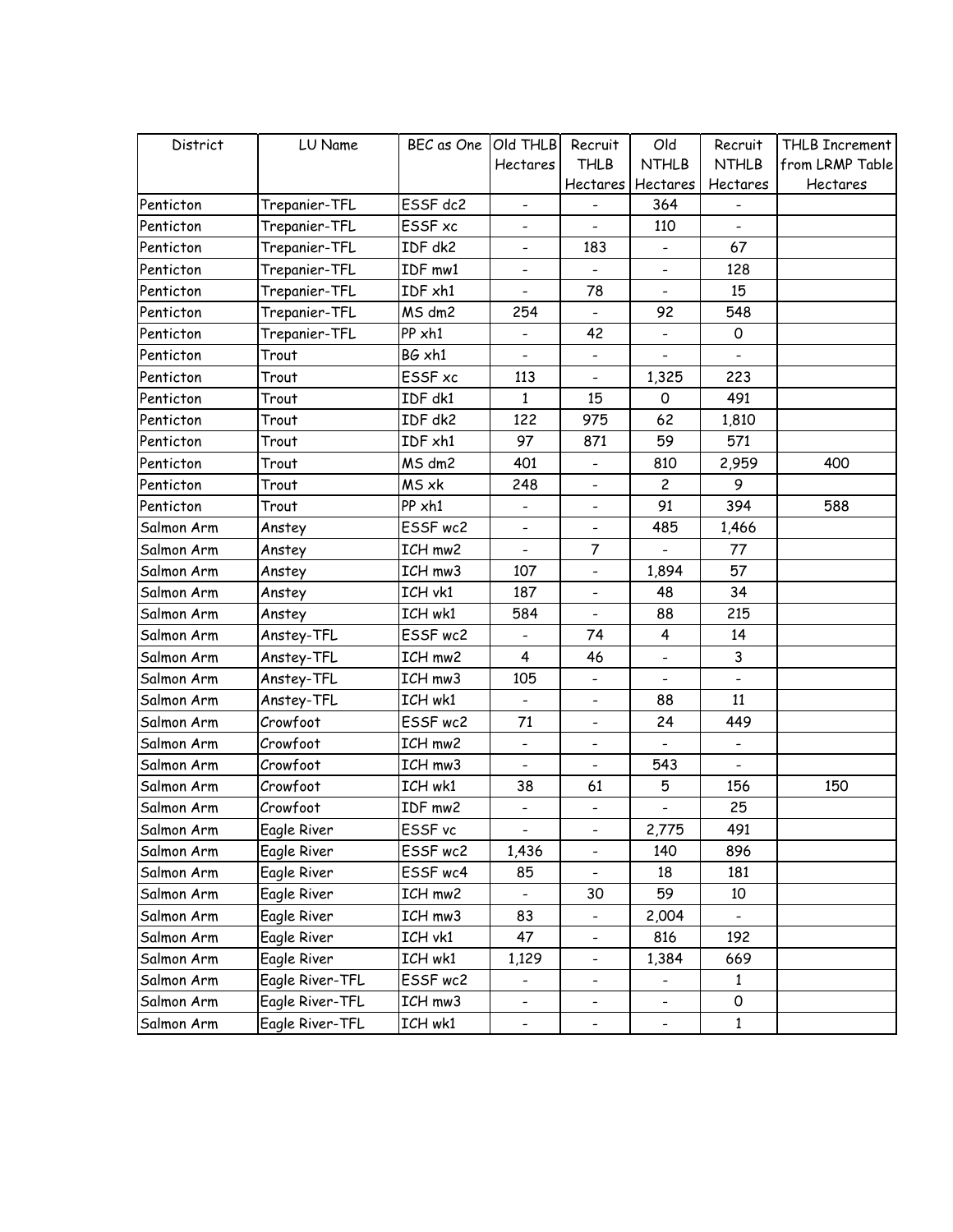| District   | LU Name        | BEC as One   Old THLB |                              | Recruit                  | Old                      | Recruit                  | THLB Increment  |
|------------|----------------|-----------------------|------------------------------|--------------------------|--------------------------|--------------------------|-----------------|
|            |                |                       | Hectares                     | <b>THLB</b>              | <b>NTHLB</b>             | <b>NTHLB</b>             | from LRMP Table |
|            |                |                       |                              | Hectares                 | Hectares                 | Hectares                 | Hectares        |
| Salmon Arm | Kingfisher     | ESSF vc               |                              |                          | 0                        | 150                      | 100             |
| Salmon Arm | Kingfisher     | ESSF wc2              | 1,671                        | $\overline{\phantom{0}}$ | 73                       | 2,630                    |                 |
| Salmon Arm | Kingfisher     | ESSF wc4              | 30                           | $\overline{\phantom{0}}$ | 45                       | 144                      | 100             |
| Salmon Arm | Kingfisher     | ICH mk1               | 161                          | $\overline{\phantom{0}}$ | 13                       | 100                      |                 |
| Salmon Arm | Kingfisher     | ICH mw2               | 204                          | $\overline{\phantom{0}}$ | 1,201                    | 1,215                    |                 |
| Salmon Arm | Kingfisher     | ICH mw3               | $\overline{\phantom{a}}$     | $\overline{\phantom{0}}$ | 47                       |                          |                 |
| Salmon Arm | Kingfisher     | ICH vk1               | 22                           | $\overline{\phantom{0}}$ | 90                       | 49                       | 50              |
| Salmon Arm | Kingfisher     | ICH wk1               | 830                          | $\overline{\phantom{0}}$ | 479                      | 163                      |                 |
| Salmon Arm | Kingfisher     | IDF mw1               | $\overline{\phantom{a}}$     | $\overline{\phantom{0}}$ | 21                       | 432                      |                 |
| Salmon Arm | Kingfisher     | IDF xh1               | $\overline{\phantom{0}}$     | $\overline{\phantom{0}}$ |                          | 3                        |                 |
| Salmon Arm | Pukeashun      | ESSF wc2              | 916                          | 574                      | 1,211                    | 2,243                    |                 |
| Salmon Arm | Pukeashun      | ICH mk2               | 27                           | $\overline{\phantom{0}}$ | 100                      |                          |                 |
| Salmon Arm | Pukeashun      | ICH mw3               | 10                           | $\overline{\phantom{0}}$ | 314                      | 586                      |                 |
| Salmon Arm | Pukeashun      | ICH wk1               | 710                          | 395                      | 135                      | 451                      |                 |
| Salmon Arm | Pukeashun      | IDF mw2               | $\qquad \qquad \blacksquare$ | 119                      |                          | 266                      |                 |
| Salmon Arm | Pukeashun      | IDF xh2               | $\overline{\phantom{a}}$     | $\overline{\phantom{0}}$ | $\overline{\phantom{a}}$ | 12                       |                 |
| Salmon Arm | Salmon Arm-TFL | ESSF dc2              |                              | $\overline{\phantom{0}}$ | 0                        | $\mathbf{1}$             |                 |
| Salmon Arm | Salmon Arm-TFL | IDF mw2               | -                            | $\overline{\phantom{0}}$ | $\mathsf O$              |                          |                 |
| Salmon Arm | Salmon Arm-TFL | MS dm2                | $\overline{\phantom{a}}$     | $\overline{\phantom{0}}$ | $\Omega$                 | 0                        |                 |
| Salmon Arm | Salmon Arm     | ESSF dc2              | 774                          | $\overline{\phantom{0}}$ | 525                      | 30                       |                 |
| Salmon Arm | Salmon Arm     | ICH mk2               | 669                          |                          | 294                      |                          |                 |
| Salmon Arm | Salmon Arm     | ICH mw2               | 452                          | 900                      | 62                       | 180                      |                 |
| Salmon Arm | Salmon Arm     | ICH mw3               | 75                           | $\overline{a}$           |                          | 77                       | 200             |
| Salmon Arm | Salmon Arm     | IDF dk2               |                              | 363                      |                          | 267                      |                 |
| Salmon Arm | Salmon Arm     | IDF mw1               | 28                           | 312                      | -                        | 112                      |                 |
| Salmon Arm | Salmon Arm     | IDF mw2               | 72                           | 185                      |                          | 2,372                    |                 |
| Salmon Arm | Salmon Arm     | IDF xh1               |                              | 9                        |                          | 24                       |                 |
| Salmon Arm | Salmon Arm     | IDF xh2               |                              | 26                       |                          | 145                      |                 |
| Salmon Arm | Salmon Arm     | MS dm2                | 906                          | $\overline{\phantom{0}}$ | 205                      | 602                      |                 |
| Salmon Arm | Salmon Arm     | PP xh2                |                              |                          |                          | 0                        |                 |
| Salmon Arm | Seymour        | ESSF vc               |                              | $\overline{\phantom{0}}$ | 2,962                    | 1,173                    |                 |
| Salmon Arm | Seymour        | ESSF wc2              | 280                          | 1,123                    | 48                       | 1,496                    |                 |
| Salmon Arm | Seymour        | ICH mw3               | 1,544                        | $\overline{\phantom{0}}$ | 1,280                    | 921                      |                 |
| Salmon Arm | Seymour        | ICH vk1               |                              | -                        | 1,382                    |                          |                 |
| Salmon Arm | Seymour        | ICH wk1               | 2,294                        | $\overline{\phantom{a}}$ | 694                      | 293                      |                 |
| Salmon Arm | White          | ESSF wc2              | 10                           | 93                       |                          |                          |                 |
| Salmon Arm | White          | ICH mw2               | 60                           | 91                       |                          | $\mathsf{O}$             |                 |
| Salmon Arm | White          | ICH mw3               | 338                          | $\overline{\phantom{0}}$ | 136                      | 0                        |                 |
| Salmon Arm | White          | ICH wk1               | 29                           | $\overline{\phantom{0}}$ | $\mathsf O$              | $\overline{\phantom{a}}$ |                 |
| Salmon Arm | White          | IDF mw2               | $\qquad \qquad -$            |                          |                          | 284                      |                 |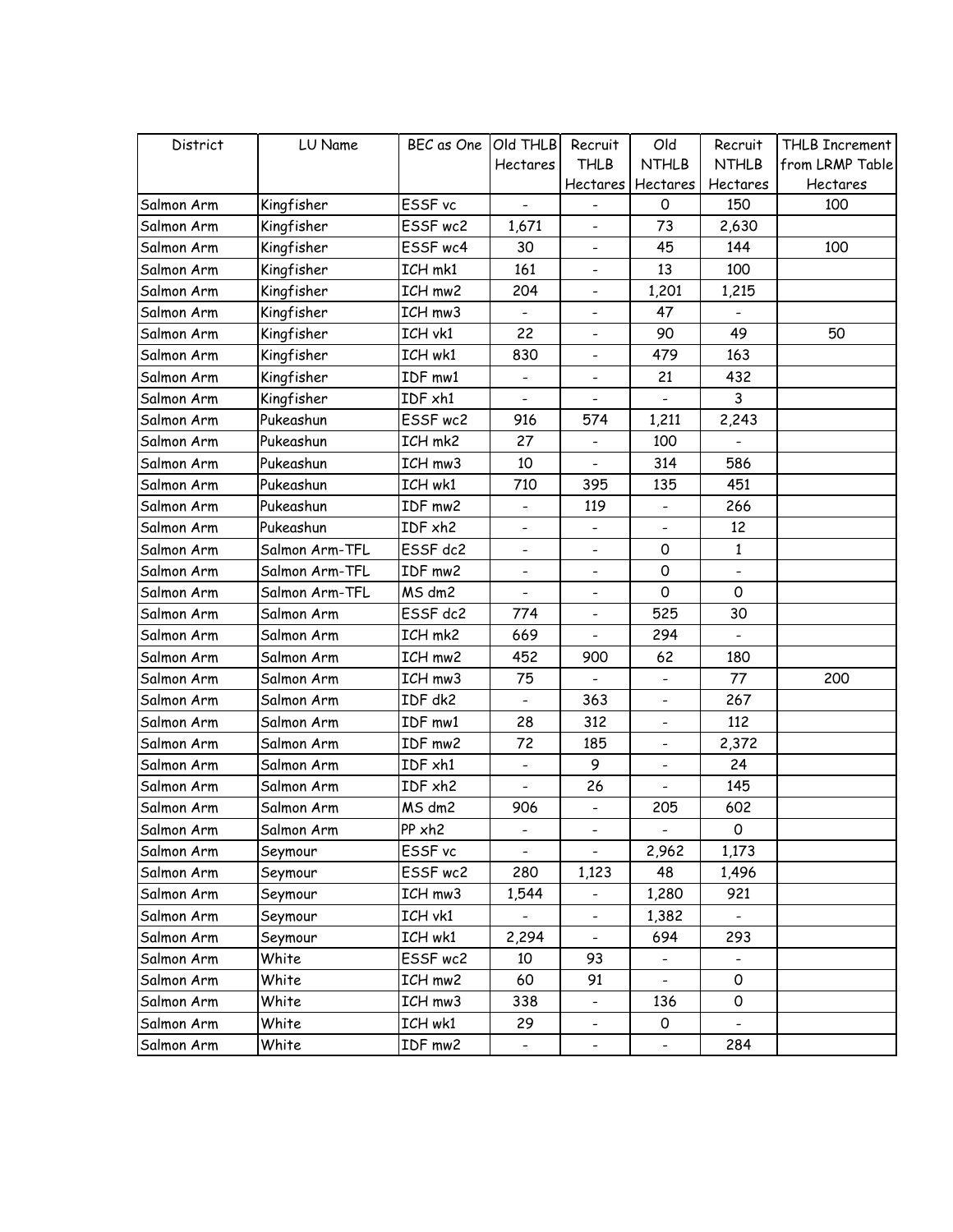| District | LU Name      | BEC as One Old THLB |                          | Recruit                      | Old                      | Recruit                      | THLB Increment  |
|----------|--------------|---------------------|--------------------------|------------------------------|--------------------------|------------------------------|-----------------|
|          |              |                     | Hectares                 | <b>THLB</b>                  | <b>NTHLB</b>             | <b>NTHLB</b>                 | from LRMP Table |
|          |              |                     |                          | Hectares                     | Hectares                 | Hectares                     | Hectares        |
| Vernon   | Cherryville  | ESSF dc1            |                          |                              | 138                      |                              |                 |
| Vernon   | Cherryville  | ESSF wc4            | $\overline{\phantom{a}}$ | $\overline{\phantom{0}}$     | 244                      | 459                          |                 |
| Vernon   | Cherryville  | ESSF xc             | $\overline{\phantom{a}}$ | $\overline{\phantom{a}}$     | 91                       | $\overline{\phantom{a}}$     |                 |
| Vernon   | Cherryville  | ICH mk1             | 148                      | $\overline{\phantom{0}}$     | 89                       | 405                          |                 |
| Vernon   | Cherryville  | ICH mw2             |                          | $\qquad \qquad \blacksquare$ | 258                      | 216                          | 100             |
| Vernon   | Cherryville  | IDF mw1             | $\overline{\phantom{a}}$ | $\qquad \qquad \blacksquare$ | 0                        | 350                          |                 |
| Vernon   | Harris       | ESSF dc1            | 45                       | $\overline{\phantom{0}}$     | 126                      |                              |                 |
| Vernon   | Harris       | ESSF xc             |                          | $\overline{\phantom{a}}$     | 1,696                    |                              |                 |
| Vernon   | Harris       | ICH mk1             | 842                      | 42                           | 59                       | 404                          |                 |
| Vernon   | Harris       | IDF mw1             | 66                       | 794                          |                          | 795                          |                 |
| Vernon   | Harris       | IDF xh1             | 21                       | 226                          | 0                        | 0                            |                 |
| Vernon   | Harris       | MS dm1              | 1,528                    | 290                          | 79                       | $\overline{c}$               |                 |
| Vernon   | Mable        | ESSF dc2            | 45                       |                              | 127                      |                              | 100             |
| Vernon   | Mable        | ESSF wc2            |                          | $\blacksquare$               | 86                       | 1,225                        | 400             |
| Vernon   | Mable        | ICH mw2             | 439                      | $\qquad \qquad -$            | 244                      | 292                          |                 |
| Vernon   | Mable        | ICH wk1             | $\overline{\phantom{a}}$ | $\overline{\phantom{a}}$     | 264                      | 55                           | 100             |
| Vernon   | Mable        | IDF mw1             |                          | $\overline{\phantom{0}}$     |                          | 80                           |                 |
| Vernon   | Ok West Side | ESSF dc2            | 103                      | 166                          |                          | $\qquad \qquad \blacksquare$ |                 |
| Vernon   | Ok West Side | ESSF xc             | $\overline{\phantom{a}}$ | 48                           | $\overline{\phantom{a}}$ | $\overline{\phantom{0}}$     |                 |
| Vernon   | Ok West Side | ICH mk1             | 273                      | $\overline{\phantom{0}}$     | 0                        | 0                            |                 |
| Vernon   | Ok West Side | ICH mk2             | 242                      | $\overline{\phantom{a}}$     | 57                       |                              |                 |
| Vernon   | Ok West Side | IDF dk1             | $\overline{\phantom{a}}$ | 81                           | $\overline{\phantom{a}}$ | 100                          |                 |
| Vernon   | Ok West Side | IDF mw1             | 26                       | 693                          |                          | 464                          |                 |
| Vernon   | Ok West Side | IDF xh1             |                          | 202                          |                          | 27                           | 300             |
| Vernon   | Ok West Side | MS dm2              | 178                      | 75                           | 29                       | 146                          |                 |
| Vernon   | Ok West Side | MS xk               | $\overline{\phantom{a}}$ |                              |                          | 6                            |                 |
| Vernon   | Ok West-TFL  | ESSF dc2            | 137                      | $\overline{\phantom{a}}$     | 236                      | $\overline{\phantom{a}}$     |                 |
| Vernon   | Ok West-TFL  | ESSF xc             |                          | $\overline{\phantom{a}}$     | 27                       | $\overline{\phantom{0}}$     |                 |
| Vernon   | Ok West-TFL  | ICH mk2             | 215                      | $\overline{\phantom{a}}$     | 39                       | $\overline{\phantom{0}}$     |                 |
| Vernon   | Ok West-TFL  | IDF mw1             |                          |                              | 0                        | 346                          |                 |
| Vernon   | Ok West-TFL  | IDF xh1             | 53                       | 5                            |                          |                              |                 |
| Vernon   | Ok West-TFL  | MS dm2              | 86                       | $\overline{\phantom{0}}$     | 57                       | 174                          |                 |
| Vernon   | Trinity      | ESSF dc2            |                          | $\overline{\phantom{0}}$     | 217                      | $\overline{\phantom{0}}$     |                 |
| Vernon   | Trinity      | ICH mk1             |                          | -                            | 71                       |                              |                 |
| Vernon   | Trinity      | ICH mw2             | 708                      | $\overline{\phantom{a}}$     | 357                      | 275                          |                 |
| Vernon   | Trinity      | IDF mw1             | $\overline{\phantom{0}}$ | $\overline{\phantom{a}}$     |                          | 215                          |                 |
| Vernon   | Trinity      | IDF xh1             | $\overline{\phantom{a}}$ | 22                           | $\overline{\phantom{a}}$ | $\overline{\phantom{a}}$     |                 |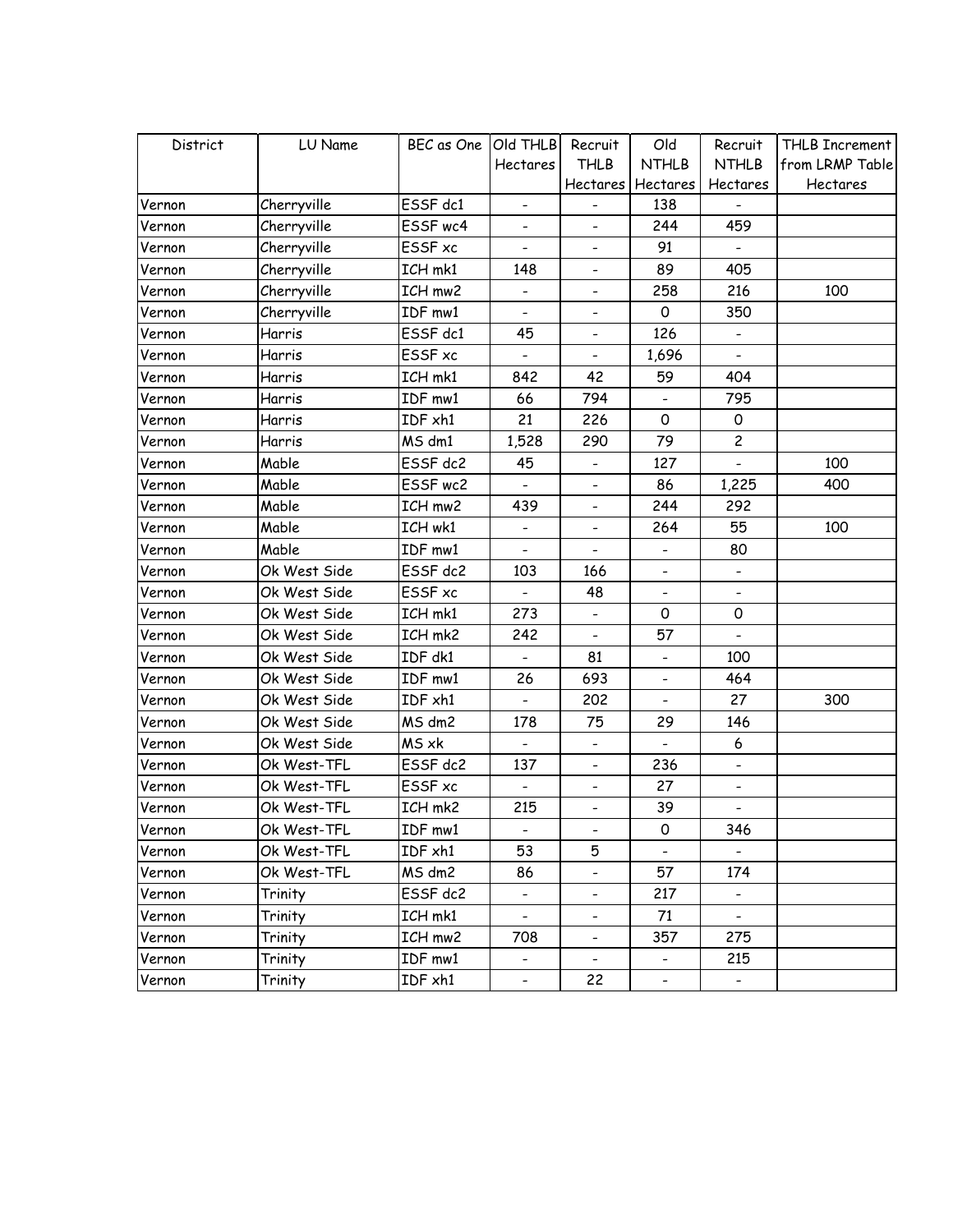| District | LU Name             | BEC as One   Old THLB |                          | Recruit                      | Old                      | Recruit      | THLB Increment  |
|----------|---------------------|-----------------------|--------------------------|------------------------------|--------------------------|--------------|-----------------|
|          |                     |                       | Hectares                 | <b>THLB</b>                  | <b>NTHLB</b>             | <b>NTHLB</b> | from LRMP Table |
|          |                     |                       |                          | Hectares                     | Hectares                 | Hectares     | Hectares        |
| Vernon   | U/Salmon-TFL        | ESSF dc2              |                          |                              | 286                      |              |                 |
| Vernon   | U/Salmon-TFL        | ESSF xc               | 166                      |                              | 68                       | 26           |                 |
| Vernon   | U/Salmon-TFL        | IDF dk1               | 65                       | 301                          | $\overline{\phantom{a}}$ | 169          |                 |
| Vernon   | U/Salmon-TFL        | IDF dk2               | 71                       | 291                          | $\overline{\phantom{a}}$ | 148          |                 |
| Vernon   | U/Salmon-TFL        | IDF mw2               | 14                       | 99                           |                          | 3            |                 |
| Vernon   | U/Salmon-TFL        | IDF xh1               |                          |                              |                          | $\mathbf{1}$ |                 |
| Vernon   | U/Salmon-TFL        | IDF xh2               | 80                       | 59                           | $\overline{\phantom{a}}$ | 15           |                 |
| Vernon   | U/Salmon-TFL        | MS dm2                | 546                      | $\overline{\phantom{0}}$     | 95                       | $\mathsf{O}$ |                 |
| Vernon   | U/Salmon-TFL        | MS xk                 | 13                       | $\overline{\phantom{a}}$     | 40                       | 270          |                 |
| Vernon   | Upper Kettle        | ESSF dc1              |                          | $\overline{\phantom{a}}$     | 823                      |              |                 |
| Vernon   | Upper Kettle        | ESSF wc4              | 1,151                    | $\overline{\phantom{a}}$     | 60                       | 351          |                 |
| Vernon   | Upper Kettle        | ICH mk1               | 850                      | $\overline{\phantom{a}}$     | 157                      | 126          |                 |
| Vernon   | Upper Kettle        | ICH mw2               |                          | $\qquad \qquad -$            | 78                       | 30           |                 |
| Vernon   | Upper Salmon        | ESSF dc2              | 100                      | $\qquad \qquad -$            | 58                       | $\mathsf{O}$ |                 |
| Vernon   | <b>Upper Salmon</b> | ESSF xc               | 115                      | $\blacksquare$               | 95                       |              |                 |
| Vernon   | Upper Salmon        | ICH mk1               | 3                        | 11                           | $\mathsf{O}\xspace$      | 0            |                 |
| Vernon   | Upper Salmon        | ICH mk2               | 13                       | $\overline{\phantom{0}}$     | $\mathsf{O}\xspace$      |              |                 |
| Vernon   | Upper Salmon        | IDF dk1               | $\overline{\phantom{a}}$ | $\overline{\phantom{a}}$     | $\overline{\phantom{a}}$ | 241          |                 |
| Vernon   | Upper Salmon        | IDF dk2               |                          | $\blacksquare$               |                          | 292          |                 |
| Vernon   | Upper Salmon        | IDF mw1               |                          | 103                          |                          | 39           |                 |
| Vernon   | Upper Salmon        | IDF mw2               | $\overline{\phantom{a}}$ | $\qquad \qquad \blacksquare$ |                          | 61           |                 |
| Vernon   | Upper Salmon        | IDF xh1               | $\overline{\phantom{a}}$ | $\overline{\phantom{a}}$     |                          | 13           |                 |
| Vernon   | Upper Salmon        | IDF xh2               |                          | $\overline{\phantom{a}}$     |                          | 234          | 450             |
| Vernon   | Upper Salmon        | MS dm2                | $\overline{\phantom{a}}$ | $\overline{\phantom{a}}$     | 84                       | 151          | 100             |
| Vernon   | Upper Salmon        | MS xk                 | $\overline{\phantom{a}}$ | $\overline{\phantom{a}}$     | 11                       | 269          | 200             |
| Vernon   | Upper Shuswap       | ESSF wc2              | 995                      | 839                          | 113                      | 776          |                 |
| Vernon   | Upper Shuswap       | ESSF wc4              |                          |                              | 1,023                    | 3,380        | 300             |
| Vernon   | Upper Shuswap       | ICH mw2               | 1,281                    | $\blacksquare$               | 349                      | 495          |                 |
| Vernon   | Upper Shuswap       | ICH vk1               |                          | $\overline{\phantom{0}}$     | 951                      |              |                 |
| Vernon   | Upper Shuswap       | ICH wk1               | 1,944                    | $\overline{a}$               | 809                      | 309          |                 |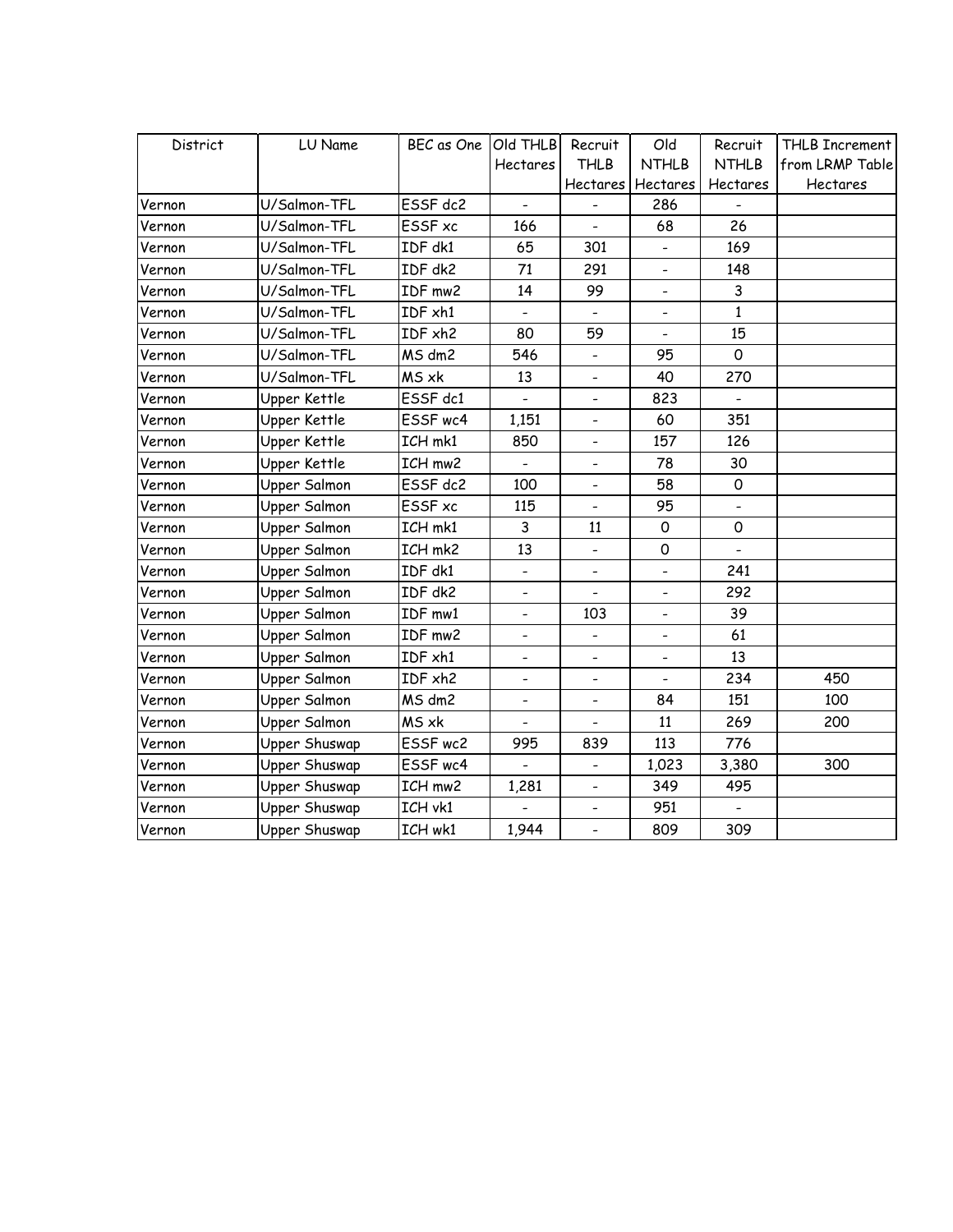| <b>District</b> | LU Name | BEC as One     | Old THLB                 | Recruit         | Old             | Recruit         | THLB Increment  |
|-----------------|---------|----------------|--------------------------|-----------------|-----------------|-----------------|-----------------|
|                 |         |                | <b>Hectares</b>          | <b>THLB</b>     | <b>NTHLB</b>    | <b>NTHLB</b>    | from LRMP Table |
|                 |         |                |                          | <b>Hectares</b> | <b>Hectares</b> | <b>Hectares</b> | <b>Hectares</b> |
| Vernon          | Vernon  | ESSF dc2       | 8                        |                 |                 | 16              |                 |
| Vernon          | Vernon  | <b>ESSF</b> xc | 38                       |                 |                 | 17              |                 |
| Vernon          | Vernon  | ICH mk1        | 103                      |                 | 411             | 53              | 100             |
| Vernon          | Vernon  | ICH mw2        | -                        | 13              |                 |                 |                 |
| Vernon          | Vernon  | IDF mw1        | $\overline{\phantom{a}}$ |                 |                 | 529             |                 |
| Vernon          | Vernon  | IDF xh1        | $\overline{\phantom{a}}$ |                 |                 | 148             | 50              |
| Vernon          | Vernon  | MS dm1         | 338                      |                 | 93              | 94              |                 |
| Vernon          | Vernon  | PP xh1         |                          |                 |                 |                 |                 |

| 40,606 | 14,118           | 56,210 | 68,420  | 7,153 |
|--------|------------------|--------|---------|-------|
|        | 54.,<br>724<br>⊷ |        | 124,629 | 7,153 |

|  | Total | 61,877 |  |
|--|-------|--------|--|
|  | THLB  |        |  |

# **Table 2. Merritt Old Forest Retention Table14**

 $\mathcal{L}_{\text{max}}$ 

| Landscape  | <b>BEC Label</b>  | Old Growth Target | Landscape Unit | <b>BEC</b> Label | Old Growth      |
|------------|-------------------|-------------------|----------------|------------------|-----------------|
| Unit       |                   | Required          |                |                  | Target Required |
|            |                   | Hectares          |                |                  | Hectares        |
| Coldwater  | CWHms1            | 132               | Similkameen    | ESSFdc2          | 2,552           |
| Coldwater  | ESSFdc2           | 721               | Similkameen    | <b>ESSFmw</b>    | 35              |
| lColdwater | <b>ESSFmw</b>     | 794               | Similkameen    | ESSFxc           | 1,360           |
| Coldwater  | IDFdk1            | 2,169             | Similkameen    | IDFdk1           | 74              |
| Coldwater  | IDFdk2            | 1,673             | Similkameen    | IDFdk2           | 2,782           |
| Coldwater  | IDFxh1            | 754               | Similkameen    | IDFxh1           | 233             |
| Coldwater  | IDFxh2            | 493               | Similkameen    | MSdm2            | 4,388           |
| Coldwater  | MSdm2             | 705               |                | Totals           | 11,425          |
| Coldwater  | <b>MSmw</b>       | 294               | Smith-Willis   | ESSFxc           | 961             |
| Coldwater  | MSxk              | 567               | Smith-Willis   | IDFdk1           | 367             |
| Coldwater  | PPxh <sub>2</sub> | 110               | Smith-Willis   | IDFdk2           | 2,260           |
|            | Totals            | 8,412             | Smith-Willis   | IDFxh1           | 839             |
| Hayes      | ESSFdc2           | 3                 | Smith-Willis   | MSdm2            | 880             |
| Hayes      | ESSFxc            | 732               | Smith-Willis   | MSxk             | 3,836           |
| Hayes      | IDFdk1            | 1,097             | Smith-Willis   | PPxh1            | Ω               |
| Landscape  | <b>BEC</b> Label  | Old Growth Target | Landscape Unit | <b>BEC</b> Label | Old Growth      |
|            |                   |                   |                |                  |                 |

<sup>&</sup>lt;sup>14</sup> The 'age' of old forest for the Merritt Old Forest Retention tables has not been specifically listed. This is because the age of old forest is as listed in the NDT tables included in the Order.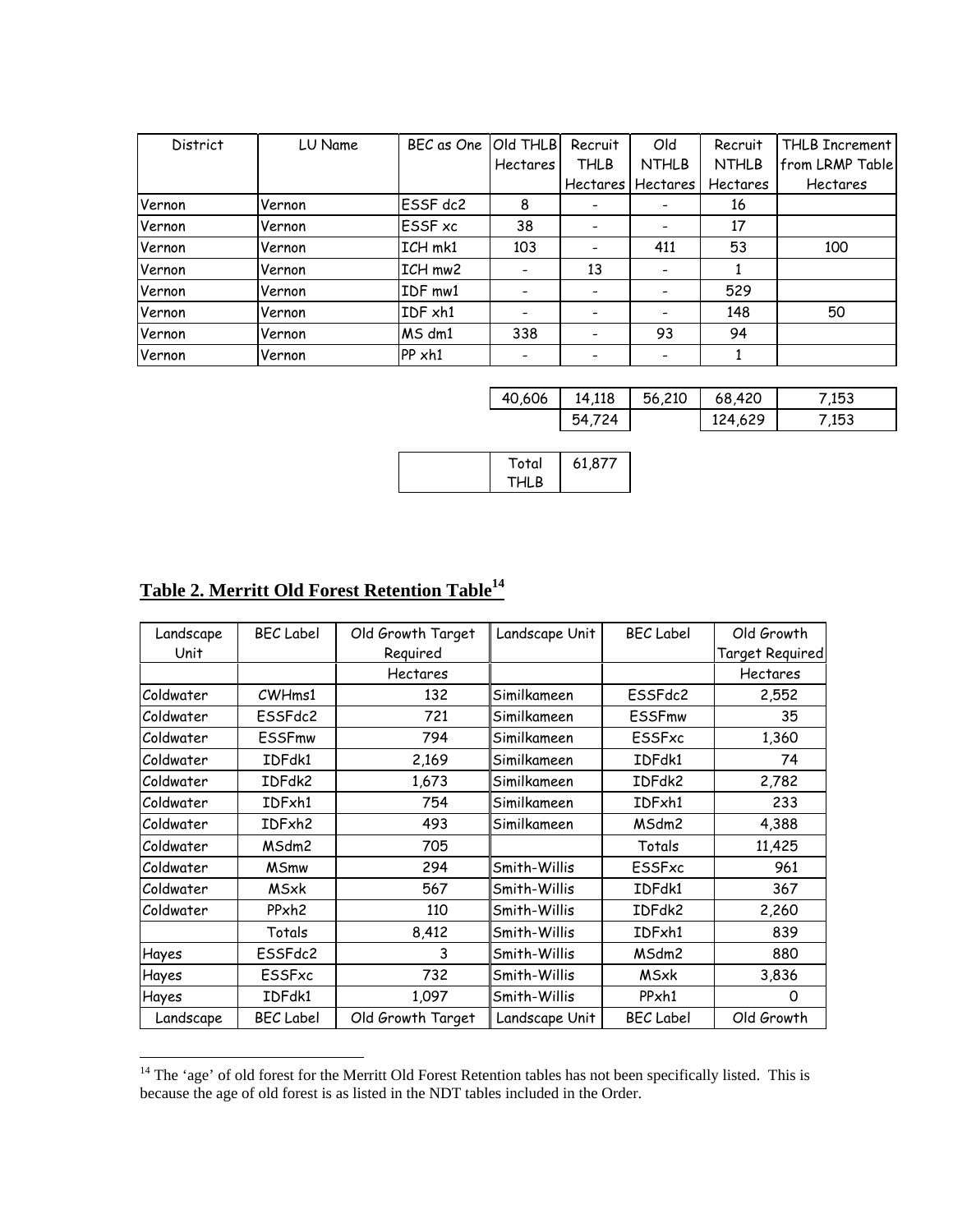| Unit           |                   | Required |              |                   | Target Required |
|----------------|-------------------|----------|--------------|-------------------|-----------------|
| Hayes          | IDFdk2            | 1,725    |              | Totals            | 9,144           |
| Hayes          | IDFxh1            | 330      | Spius        | CWHms1            | 10              |
| Hayes          | MSdm2             | 2,533    | Spius        | ESSFdc2           | 1,162           |
| Hayes          | <b>MSxk</b>       | 4,055    | Spius        | <b>ESSFmw</b>     | 2,410           |
|                | Totals            | 10,477   | Spius        | IDFdk1            | 224             |
| Lower Nicola   | ESSFdc2           | 606      | Spius        | IDFdk2            | 1,814           |
| Lower Nicola   | <b>ESSFmw</b>     | 32       | Spius        | IDFxh1            | 51              |
| Lower Nicola   | <b>ESSFxc</b>     | 150      | Spius        | IDFxh2            | 762             |
| Lower Nicola   | IDFdk1            | 2,561    | Spius        | MHmm2             | 40              |
| Lower Nicola   | IDFdk2            | 534      | Spius        | MSdm2             | 1,715           |
| Lower Nicola   | IDFxh2            | 4,784    | Spius        | <b>MSmw</b>       | 731             |
| Lower Nicola   | MSdm2             | 618      | Spius        | <b>MSxk</b>       | 25              |
| Lower Nicola   | <b>MSxk</b>       | 5,591    | Spius        | PPxh <sub>2</sub> | 7               |
| Lower Nicola   | PPxh <sub>2</sub> | 1,002    |              | Totals            | 8,950           |
|                | Totals            | 15,877   | Summers      | ESSFdc2           | 93              |
| <b>McNulty</b> | ESSFxc            | 1,519    | Summers      | <b>ESSFxc</b>     | 215             |
| McNulty        | IDFdk1            | 445      | Summers      | IDFdk1            | 2,451           |
| <b>McNulty</b> | IDFxh1            | 160      | Summers      | IDFdk2            | 1,673           |
| <b>McNulty</b> | MSdm2             | 1,078    | Summers      | IDFxh1            | 644             |
| McNulty        | <b>MSxk</b>       | 1,574    | Summers      | MSdm2             | 1,971           |
|                | Totals            | 4,777    | Summers      | <b>MSxk</b>       | 763             |
| Otter          | ESSFdc2           | 407      | Summers      | PPxh1             | 15              |
| Otter          | <b>ESSFxc</b>     | 30       |              | Totals            | 7,824           |
| Otter          | IDFdk1            | 1,063    | Swakum       | IDFdk1            | 4,660           |
| Otter          | IDFdk2            | 3,439    | Swakum       | IDFxh2            | 1,244           |
| Otter          | IDFxh1            | 182      | Swakum       | <b>MSxk</b>       | 3,048           |
| Otter          | IDFxh2            | 64       | Swakum       | PPxh <sub>2</sub> | 270             |
| Otter          | MSdm2             | 1,770    |              | Totals            | 9,223           |
| Otter          | <b>MSxk</b>       | 153      |              |                   |                 |
|                | Totals            | 7,108    |              |                   |                 |
| Tulameen       | CWHms1            | 88       | Upper Nicola | <b>ESSFxc</b>     | 163             |
| Tulameen       | ESSFdc2           | 2,437    | Upper Nicola | IDFdk1            | 4,923           |
| Tulameen       | <b>ESSFmw</b>     | 3,471    | Upper Nicola | IDFdk2            | 15              |
| Tulameen       | ESSFxc            | 16       | Upper Nicola | IDFxh2            | 734             |
| Tulameen       | IDFdk2            | 919      | Upper Nicola | MSdm2             | 158             |
| Tulameen       | IDFxh1            | 18       | Upper Nicola | <b>MSxk</b>       | 4,657           |
| Tulameen       | MSdm2             | 1,840    | Upper Nicola | PPxh <sub>2</sub> | 106             |
| Tulameen       | <b>MSmw</b>       | 649      |              | Totals            | 10,757          |
|                | Totals            | 9,436    |              |                   |                 |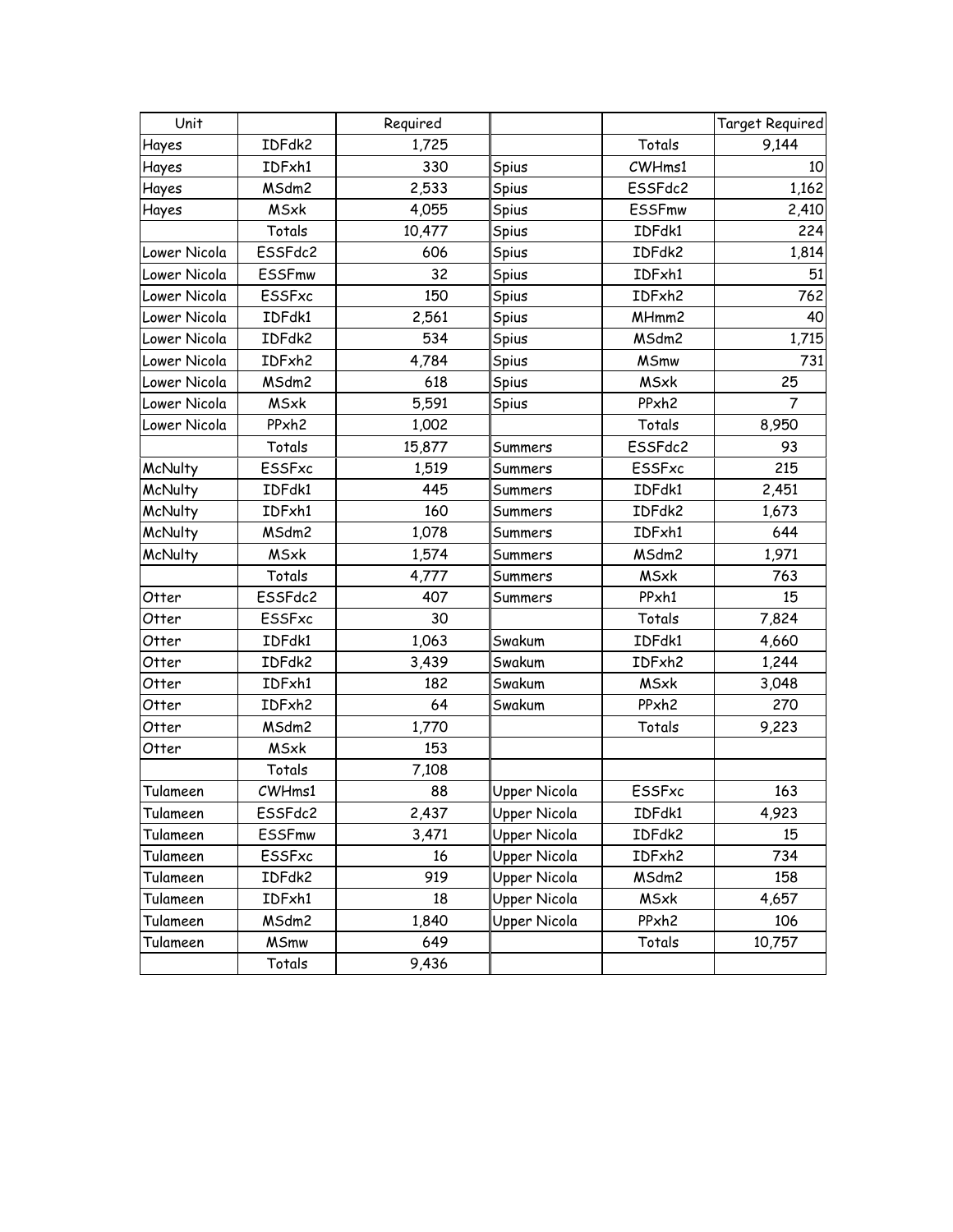# **Appendix 3**

# **A Table of Biogeoclimatic Units assigned to Natural Disturbance Types**

Contains all units mapped in QBEC\_BC version 5 (April 2003)<sup>15</sup>

| <b>NDT BECLABEL</b>              | Zone       | <b>Subzone</b>    | <b>Variant</b> | <b>Phase</b> | <b>SubzoneName</b>        | <b>VariantName</b> | <b>PhaseName</b> |
|----------------------------------|------------|-------------------|----------------|--------------|---------------------------|--------------------|------------------|
| $5AT$ un                         | AT         | un                |                |              | Undefined                 |                    |                  |
| 5 AT unp                         | AT         | unp               |                |              | <b>Undefined Parkland</b> |                    |                  |
| 4 BG xh 1                        | BG         | xh                | 1              |              | Very Dry Hot              | Okanagan           |                  |
| $4BG$ xh 2                       | <b>BG</b>  | xh                | $\overline{2}$ |              | Very Dry Hot              | Thompson           |                  |
| 4 BG xh 3                        | BG         | xh                | 3              |              | Very Dry Hot              | Fraser             |                  |
| $4BG$ xw 1                       | <b>BG</b>  | <b>XW</b>         | 1              |              | Very Dry Warm             | Nicola             |                  |
| 4 <sub>B</sub> G <sub>xy</sub> 2 | <b>BG</b>  | XW                | 2              |              | Very Dry Warm             | Alkali             |                  |
| 3 BWBSdk 1                       | BWBS dk    |                   | 1              |              | Dry Cool                  | Stikine            |                  |
| 3 BWBSdk 2                       | BWBS dk    |                   | $\overline{2}$ |              | Dry Cool                  | Liard              |                  |
| 3 BWBSmw 1                       | BWBS mw    |                   | 1              |              | Moist Warm                | Peace              |                  |
| 3 BWBSmw 2                       | BWBS mw    |                   | $\overline{2}$ |              | Moist Warm                | <b>Fort Nelson</b> |                  |
| 3 BWBSun                         | BWBS un    |                   |                |              | Undefined                 |                    |                  |
| 3 BWBSvk                         | BWBS vk    |                   |                |              | Very Wet Cool             |                    |                  |
| 3 BWBSwk 1                       | BWBS wk    |                   | 1              |              | Wet Cool                  | Murray             |                  |
| 3 BWBSwk 2                       | BWBS wk    |                   | $\overline{2}$ |              | Wet Cool                  | Graham             |                  |
| 3 BWBSwk 3                       | BWBS wk    |                   | 3              |              | Wet Cool                  | Kledo              |                  |
| $2$ CDF mm                       | <b>CDF</b> | mm                |                |              | <b>Moist Maritime</b>     |                    |                  |
| 2 CWH dm                         | <b>CWH</b> | dm                |                |              | Dry Maritime              |                    |                  |
| $2$ CWH ds 1                     | <b>CWH</b> | ds                | 1              |              | Dry Submaritime           | Southern           |                  |
| $2$ CWH ds $2$                   | <b>CWH</b> | ds                | 2              |              | Dry Submaritime           | Central            |                  |
| $2$ CWH mm $1$                   | CWH        | mm                | 1              |              | <b>Moist Maritime</b>     | Submontane         |                  |
| 2 CWH mm 2                       | <b>CWH</b> | mm                | $\overline{2}$ |              | <b>Moist Maritime</b>     | Montane            |                  |
| $2$ CWH ms $1$                   | <b>CWH</b> | ms                | 1              |              | Moist Submaritime         | Southern           |                  |
| 2 CWH ms 2                       | <b>CWH</b> | ms                | 2              |              | <b>Moist Submaritime</b>  | Central            |                  |
| 1 CWH un                         | <b>CWH</b> | un                |                |              | Undefined                 |                    |                  |
| 1 CWH vh 1                       | CWH        | vh                | 1              |              | Very Wet<br>Hypermaritime | Southern           |                  |
| 1 CWH vh 2                       | CWH        | vh                | $\overline{c}$ |              | Very Wet<br>Hypermaritime | Central            |                  |
| 1 CWH vm                         | <b>CWH</b> | vm                |                |              | Very Wet<br>Hypermaritime | Undifferentiated   |                  |
| 1 CWH vm 1                       | <b>CWH</b> | vm                | 1              |              | Very Wet Maritime         | Submontane         |                  |
| 1 CWH vm 2                       | <b>CWH</b> | ${\rm v} {\rm m}$ | $\overline{2}$ |              | Very Wet Maritime         | Montane            |                  |
| 1 CWH vm 3                       | <b>CWH</b> | vm                | 3              |              | Very Wet Maritime         | Central            |                  |
| 1 CWH wh 1                       | <b>CWH</b> | wh                | 1              |              | Wet Hypermaritime         | Submontane         |                  |

<sup>15</sup> This list and NDT map is posted at: http://www.for.gov.bc.ca/ftp/hre/external/!publish/becmaps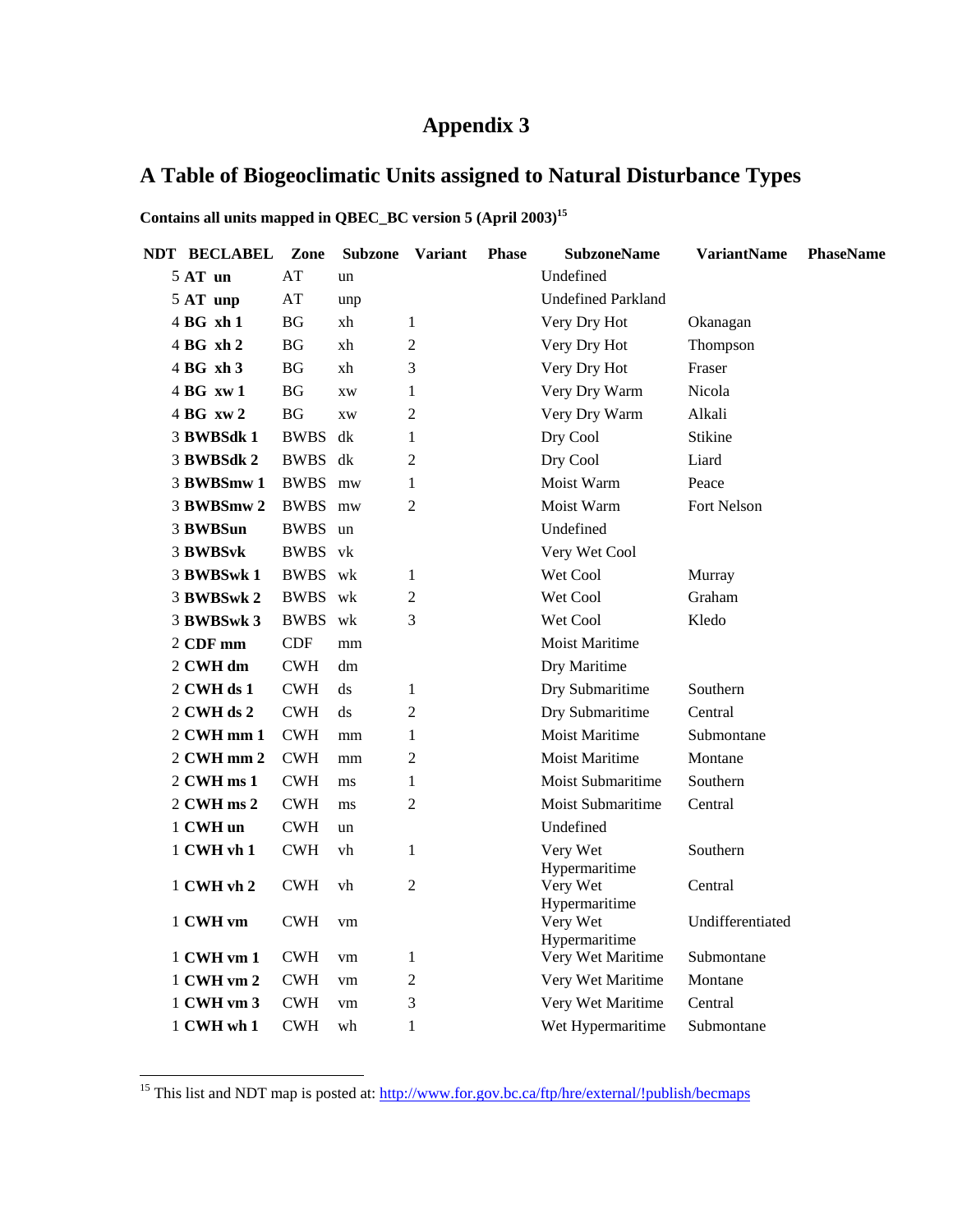| 1 CWH wh 2 | <b>CWH</b>  | wh  | 2              | Wet Hypermaritime              | Montane               |
|------------|-------------|-----|----------------|--------------------------------|-----------------------|
| 1 CWH wm   | <b>CWH</b>  | wm  |                | Wet Maritime                   |                       |
| 2 CWH ws 1 | <b>CWH</b>  | WS  | 1              | Wet Submaritime                | Submontane            |
| 2 CWH ws 2 | <b>CWH</b>  | WS  | 2              | Wet Submaritime                | Montane               |
| 2 CWH xm 1 | <b>CWH</b>  | xm  | 1              | Very Dry Maritime              | Eastern               |
| 2 CWH xm 2 | <b>CWH</b>  | xm  | $\overline{c}$ | Very Dry Maritime              | Western               |
| 3 ESSFdc 1 | <b>ESSF</b> | dc  | 1              | Dry Cold                       | Okanagan              |
| 3 ESSFdc 2 | <b>ESSF</b> | dc  | 2              | Dry Cold                       | Thompson              |
| 5 ESSFdcp  | <b>ESSF</b> | dcp |                | Dry Cold Parkland              |                       |
| 3 ESSFdcw  | <b>ESSF</b> | dcw |                | Dry Cold Woodland              |                       |
| 3 ESSFdk   | <b>ESSF</b> | dk  |                | Dry Cool                       |                       |
| 5 ESSFdkp  | <b>ESSF</b> | dkp |                | Dry Cool Parkland              |                       |
| 3 ESSFdkw  | <b>ESSF</b> | dkw |                | Dry Cool Woodland              |                       |
| 3 ESSFdm 1 | <b>ESSF</b> | dm  | 1              | Dry Mild                       | Southeast<br>Kootenay |
| 5 ESSFdmp  | <b>ESSF</b> | dmp |                | Dry Mild Parkland              |                       |
| 3 ESSFdmw  | <b>ESSF</b> | dmw |                | Dry Mild Woodland              |                       |
| 3 ESSFdv   | <b>ESSF</b> | dv  |                | Dry Very Cold                  |                       |
| 5 ESSFdvp  | <b>ESSF</b> | dvp |                | Dry Very Cold<br>Parkland      |                       |
| 2 ESSFmc   | <b>ESSF</b> | mc  |                | Moist Cold                     |                       |
| 5 ESSFmcp  | <b>ESSF</b> | mcp |                | Moist Cold Parkland            |                       |
| 2 ESSFmk   | <b>ESSF</b> | mk  |                | Moist Cool                     |                       |
| 5 ESSFmkp  | <b>ESSF</b> | mkp |                | Moist Cool Parkland            |                       |
| 2 ESSFmm 1 | <b>ESSF</b> | mm  | 1              | Moist Mild                     | Raush                 |
| 2 ESSFmm 2 | <b>ESSF</b> | mm  | 2              | Moist Mild                     | Robson                |
| 5 ESSFmmp  | <b>ESSF</b> | mmp |                | Moist Mild Parkland            |                       |
| 2 ESSFmy 1 | <b>ESSF</b> | mv  | 1              | Moist Very Cold                | Nechako               |
| 2 ESSFmv 2 | <b>ESSF</b> | mv  | 2              | Moist Very Cold                | Bullmoose             |
| 2 ESSFmv 3 | <b>ESSF</b> | mv  | 3              | Moist Very Cold                | Omineca               |
| 2 ESSFmv 4 | <b>ESSF</b> | mv  | 4              | Moist Very Cold                | Graham                |
| 5 ESSFmvp  | <b>ESSF</b> | mvp |                | Moist Very Cold<br>Parkland    |                       |
| 2 ESSFmw   | <b>ESSF</b> | mw  |                | Moist Warm                     |                       |
| 5 ESSFmwp  | <b>ESSF</b> | mwp |                | Moist Warm Parkland            |                       |
| 1 ESSFvc   | <b>ESSF</b> | vc  |                | Very Wet Cold                  |                       |
| 5 ESSFvcp  | <b>ESSF</b> | vcp |                | Very Wet Cold<br>Parkland      |                       |
| 1 ESSFvv   | <b>ESSF</b> | VV  |                | Very Wet Very Cold             |                       |
| 5 ESSFvvp  | <b>ESSF</b> | vvp |                | Very Wet Very Cold<br>Parkland |                       |
| 1 ESSFwc 1 | <b>ESSF</b> | wc  | 1              | Wet Cold                       | Columbia              |
| 1 ESSFwc 2 | <b>ESSF</b> | wc  | 2              | Wet Cold                       | Northern              |
| 1 ESSFwc 3 | <b>ESSF</b> | wc  | 3              | Wet Cold                       | Cariboo               |
| 1 ESSFwc 4 | <b>ESSF</b> | wc  | 4              | Wet Cold                       | Selkirk               |
| 2 ESSFwc 5 | <b>ESSF</b> | wc  | 5              | Wet Cold                       | Salmo                 |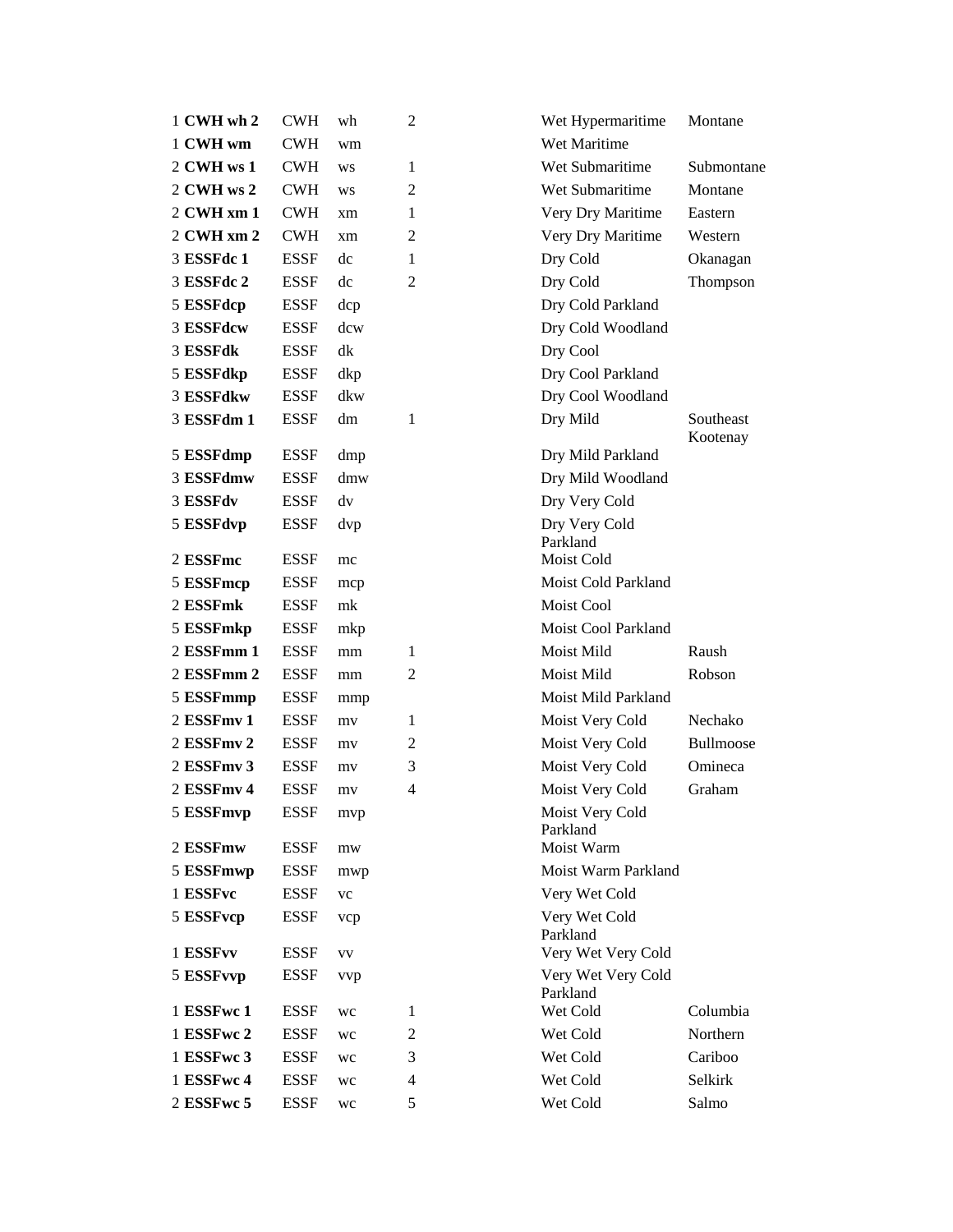| 2 ESSFwc 6               | <b>ESSF</b>              | wc               | 6                       |              | Wet Cold                  | Ymir                 |           |
|--------------------------|--------------------------|------------------|-------------------------|--------------|---------------------------|----------------------|-----------|
| 5 ESSFwcp                | <b>ESSF</b>              | wcp              |                         |              | Wet Cold Parkland         |                      |           |
| 2 ESSFwcw                | <b>ESSF</b>              | wcw              |                         |              | Wet Cold Woodland         |                      |           |
| 1 ESSFwk 1               | <b>ESSF</b>              | wk               | 1                       |              | Wet Cool                  | Cariboo              |           |
| 1 ESSFwk 2               | <b>ESSF</b>              | wk               | $\overline{2}$          |              | Wet Cool                  | Misinchinka          |           |
| 5 ESSFwkp                | <b>ESSF</b>              | wkp              |                         |              | Wet Cool Parkland         |                      |           |
| 1 ESSFwm                 | <b>ESSF</b>              | wm               |                         |              | Wet Mild                  |                      |           |
| 5 ESSFwmp                | <b>ESSF</b>              | wmp              |                         |              | Wet Mild Parkland         |                      |           |
| 1 ESSFwmw                | <b>ESSF</b>              | wmw              |                         |              | Wet Mild Woodland         |                      |           |
| 1 ESSFwv                 | <b>ESSF</b>              | WV               |                         |              | Wet Very Cold             |                      |           |
| 5 ESSFwvp                | <b>ESSF</b>              | wvp              |                         |              | Wet Very Cold<br>Parkland |                      |           |
| 3 ESSFxc                 | <b>ESSF</b>              | хc               |                         |              | Very Dry Cold             |                      |           |
| 5 ESSFxcp                | <b>ESSF</b>              | xcp              |                         |              | Very Dry Cold<br>Parkland |                      |           |
| 2 ESSFxv 1               | <b>ESSF</b>              | XV               | 1                       |              | Very Dry Very Cold        |                      |           |
| 2 ESSFxv 2               | <b>ESSF</b>              | XV               | $\overline{c}$          |              | Very Dry Very Cold        |                      |           |
| 3 ICH dk                 | <b>ICH</b>               | dk               |                         |              | Dry Cool                  |                      |           |
| 3 ICH dm                 | <b>ICH</b>               | dm               |                         |              | Dry Mild                  |                      |           |
| 3 ICH dw 1               | <b>ICH</b>               | dw               | 1                       |              | Dry Warm                  | West Kootenay        |           |
| 3 ICH dw 2               | <b>ICH</b>               | dw               | 2                       |              | Dry Warm                  | Boundary             |           |
| 2 ICH mc 1               | <b>ICH</b>               | mc               | 1                       |              | Moist Cold                | <b>Nass</b>          |           |
| 2 ICH mc 2               | <b>ICH</b>               | mc               | 2                       |              | Moist Cold                | Hazelton             |           |
| 3 ICH mk 1               | <b>ICH</b>               | mk               | 1                       |              | Moist Cool                | Kootenay             |           |
| 3 ICH mk 2               | ICH                      | mk               | 2                       |              | Moist Cool                | Thompson             |           |
| 2 ICH mk 3               | <b>ICH</b>               | mk               | 3                       |              | Moist Cool                | Horsefly             |           |
| 2 ICH mm                 | <b>ICH</b>               | mm               |                         |              | Moist Mild                |                      |           |
| 2 ICH mw 1               | <b>ICH</b>               | mw               | 1                       |              | Moist Warm                | Golden               |           |
| 2 ICH mw 2<br>3 ICH mw 3 | <b>ICH</b><br><b>ICH</b> | mw               | $\overline{c}$<br>3     |              | Moist Warm<br>Moist Warm  | Columbia-<br>Shuswap |           |
|                          |                          | mw               | $\overline{4}$          |              | Moist Warm                | Thompson<br>Ymir     |           |
| 2 ICH mw 4<br>1 ICH vc   | ICH<br>ICH               | mw<br>${\rm VC}$ |                         |              | Very Wet Cold             |                      |           |
| 1 ICH vk 1               | ICH                      | vk               | 1                       |              | Very Wet Cool             | Mica                 |           |
| 1 ICH vk 1c              | ICH                      | vk               | 1                       | $\mathbf c$  | Very Wet Cool             | Mica                 | Cold Air  |
| 1 ICH vk 2               | ICH                      | vk               | $\mathbf{2}$            |              | Very Wet Cool             | Slim                 |           |
| 2 ICH we                 | ICH                      | wc               |                         |              | Wet Cold                  |                      |           |
| 1 ICH wk 1               | ICH                      | wk               | 1                       |              | Wet Cool                  | Wells Gray           |           |
| 1 ICH wk 1c              | ICH                      | wk               | 1                       | $\mathbf{C}$ | Wet Cool                  | Wells Gray           | Cold Air  |
| 1 ICH wk 2               | ICH                      | wk               | $\overline{c}$          |              | Wet Cool                  | Quesnel              |           |
| 1 ICH wk 3               | ICH                      | wk               | 3                       |              | Wet Cool                  | Goat                 |           |
| 1 ICH wk 4               | ICH                      | wk               | $\overline{\mathbf{4}}$ |              | Wet Cool                  | Cariboo              |           |
| 4 ICH xw                 | ICH                      | XW               |                         |              | Very Dry Warm             |                      |           |
| 4 IDF dk 1               | IDF                      | dk               | 1                       |              | Dry Cool                  | Thompson             |           |
| 4 IDF dk 1a              | IDF                      | dk               | $\mathbf{1}$            | a            | Dry Cool                  | Thompson             | Grassland |
|                          |                          |                  |                         |              |                           |                      |           |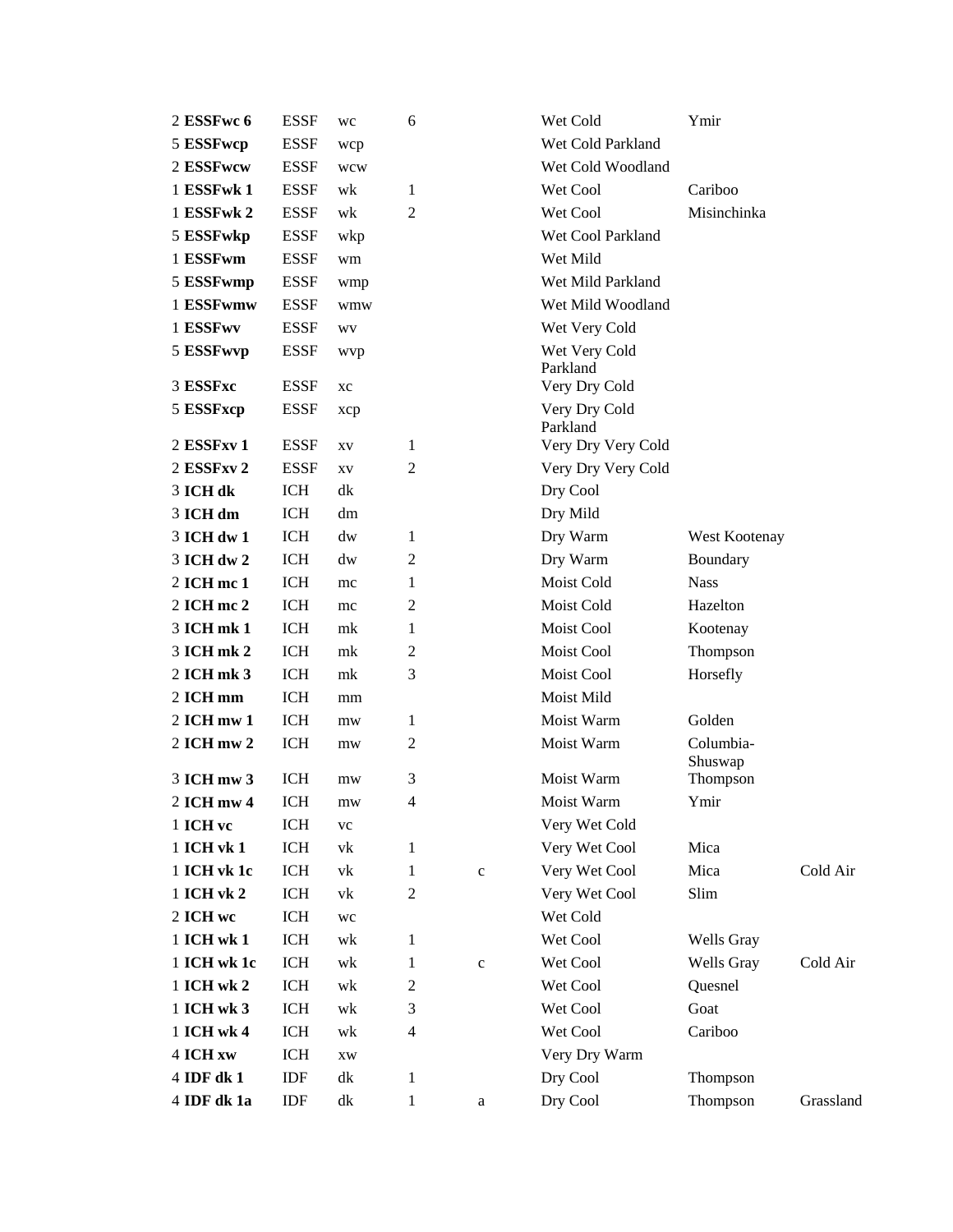| 4 IDF dk 1b         | IDF             | dk                     | 1              | b            | Dry Cool                                       | Thompson      | <b>Steep South</b> |
|---------------------|-----------------|------------------------|----------------|--------------|------------------------------------------------|---------------|--------------------|
| 4 IDF dk 2          | IDF             | dk                     | $\overline{2}$ |              | Dry Cool                                       | Cascade       |                    |
| 4 IDF dk 2b         | IDF             | dk                     | $\overline{2}$ | $\mathbf b$  | Dry Cool                                       | Cascade       | <b>Steep South</b> |
| 4 IDF dk 3          | IDF             | dk                     | 3              |              | Dry Cool                                       | Fraser        |                    |
| 4 IDF dk 4          | <b>IDF</b>      | dk                     | 4              |              | Dry Cool                                       | Chilcotin     |                    |
| 4 IDF dm 1          | IDF             | dm                     | 1              |              | Dry Mild                                       | Kettle        |                    |
| 4 IDF dm 2          | <b>IDF</b>      | dm                     | $\overline{2}$ |              | Dry Mild                                       | Kootenay      |                    |
| 4 IDF dm 2a         | IDF             | dm                     | $\overline{2}$ | $\mathbf{a}$ | Dry mild                                       | Kootenay      | Moist              |
| 4 IDF dw            | <b>IDF</b>      | dw                     |                |              | Dry Warm                                       |               |                    |
| 4 IDF mw 1          | IDF             | mw                     | 1              |              | Moist Warm                                     | Okanagan      |                    |
| 4 IDF mw 2          | IDF             | mw                     | 2              |              | Moist Warm                                     | Thompson      |                    |
| 4 IDF mw 2a         | IDF             | mw                     | $\overline{c}$ | a            | Moist Warm                                     | Thompson      | Grassland          |
| 4 IDF un            | IDF             | un                     |                |              | Undefined                                      |               |                    |
| 4 IDF ww            | IDF             | ww                     |                |              | Wet Warm                                       |               |                    |
| 4 IDF xh 1          | IDF             | xh                     | 1              |              | Very Dry Hot                                   | Okanagan      |                    |
| 4 IDF xh 1a         | <b>IDF</b>      | xh                     | 1              | a            | Very Dry Hot                                   | Okanagan      | Grassland          |
| 4 IDF xh 1b         | IDF             | xh                     | 1              | b            | Very Dry Hot                                   | Okanagan      | <b>Steep South</b> |
| 4 IDF xh 2          | <b>IDF</b>      | xh                     | 2              |              | Very Dry Hot                                   | Thompson      |                    |
| 4 IDF xh 2a         | <b>IDF</b>      | xh                     | 2              | a            | Very Dry Hot                                   | Thompson      | Grassland          |
| 4 IDF xh 2b         | IDF             | xh                     | $\overline{2}$ | $\mathbf b$  | Very Dry Hot                                   | Thompson      | <b>Steep South</b> |
| 4 IDF xh 4          | IDF             | xh                     | 4              |              | Very Dry Hot                                   | Boundary      |                    |
| 4 IDF xm            | IDF             | xm                     |                |              | Very Dry Mild                                  |               |                    |
| 4 IDF xw            | <b>IDF</b>      | <b>XW</b>              |                |              | Very Dry Warm                                  |               |                    |
| 4 IDF xw a          | IDF             | XW                     |                | a            | Very Dry Warm                                  |               | Grassland          |
| 4 IDF xw b          | IDF             | XW                     |                | b            | Very Dry Warm                                  |               | <b>Steep South</b> |
| 1 MH mm 1           | <b>MH</b>       | mm                     | 1              |              | <b>Moist Maritime</b>                          | Windward      |                    |
| 1 MH mm 2           | <b>MH</b>       | mm                     | 2              |              | <b>Moist Maritime</b>                          | Leeward       |                    |
| 5 MH mmp<br>1 MH un | MH<br><b>MH</b> | mmp<br>un              |                |              | <b>Moist Maritime</b><br>Parkland<br>Undefined |               |                    |
| 1 MH wh 1           | MH              | wh                     | 1              |              | Wet Hypermaritime                              | Windward      |                    |
| 1 MH wh 2           | MH              | wh                     | $\mathfrak{2}$ |              | Wet Hypermaritime                              | Leeward       |                    |
| 5 MH whp            | MH              | whp                    |                |              | Wet Hypermaritime<br>Parkland                  |               |                    |
| 3 MS dc 1           | MS              | dc                     | 1              |              | Dry Cold                                       | <b>Bridge</b> |                    |
| 3 MS dc 2           | MS              | dc                     | 2              |              | Dry Cold                                       | Tatlayoko     |                    |
| 3 MS dk             | MS              | dk                     |                |              | Dry Cool                                       |               |                    |
| 3 MS dm 1           | MS              | dm                     | 1              |              | Dry Mild                                       | Okanagan      |                    |
| 3 MS dm 1a          | MS              | dm                     | 1              | $\rm{a}$     | Dry Mild                                       | Okanagan      | Redcedar           |
| 3 MS dm 2           | MS              | dm                     | 2              |              | Dry Mild                                       | Thompson      |                    |
| 3 MS dv             | MS              | dv                     |                |              | Dry Very Cold                                  |               |                    |
| 3 MS un             | MS              | un                     |                |              | Undefined                                      |               |                    |
| 3 MS xk             | MS              | xk                     |                |              | Very Dry Cool                                  |               |                    |
| 3 MS xv             | MS              | $\mathbf{X}\mathbf{V}$ |                |              | Very Dry Very Cold                             |               |                    |